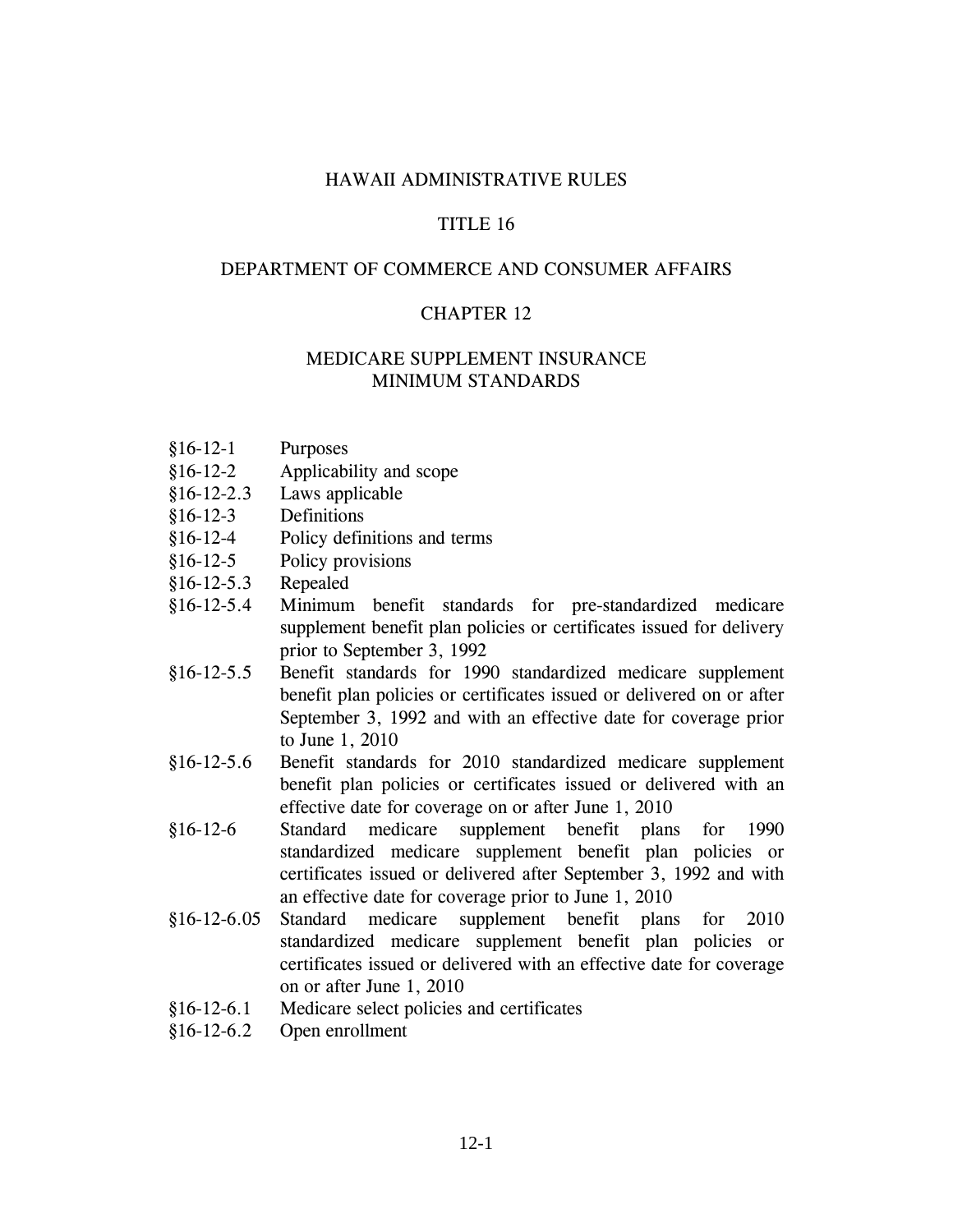§16-12-1

- §16-12-6.3 Guaranteed issue for eligible persons
- §16-12-6.4 Standards for claims payment
- §16-12-7 Loss ratio standards and refund or credit of premium
- §16-12-7.3 Filing and approval of policies and certificates and premium rates
- §16-12-7.5 Repealed
- §16-12-7.6 Permitted compensation arrangements
- §16-12-8 Required disclosure provisions
- §16-12-8.3 Notice requirements
- §16-12-9 Outline of coverage requirements for medicare supplement policies
- §16-12-10 Notice regarding policies or certificates which are not medicare supplement policies
- §16-12-11 Requirements for application forms and replacement coverage
- §16-12-12 Filing requirements for advertising
- §16-12-12.2 Standards for marketing
- §16-12-12.4 Appropriateness of recommended purchase and excessive insurance
- §16-12-12.6 Reporting of multiple policies
- §16-12-12.8 Prohibition against preexisting conditions, waiting periods, elimination periods, and probationary periods in replacement policies or certificates
- §16-12-12.9 Prohibition against use of genetic information and requests for genetic testing
- §16-12-13 Separability

§16-12-1 Purposes. The purposes of this chapter are:

- (1) To provide for the reasonable standardization of coverage and simplification of terms and benefits of medicare supplement policies;
- (2) To facilitate public understanding and comparison of the policies;
- (3) To eliminate provisions contained in the policies which may be misleading or confusing in connection with the purchase of the policies or with the settlement of claims; and
- (4) To provide for full disclosures in the sale of accident and sickness insurance coverages to persons eligible for medicare. [Eff 5/17/82; comp 10/28/89; comp 12/27/90; am and comp 9/3/92; comp 7/6/99; comp 10/15/01; comp 12/9/02; comp 10/8/05; comp 9/25/09] (Auth: HRS §§431:2-201,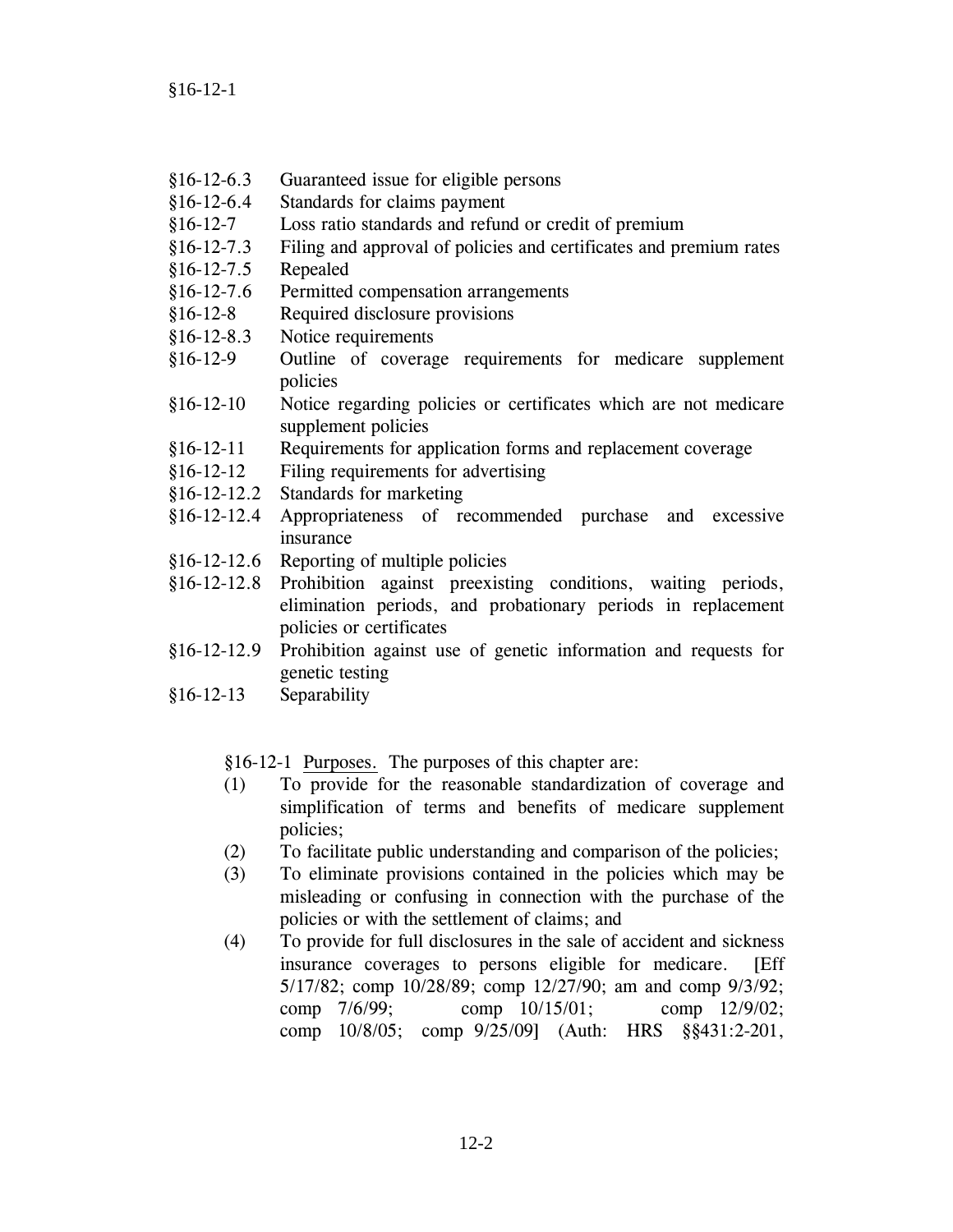### 431:10A-304, 431:10A-305) (Imp: HRS §§431:2-201, 431:10A-304, 431:10A-305, 431:10A-306, 431:10A-309)

 §16-12-2 Applicability and scope. (a) Except as otherwise specifically provided in sections 16-12-5.4, 16-12-6.4, 16-12-7, 16-12-8, and 16-12-12.6, this chapter shall apply to:

- (1) All medicare supplement policies delivered or issued for delivery in this State on or after the effective date of this chapter; and
- (2) All certificates issued under group medicare supplement policies which certificates have been delivered or issued for delivery in this State.

 (b) This chapter shall not apply to a policy or contract of one or more employers or labor organizations, or of the trustees of a fund established by one or more employers or labor organizations, or combination thereof, for employees or former employees, or a combination thereof, or for members or former members, or a combination thereof, of the labor organizations.

 (c) Attached hereto, incorporated herein, and made a part of the rules herein are Exhibits "A" (concerning sections 16-12-5.5, 16-12-5.6, 16-12- 6, and 16-12-6.05 – Plan Benefit Chart), "B" (concerning section 16-12-12.6(a) – Notice of Replacement Coverage), "C" (concerning section 16-12-11 – Requirements of Application Form), "D" (concerning section  $16-12-7(b)(1)$  – Refund Calculation Form), "E" (concerning section  $16-12-7(b)(2)$  – Report for Calculation of Benchmark Ration), and "F" concerning section  $16-12-10(b)$  – Disclosure Statements). The foregoing exhibits have different effective dates, which are noted upon each page of the exhibit. Additionally, Appendix A located in section 16-12-7(b)(1) corresponds to Exhibit "D", Appendix B located in section 16-12-12.6(a) corresponds to Exhibit "B", and Appendix C located in section 16-12-10(b)(1) corresponds to Exhibit "F". [Eff 5/17/82; am and comp 10/28/89; comp 12/27/90; am and comp 9/3/92; comp 7/6/99; comp 10/15/01; comp 12/9/02; comp 10/8/05; am and comp 9/25/09] (Auth: HRS §§431:2-201, 431:10A-304, 431:10A-305) (Imp: HRS §§431:2- 201, 431:10A-302, 431:10A-305)

 §16-12-2.3 Laws applicable. Article 10A, part I, of chapter 431, HRS, governing individual accident and sickness policies shall apply to medicare supplement policies unless expressly inconsistent with article 10A, part III, of chapter 431, HRS, and this chapter, in which case part III and this chapter shall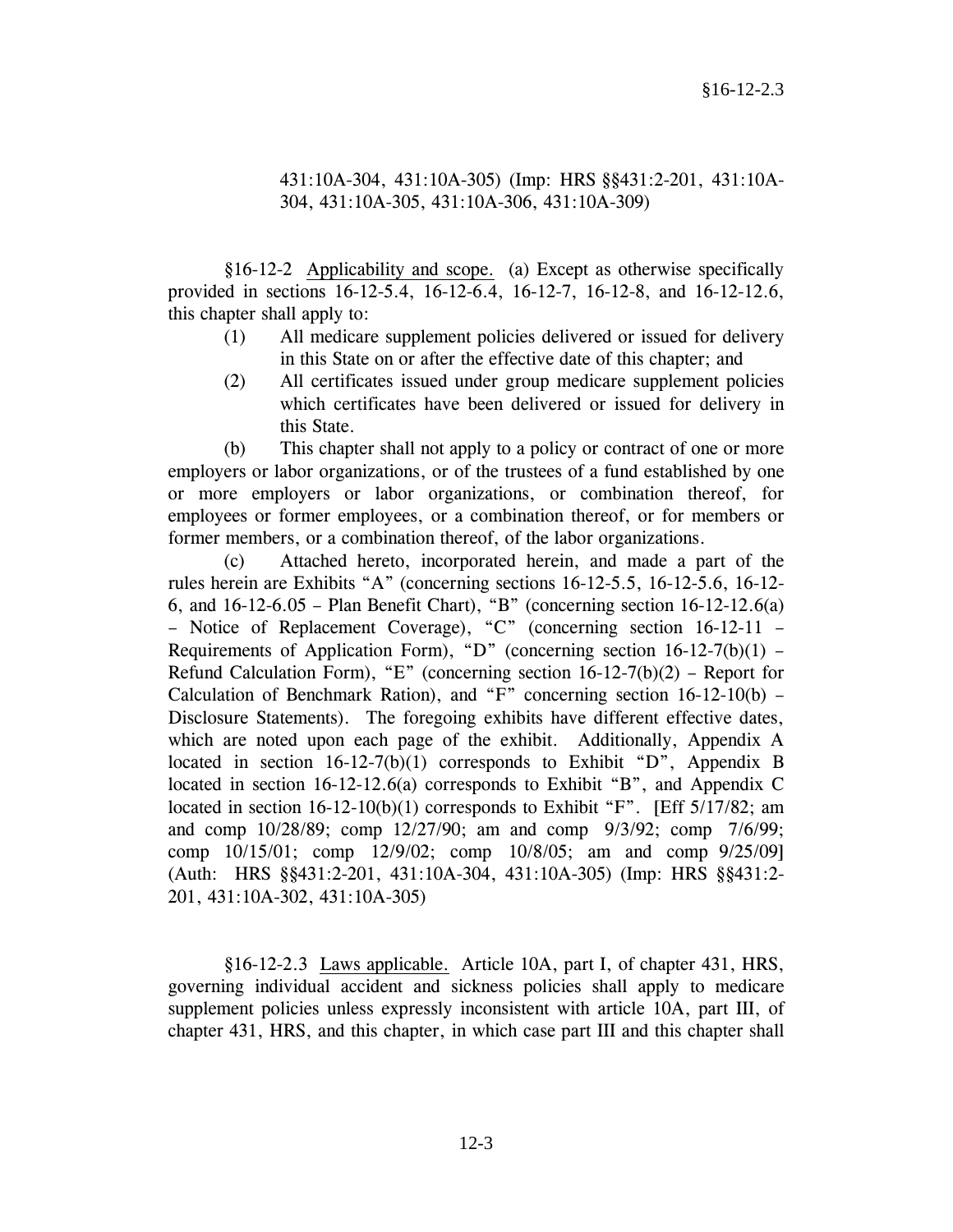prevail. [Eff and comp 10/28/89; comp 12/27/90; am and comp 9/3/92; comp 7/6/99; comp 10/15/01; comp 12/9/02; comp 10/8/05; comp 9/25/09] (Auth: HRS §§431:2-201, 431:10A-304, 431:10A-305) (Imp: HRS §§431:2-201, 431:10A-304, 431:10A-305)

 §16-12-3 Definitions. Unless the context indicates otherwise, as used in this chapter:

"Applicant" means:

- (1) In the case of an individual medicare supplement policy, the person who seeks to contract for insurance benefits; and
- (2) In the case of a group medicare supplement policy, the proposed certificateholder.

 "Bankruptcy" means when a Medicare Advantage organization that is not an issuer has filed, or has had filed against it, a petition for declaration of bankruptcy and has ceased doing business in the state.

 "Certificate" means any certificate delivered or issued for delivery in this State under a group medicare supplement policy.

 "Certificate Form" means the form on which the certificate is delivered or issued for delivery by the issuer.

 "Continuous period of creditable coverage" means the period during which an individual was covered by creditable coverage, if during the period of the coverage the individual had no breaks in coverage greater than sixty-three days.

"Creditable coverage":

- (1) Means, with respect to an individual, coverage of the individual provided under any of the following:
	- (A) A group health plan;
	- (B) Health insurance coverage;
	- (C) Part A or part B of Title XVIII of the Social Security Act (Medicare);
	- (D) Title XIX of the Social Security Act (Medicaid), other than coverage consisting solely of benefits under Section 1928;
	- (E) Chapter 55 of Title 10 United States Code (CHAMPUS);
	- (F) A medical care program of the Indian Health Service or of a tribal organization;
	- (G) A State health benefits risk pool;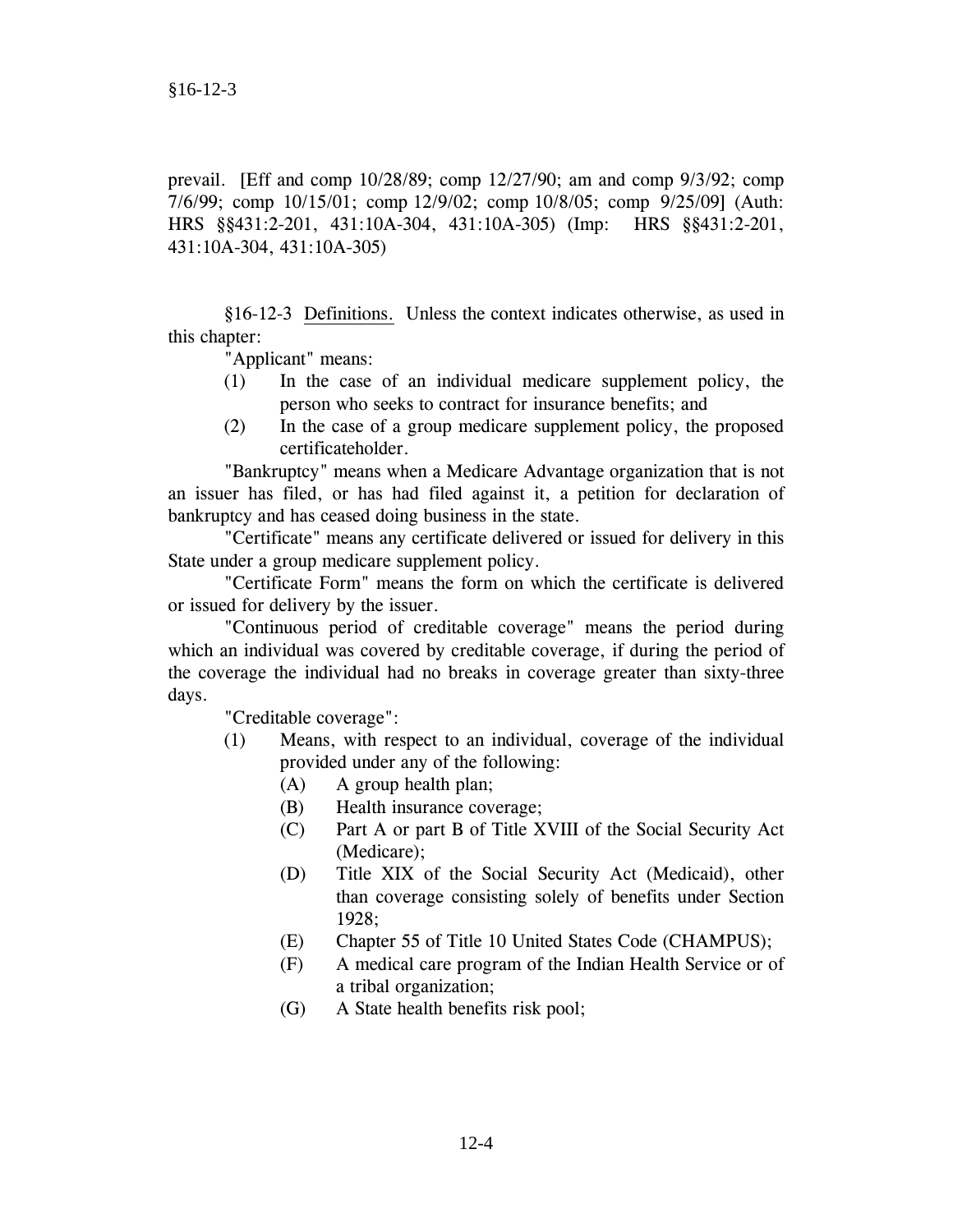- (H) A health plan offered under Chapter 89 of Title 5 United States Code (Federal Employees Health Benefits Program);
- (I) A public health plan as defined in federal regulation; and
- (J) A health benefit plan under Section 5(e) of the Peace Corps Act (22 United States Code 2504(e)).
- (2) Shall not include one or more, or any combination of, the following:
	- (A) Coverage only for accident or disability income insurance, or any combination thereof;
	- (B) Coverage issued as a supplement to liability insurance;
	- (C) Liability insurance, including general liability insurance and automobile liability insurance;
	- (D) Workers' compensation or similar insurance;
	- (E) Automobile medical payment insurance;
	- (F) Credit-only insurance;
	- (G) Coverage for on-site medical clinics; and
	- (H) Other similar insurance coverage, specified in federal regulations, under which benefits for medical care are secondary or incidental to other insurance benefits.
- (3) Shall not include the following benefits if they are provided under a separate policy, certificate, or contract of insurance or are otherwise not an integral part of the plan:
	- (A) Limited scope dental or vision benefits;
	- (B) Benefits for long-term care, nursing home care, home health care, community-based care, or any combination thereof; and
	- (C) Those other similar, limited benefits as are specified in federal regulations.
- (4) Shall not include the following benefits if offered as independent, noncoordinated benefits:
	- (A) Coverage only for a specified disease or illness; and
	- (B) Hospital indemnity or other fixed indemnity insurance.
- (5) Shall not include the following if it is offered as a separate policy, certificate, or contract of insurance:
	- (A) Medicare supplemental health insurance as defined under Section  $1882(g)(1)$  of the Social Security Act;
	- (B) Coverage supplemental to the coverage provided under Chapter 55 of Title 10, United States Code; and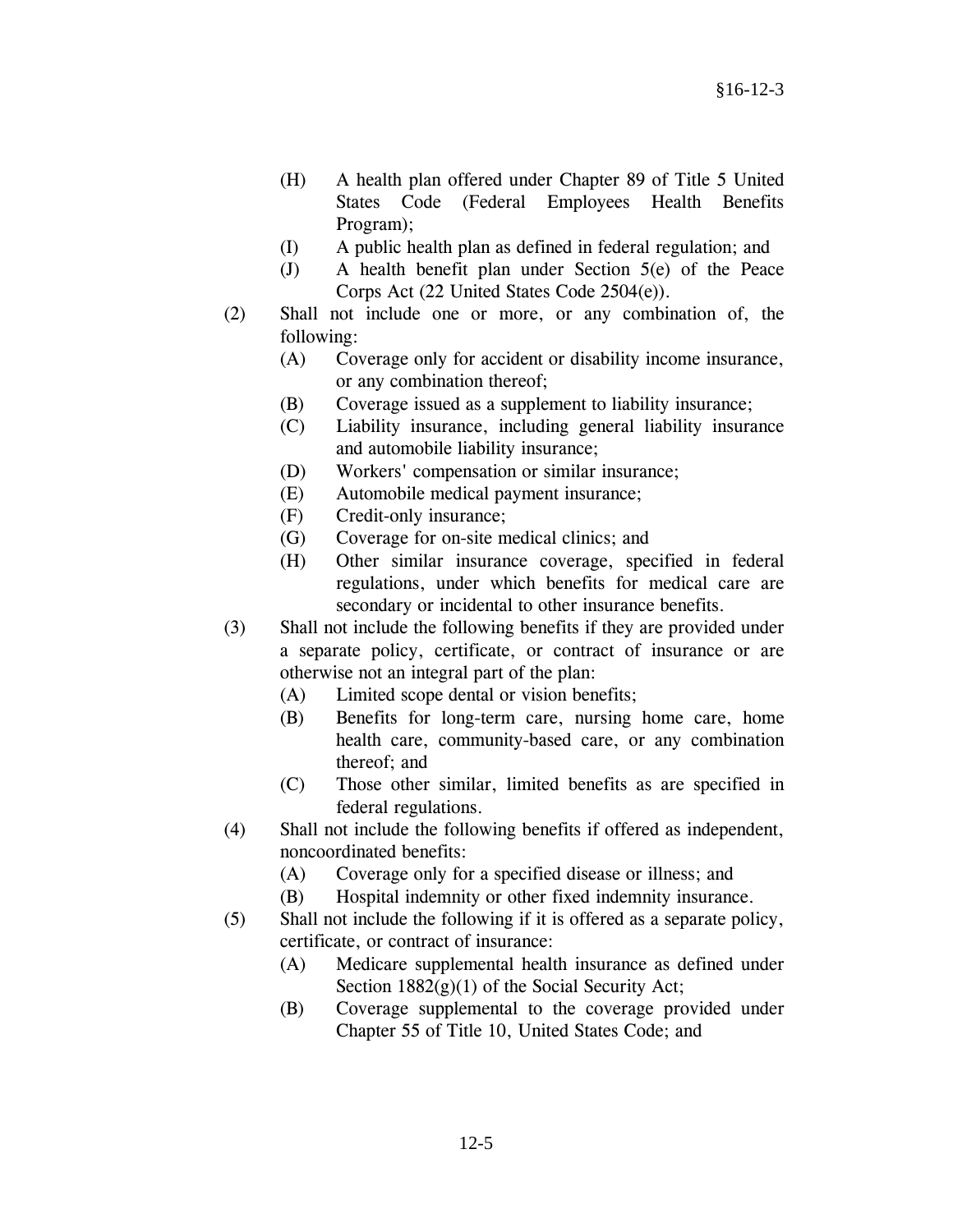(C) Similar supplemental coverage provided to coverage under a group health plan.

 "Employee welfare benefit plan" means a plan, fund, or program of employee benefits as defined in 29 U.S.C. Section 1002 (Employee Retirement Income Security Act).

 "Insolvency" means when an issuer, licensed to transact the business of insurance in this State, has had a final order of liquidation entered against it with a finding of insolvency by a court of competent jurisdiction in the issuer's state of domicile.

 "Issuer" includes insurance companies, fraternal benefit societies, health care service plans, health maintenance organizations, and any other entity delivering or issuing for delivery in this State medicare supplement policies or certificates.

 "Medicare" means the "Health Insurance for the Aged Act," Title XVIII of the Social Security Amendments of 1965, as then constituted or later amended.

 "Medicare Advantage plan" means a plan of coverage for health benefits under medicare part C as defined in 42 U.S.C. 1395w-28(b)(1), and includes:

- (1) Coordinated care plans which provide health care services, including but not limited to health maintenance organization plans (with or without a point-of-service option), plans offered by provider-sponsored organizations, and preferred provider organization plans;
- (2) Medical savings account plans coupled with a contribution into a Medicare Advantage plan medical savings account; and
- (3) Medicare Advantage private fee-for-service plans.

 "Medicare supplement policy" means a group or individual policy of accident and sickness insurance or a subscriber contract of hospital and medical service associations, or health maintenance organizations, other than a policy issued pursuant to a contract under Section 1876 of the federal Social Security Act (42 U.S.C. Section 1395 et. seq.) or an issued policy under a demonstration project specified in 42 U.S.C. Section 1395  $ss(g)(1)$ , which is advertised, marketed or designed primarily as a supplement to reimbursements under medicare for the hospital, medical, or surgical expenses of persons eligible for medicare. "Medicare supplement policy" does not include Medicare Advantage plans established under medicare part C, outpatient pescription drug plans established under medicare part D, or any health care prepayment plan that provides benefits pursuant to an agreement under  $\S 1833(a)(1)(A)$  of the Social Security Act.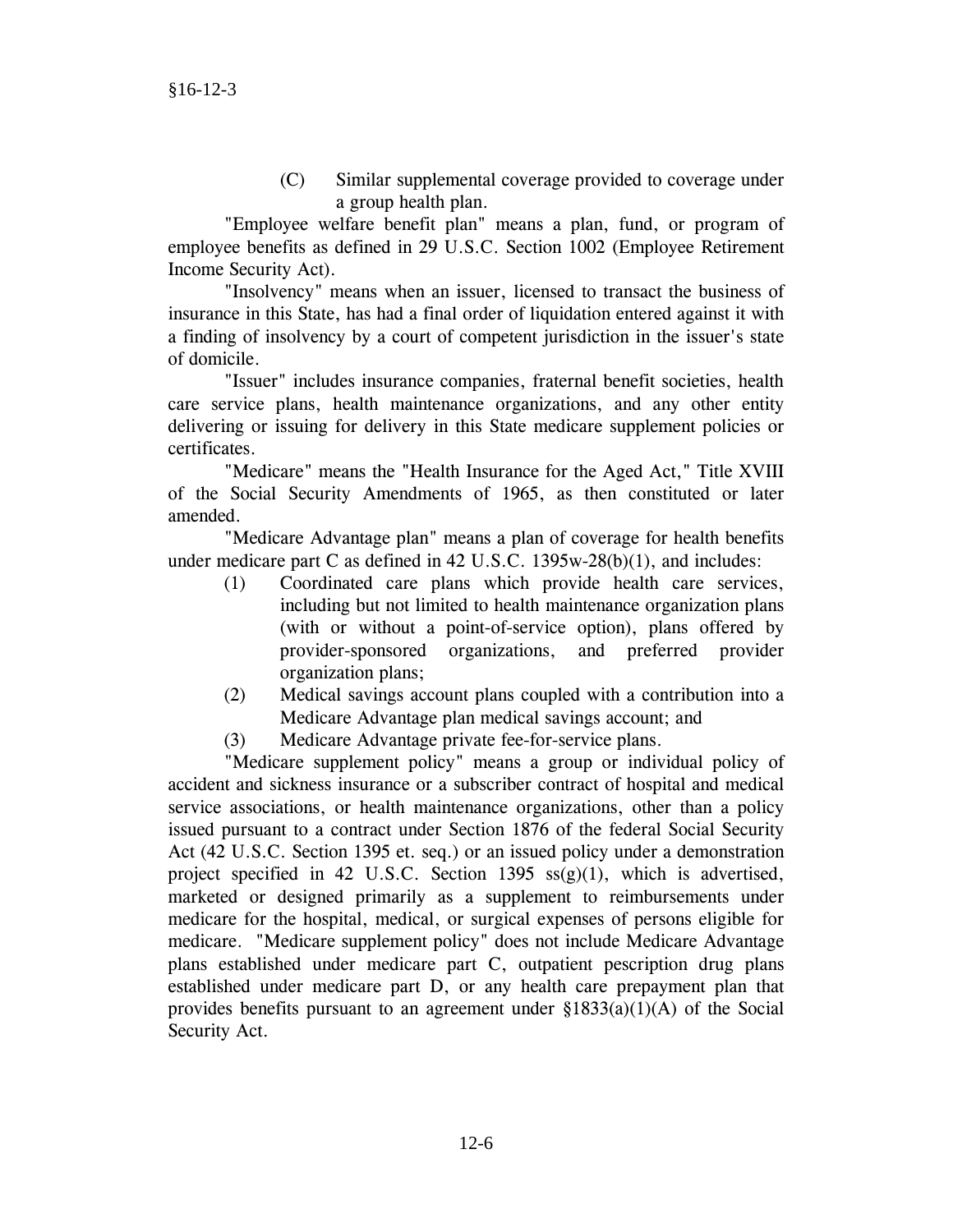"Policy Form" means the form on which the policy is delivered or issued for delivery by the issuer.

 "Pre-standardized medicare supplement benefit plan," "Pre-standardized benefit plan," or "Pre-standardized plan" means a group or individual policy of medicare supplement insurance issued prior to September 3, 1992.

 "1990 standardized medicare supplement benefit plan," "1990 standardized benefit plan," or "1990 plan" means a group or individual policy of medicare supplement insurance issued on or after September 3, 1992 and with an effective date for coverage prior to June 1, 2010 and includes medicare supplement insurance policies and certificates renewed on or after that date which are not replaced by the issuer at the request of the insured.

 "2010 standardized medicare supplement benefit plan," "2010 standardized benefit plan," or "2010 plan" means a group or individual policy of medicare supplement insurance issued with an effective date for coverage on or after June 1, 2010.

 "Secretary" means the Secretary of the United States Department of Health and Human Services. [Eff 5/17/82; am and comp 10/28/89; am and comp 12/27/90; am and comp 9/3/92; am and comp 7/6/99; am and comp 10/15/01; comp 12/9/02; am and comp 10/8/05: am and comp 9/25/09] (Auth: HRS §§431:2-201, 431:10A-304, 431:10A-305) (Imp: HRS §§431:2-201, 431:10A-301, 431:10A-305)

 §16-12-4 Policy definitions and terms. (a) No policy or certificate may be advertised, solicited, or issued for delivery in this State as a medicare supplement policy or certificate unless the policy or certificate contains definitions or terms which conform to the requirements of this section.

 (b) "Accident," "accidental injury," or "accidental means" shall be defined to employ "result" language and shall not include words which establish an accidental means test or use words as "external, violent, visible wounds," or similar words of description or characterization.

- (1) The definition shall not be more restrictive than the following: "Injury or injuries for which benefits are provided means accidental bodily injury sustained by the insured person which is the direct result of an accident, independent of disease or bodily infirmity or any other cause, and occurs while insurance coverage is in force."
- (2) The definition may provide that injuries shall not include injuries for which benefits are provided or available under any workers'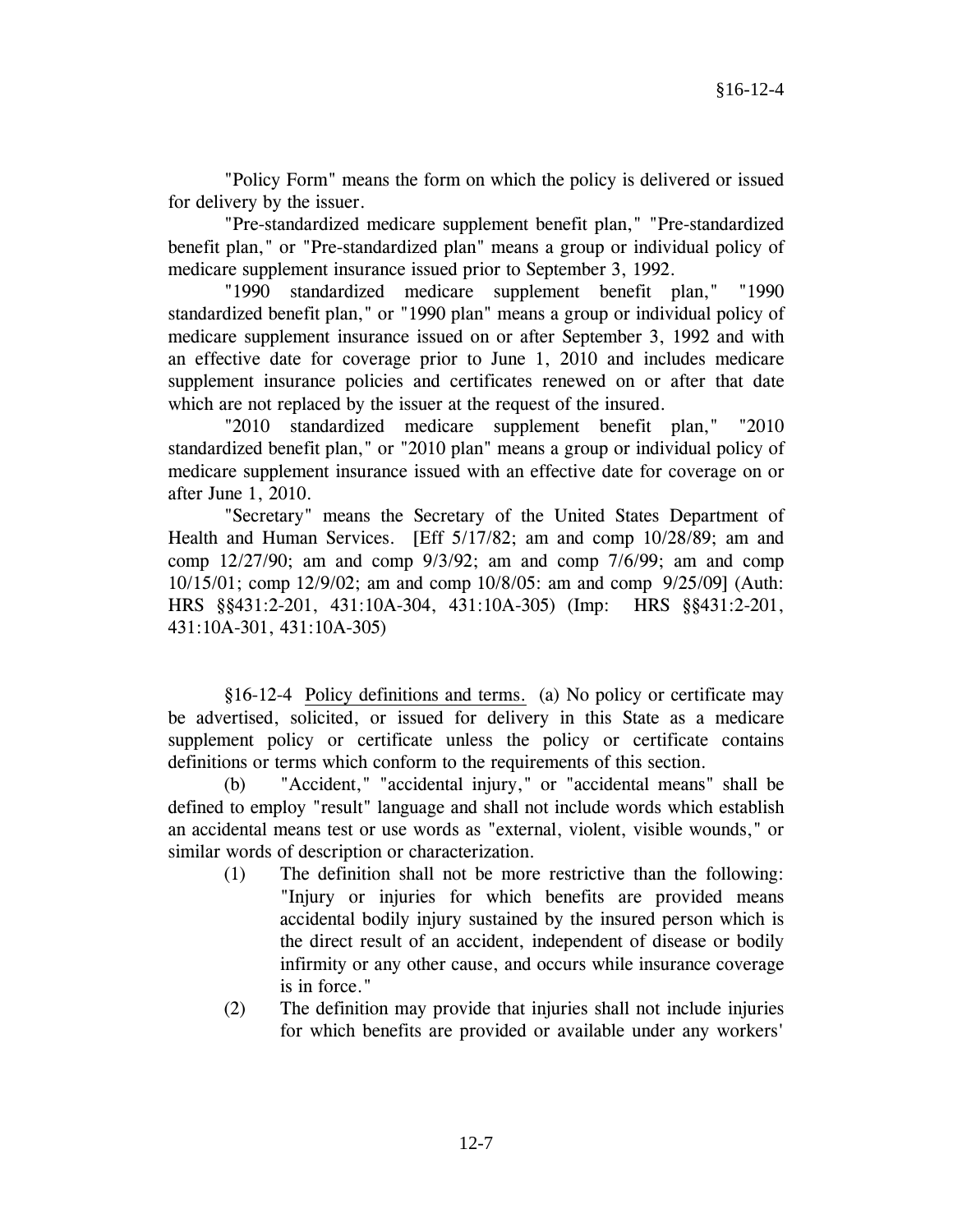compensation, employer's liability or similar law, or motor vehicle no-fault plan, unless prohibited by law.

 (c) "Benefit period" or "medicare benefit period" shall not be defined more restrictively than as defined in the medicare program.

 (d) "Convalescent nursing home," "extended care facility," or "skilled nursing facility" shall not be defined more restrictively than as defined in the medicare program.

 (e) "Health care expenses" mean, for purposes of section 16-12-7, expenses of health maintenance organizations associated with the delivery of health care services, which expenses are analogous to incurred losses of insurers.

 (f) "Hospital" may be defined in relation to its status, facilities, and available services or to reflect its accreditation by the Joint Commission on Accreditation of Hospitals, but not more restrictively than as defined in the medicare program.

 (g) "Medicare" shall be defined in the policy and certificate. Medicare may be substantially defined as "The Health Insurance for the Aged Act, Title XVIII of the Social Security Amendments of 1965 as Then Constituted or Later Amended," or "Title I, Part I of Public Law 89-97, as Enacted by the Eighty-Ninth Congress of the United States of America and popularly known as the Health Insurance for the Aged Act, as then constituted and any later amendments or substitutes thereof," or words of similar import.

 (h) "Medicare eligible expenses" shall mean expenses of the kinds covered by medicare parts A and B, to the extent recognized as reasonable and medically necessary by medicare.

 (i) "Physician" shall not be defined more restrictively than as defined in the medicare program.

 (j) "Sickness" shall not be defined to be more restrictive than the following:

- (1) "Sickness means illness or disease of an insured person which first manifests itself after the effective date of insurance and while the insurance is in force."
- (2) The definition may be further modified to exclude sicknesses or diseases for which benefits are provided under any workers' compensation, occupational disease, employer's liability or similar law. [Eff 5/17/82; am and comp 10/28/89; comp 12/27/90; am and comp 9/3/92; am and comp 7/6/99; comp 10/15/01; comp 12/9/02; am and comp 10/8/05; comp 9/25/09] (Auth: HRS §§431:2-201,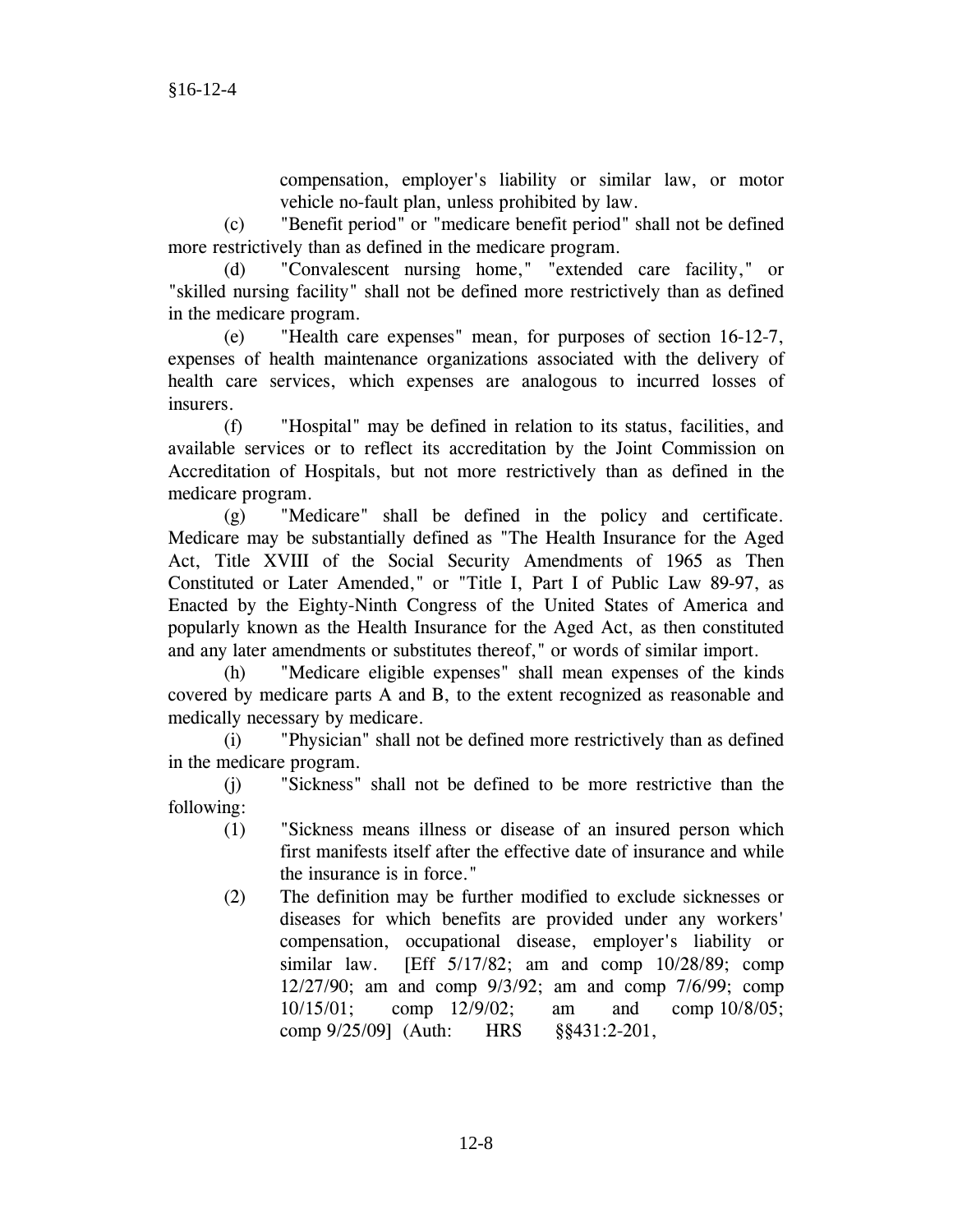# 431:10A-304, 431:10A-305) (Imp: HRS §§431:2-201, 431:10A-304, 431:10A-305)

 §16-12-5 Policy provisions. (a) Except for permitted preexisting condition clauses as described in paragraphs  $16-12-5.4(b)(1)$ ,  $16-12-5.5(b)(1)$ , and  $16-12-5.6(b)(1)$  of this chapter, no policy or certificate may be advertised, solicited or issued for delivery in this State as a medicare supplement policy if the policy or certificate contains limitations or exclusions on coverage that are more restrictive than those of medicare.

 (b) No medicare supplement policy or certificate may use waivers to exclude, limit, or reduce coverage or benefits for specifically named or described preexisting diseases or physical conditions.

 (c) No medicare supplement policy or certificate in force in this State shall contain benefits which duplicate benefits provided by medicare.

- (d)(1) Subject to paragraphs 16-12-5.4(b)(4), 16-12-5.4(b)(5), 16-12- 5.4(b)(7), 16-12-5.5(b)(4), and 16-12-5.5(b)(5), a medicare supplement policy with benefits for outpatient prescription drugs in existence prior to January 1, 2006 shall be renewed for current policyholders who do not enroll in part D at the option of the policyholder.
- (2) A medicare supplement policy with benefits for outpatient prescription drugs shall not be issued after December 31, 2005.
- (3) After December 31, 2005, a medicare supplement policy with benefits for outpatient prescription drugs may not be renewed after the policyholder enrolls in medicare part D unless:
	- (A) The policy is modified to eliminate outpatient prescription coverage for expenses of outpatient prescription drugs incurred after the effective date of the individual's coverage under a part D plan and;
	- (B) Premiums are adjusted to reflect the elimination of outpatient prescription drug coverage at the time of medicare part D enrollment, accounting for any claims paid, if applicable. [Eff 5/17/82; am and comp 10/28/89; am and com 12/27/90; am and comp 9/3/92; am and comp 7/6/99; comp 10/15/01; comp 12/9/02; am and comp 10/8/05; am and comp 9/25/09] (Auth: HRS §§431:2-201, 431:10A-304, 431:10A-305) (Imp: HRS §§431:2-201, 431:10A-304, 431:10A-305)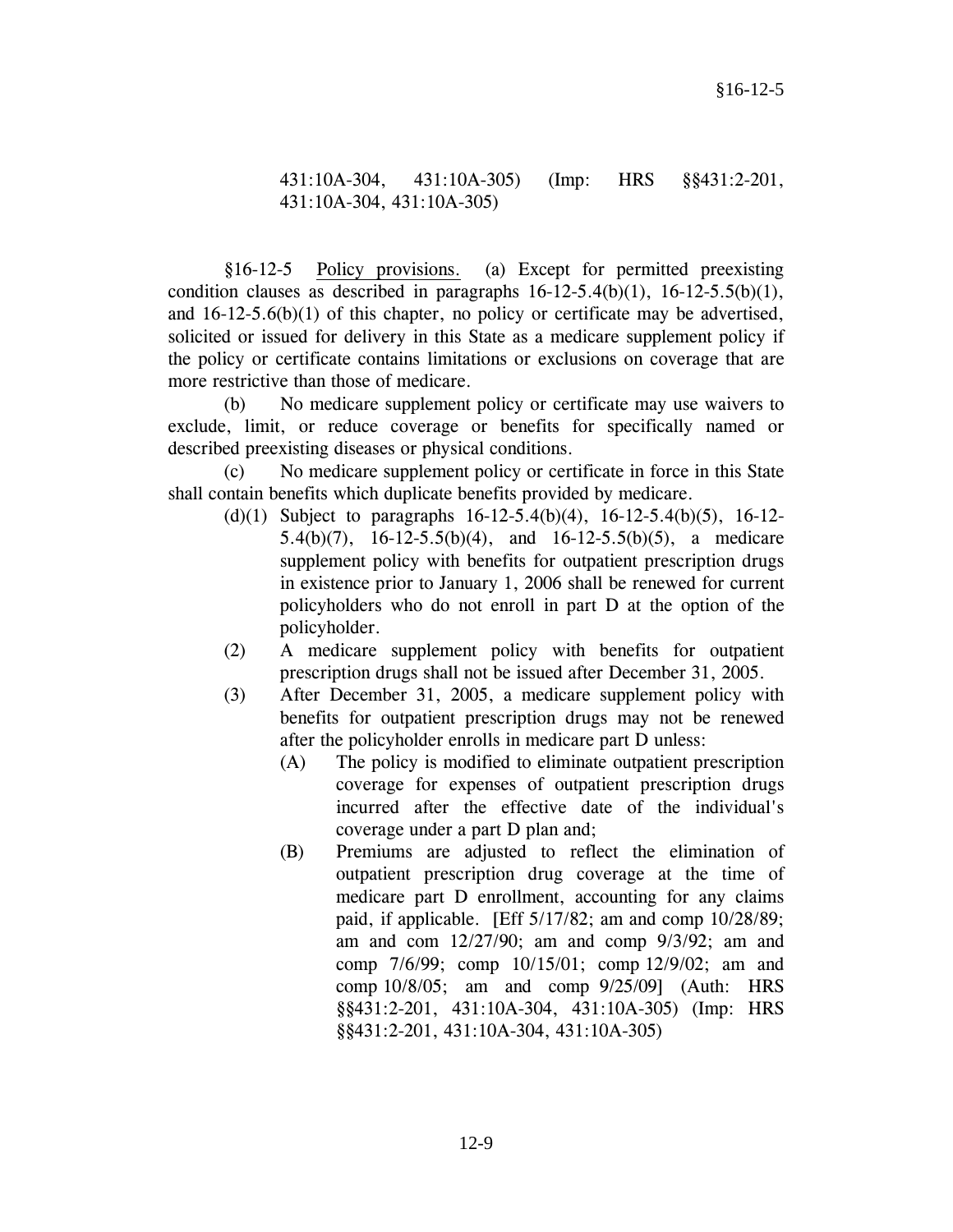§16-12-5.3 Repealed.

§16-12-5.4 Minimum benefit standards for pre-standardized medicare supplement benefit plan policies or certificates issued for delivery prior to September 3, 1992. (a) No policy or certificate may be advertised, solicited, or issued for delivery in this State as a medicare supplement policy or certificate unless it meets or exceeds the minimum standards set forth in this section. These are minimum standards and do not preclude the inclusion of other provisions or benefits which are not inconsistent with these standards.

 (b) General standards. The following standards apply to medicare supplement policies and certificates and are in addition to all other requirements of this chapter:

- (1) A medicare supplement policy or certificate shall not exclude or limit benefits for losses incurred more than six months from the effective date of coverage because it involved a preexisting condition. The policy or certificate shall not define a preexisting condition more restrictively than a condition for which medical advice was given or treatment was recommended by or received from a physician within six months before the effective date of coverage;
- (2) A medicare supplement policy or certificate shall not indemnify against losses resulting from sickness on a different basis than losses resulting from accidents;
- (3) A medicare supplement policy or certificate shall provide that benefits designed to cover cost sharing amounts under medicare will be changed automatically to coincide with any changes in the applicable medicare deductible, copayment, or coinsurance amounts. Premiums may be modified to correspond with the changes;
- (4) A "noncancellable," "guaranteed renewable," or "noncancellable and guaranteed renewable" medicare supplement policy shall not:
	- (A) Provide for termination of coverage of a spouse solely because of the occurrence of an event specified for termination of coverage of the insured, other than the nonpayment of premium; or
	- (B) Be cancelled or nonrenewed by the issuer solely on the grounds of deterioration of health;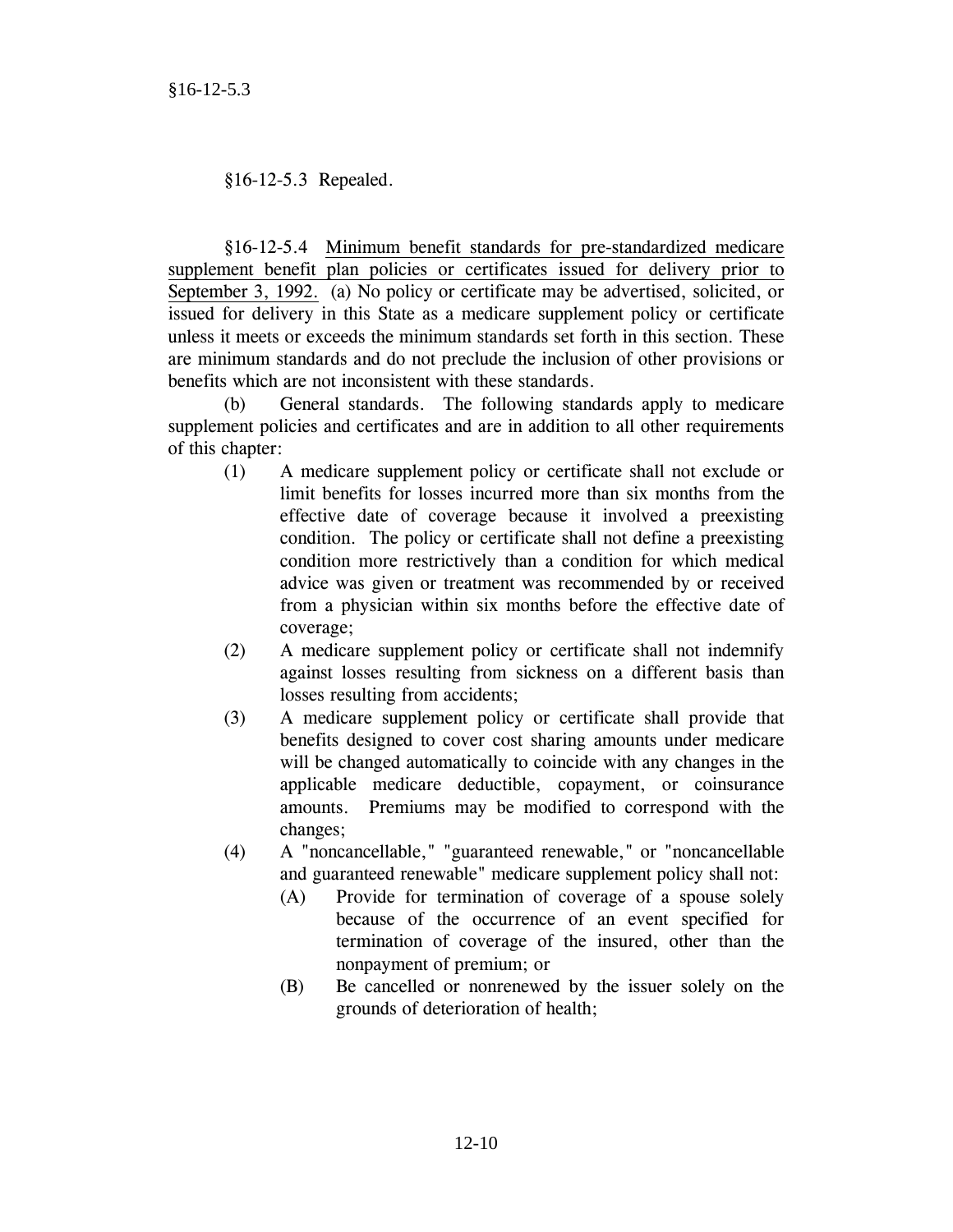- (5) (A) Except as authorized by the commissioner of this State, an issuer shall neither cancel nor nonrenew a medicare supplement policy or certificate for any reason other than nonpayment of premium or material misrepresentation;
	- (B) If a group medicare supplement insurance policy is terminated by the group policyholder and not replaced as provided in subparagraph (D), the issuer shall offer each certificateholder an individual medicare supplement policy. The issuer shall offer the certificateholder at least the following choices:
		- (i) An individual medicare supplement policy currently offered by the issuer having comparable benefits to those contained in the terminated group medicare supplement policy; and
		- (ii) An individual medicare supplement policy which provides only those benefits as are required to meet the minimum standards as defined in subsection 16-12-5.6(c) of this chapter;
	- (C) If membership in a group is terminated, the issuer shall:
		- (i) Offer the certificateholder the conversion opportunities as are described in subparagraph (B); or
		- (ii) At the option of the group policyholder, offer the certificateholder continuation of coverage under the group policy;
	- (D) If a group medicare supplement policy is replaced by another group medicare supplement policy purchased by the same policyholder, the issuer of the replacement policy shall offer coverage to all persons covered under the old group policy on its date of termination. Coverage under the new group policy shall not result in any exclusion for preexisting conditions that would have been covered under the group policy being replaced; and
- (6) Termination of a medicare supplement policy or certificate shall be without prejudice to any continuous loss which commenced while the policy was in force, but the extension of benefits beyond the period during which the policy was in force may be predicated upon the continuous total disability of the insured, limited to the duration of the policy benefit period, if any, or to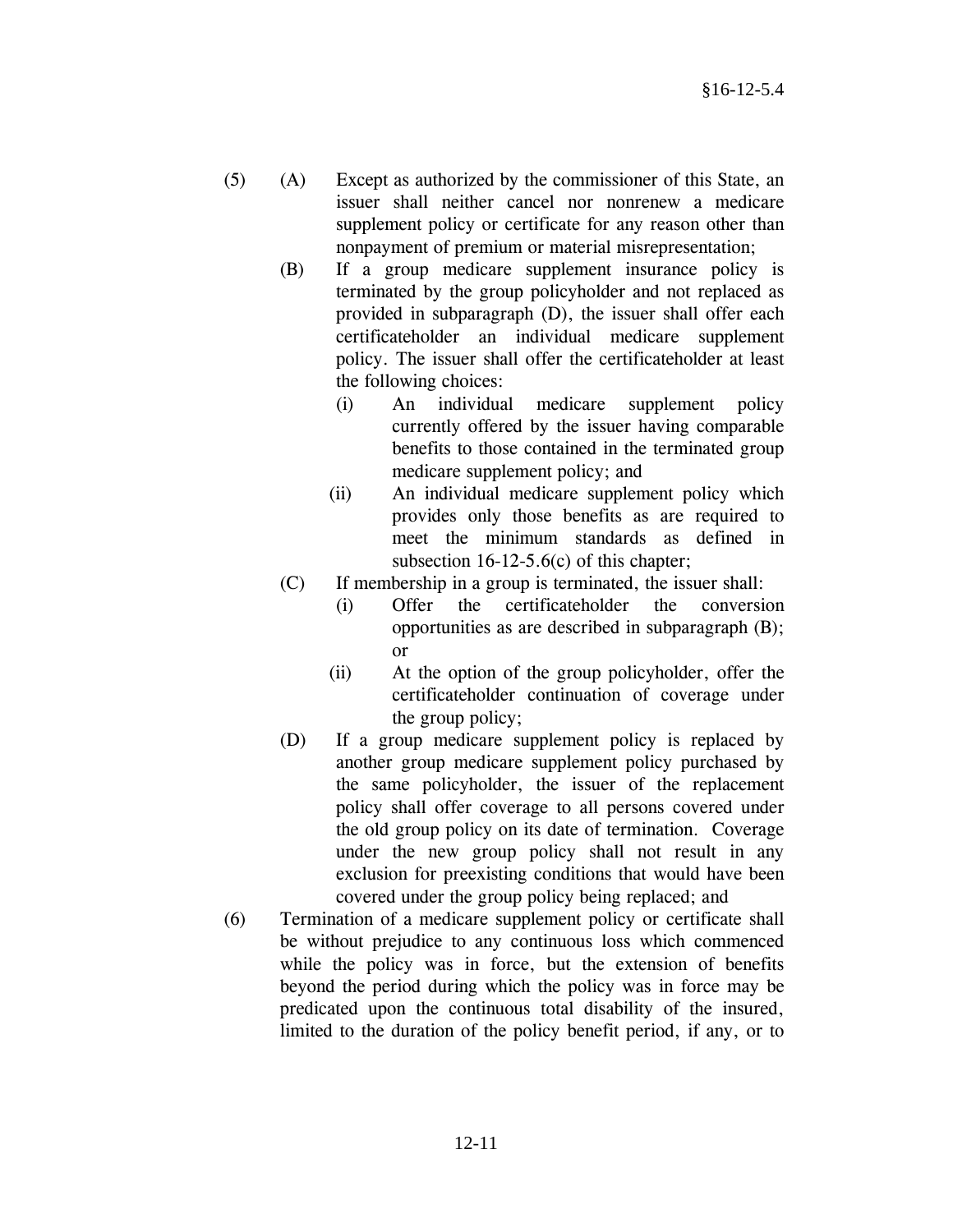payment of the maximum benefits. Receipt of medicare part D benefits will not be considered in determining a continuous loss.

- (7) If a medicare supplement policy eliminates an outpatient prescription drug benefit as a result of requirements imposed by the Medicare Prescription Drug, Improvement, and Modernization Act of 2003, the modified policy shall be deemed to satisfy the guaranteed renewal requirements of this subsection.
- (c) Minimum benefit standards.
- (1) Coverage of medicare part A eligible expenses for hospitalization to the extent not covered by medicare from the sixty-first day through the ninetieth day in any medicare benefit period;
- (2) Coverage for either all or none of the medicare part A inpatient hospital deductible amount;
- (3) Coverage of medicare part A eligible expenses incurred as daily hospital charges during use of medicare's lifetime hospital inpatient reserve days;
- (4) Upon exhaustion of all medicare hospital inpatient coverage including the lifetime reserve days, coverage of ninety per cent of all medicare part A eligible expenses for hospitalization not covered by medicare subject to a lifetime maximum benefit of an additional three hundred sixty-five days;
- (5) Coverage under medicare part A for the reasonable cost of the first three pints of blood (or equivalent quantities of packed red blood cells, as defined under federal regulations) unless replaced in accordance with federal regulations or already paid for under part B;
- (6) Coverage for the co-insurance amount, or in the case of hospital outpatient department services paid under a prospective payment system, the copayment amount, of medicare eligible expenses under part B regardless of hospital confinement, subject to a maximum calendar year out-of-pocket amount equal to the medicare part B deductible (\$100); and
- (7) Effective January 1, 1990, coverage under medicare part B for the reasonable cost of the first three pints of blood (or equivalent quantities of packed red blood cells, as defined under federal regulations), unless replaced in accordance with federal regulations or already paid for under part A, subject to the medicare deductible amount. [Eff 5/17/82; am and comp 10/28/89; am and comp 12/27/90; am, ren §16-12-6 and comp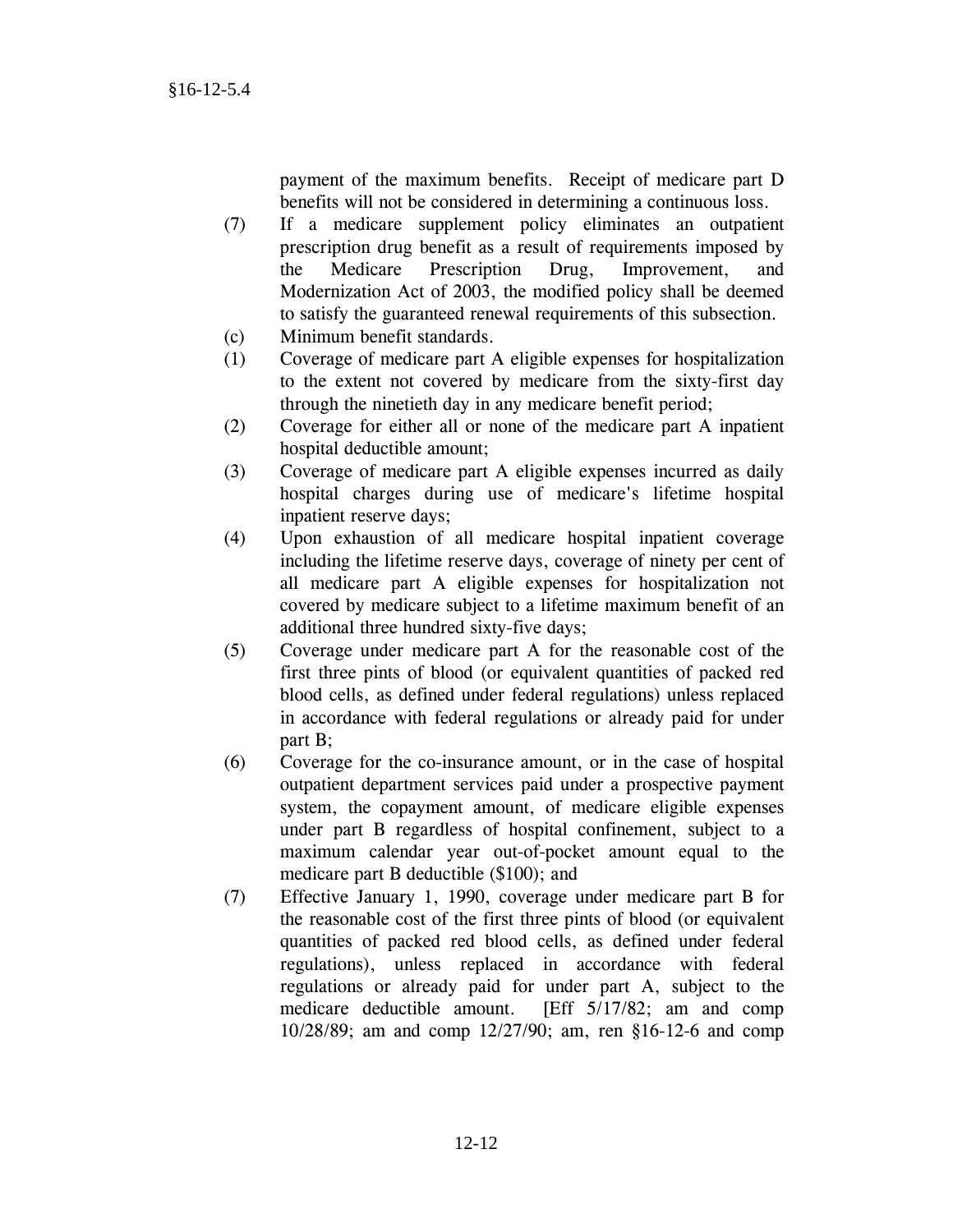9/3/92; am and comp 7/6/99; comp 10/15/01; am and comp 12/9/02; am and comp 10/8/05; am and comp 9/25/09] (Auth: HRS §§431:2-201, 431:10A-304, 431:10A-305) (Imp: HRS §§431:2-201, 431:10A-304, 431:10A-305)

 §16-12-5.5 Benefit standards for 1990 standardized medicare supplement benefit plan policies or certificates issued or delivered on or after September 3, 1992 and with an effective date for coverage prior to June 1, 2010. (a) The following standards are applicable to all medicare supplement policies or certificates delivered or issued for delivery in this State on or after September 3, 1992 and with an effective date for coverage prior to June 1, 2010 (Exhibit "A"). No policy or certificate may be advertised, solicited, delivered, or issued for delivery in this State as a medicare supplement policy or certificate unless it complies with these benefit standards.

 (b) The following are general standards that apply to medicare supplement policies and certificates and are in addition to all other requirements of this chapter (Exhibit "A"):

- (1) A medicare supplement policy or certificate shall not exclude or limit benefits for losses incurred more than six months from the effective date of coverage because it involved a preexisting condition. The policy or certificate may not define a preexisting condition more restrictively than a condition for which medical advice was given or treatment was recommended by or received from a physician within six months before the effective date of coverage.
- (2) A medicare supplement policy or certificate shall not indemnify against losses resulting from sickness on a different basis than losses resulting from accidents.
- (3) A medicare supplement policy or certificate shall provide that benefits designed to cover cost sharing amounts under medicare will be changed automatically to coincide with any changes in the applicable medicare deductible, copayment, or coinsurance amounts. Premiums may be modified to correspond with those changes.
- (4) No medicare supplement policy or certificate shall provide for termination of coverage of a spouse solely because of the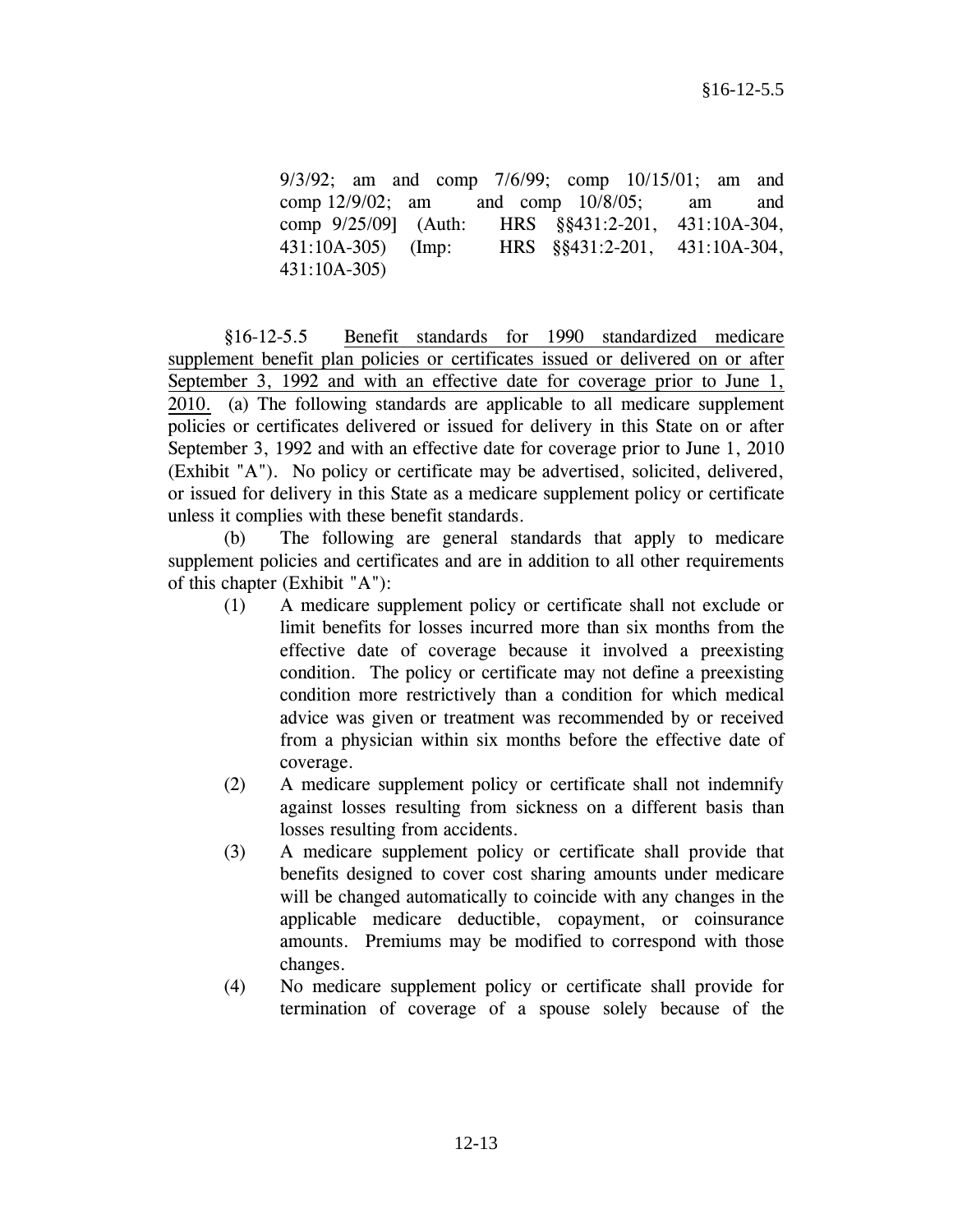occurrence of an event specified for termination of coverage of the insured, other than the nonpayment of premium.

- (5) Each medicare supplement policy shall be guaranteed renewable and:
	- (A) The issuer shall not cancel or nonrenew the policy solely on the ground of health status of the individual;
	- (B) The issuer shall not cancel or nonrenew the policy for any reason other than nonpayment of premium or material misrepresentation;
	- (C) If the medicare supplement policy is terminated by the group policyholder and is not replaced as provided under subparagraph (E), the issuer shall offer certificateholders an individual medicare supplement policy which (at the option of the certificateholder):
		- (i) Provides for continuation of the benefits contained in the group policy; or
		- (ii) Provides for the benefits that otherwise meet the requirements of this subsection;
	- (D) If an individual is a certificateholder in a group medicare supplement policy and the individual terminates membership in the group, the issuer shall:
		- (i) Offer the certificateholder the conversion opportunity described in subparagraph (C); or
		- (ii) At the option of the group policyholder, offer the certificateholder continuation of coverage under the group policy;
	- (E) If a group medicare supplement policy is replaced by another group medicare supplement policy purchased by the same policyholder, the issuer of the replacement policy shall offer coverage to all persons covered under the old group policy on its date of termination. Coverage under the new policy shall not result in any exclusion for preexisting conditions that would have been covered under the group policy being replaced; and
	- (F) If a medicare supplement policy eliminates an outpatient prescription drug benefit as a result of requirements imposed by the Medicare Prescription Drug,Improvement, and Modernization Act of 2003, the modified policy shall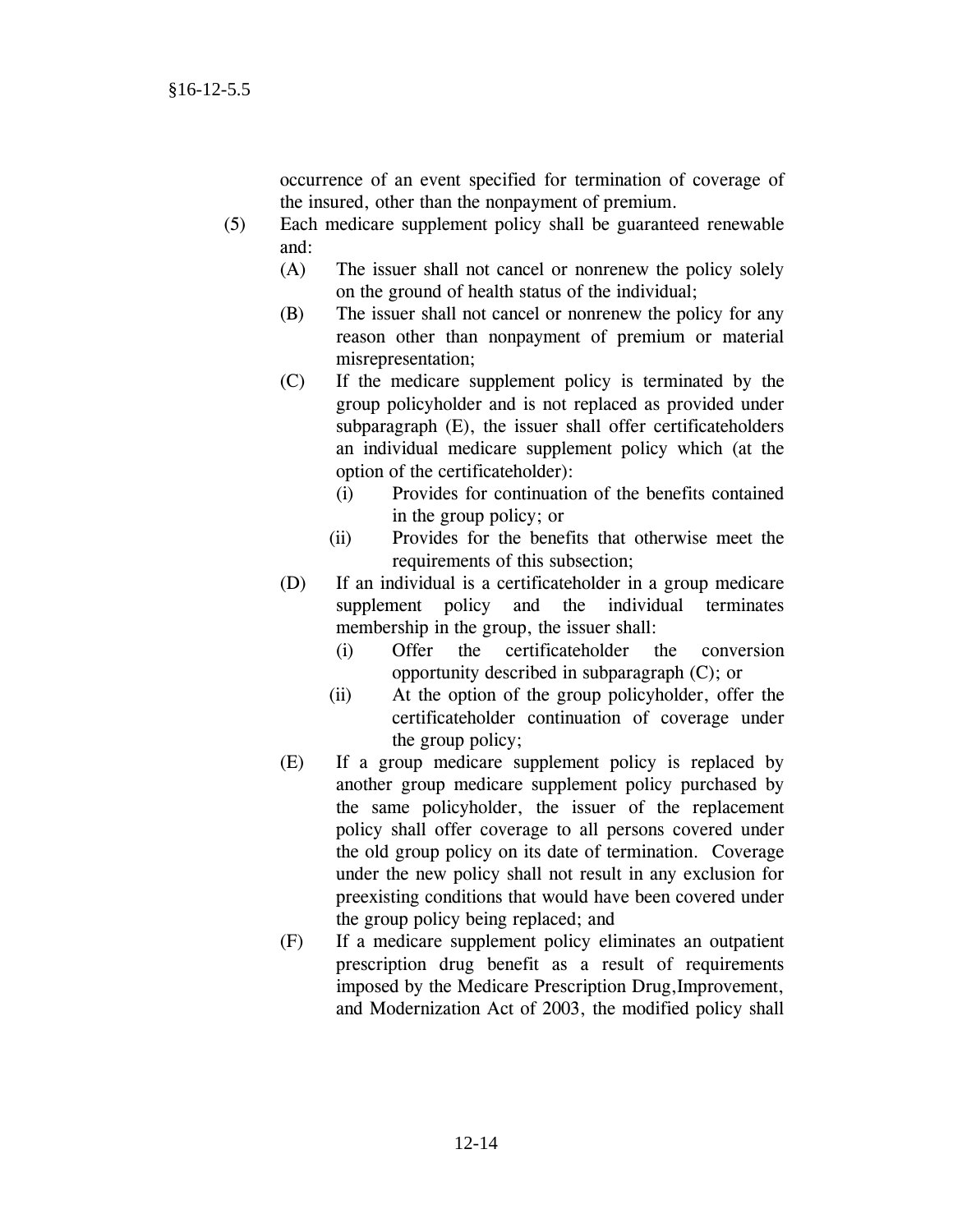be deemed to satisfy the guaranteed renewal requirements of this paragraph.

- (6) Termination of a medicare supplement policy or certificate shall be without prejudice to any continuous loss which commenced while the policy was in force, but the extension of benefits beyond the period during which the policy was in force may be conditioned upon the continuous total disability of the insured, limited to the duration of the policy benefit period, if any, or payment of the maximum benefits. Receipt of medicare part D benefits will not be considered in determining a continuous loss.
- (7) (A) A medicare supplement policy or certificate shall provide that benefits and premiums under the policy or certificate shall be suspended at the request of the policyholder or certificateholder for the period (not to exceed twenty-four months) in which the policyholder or certificateholder has applied for and is determined to be entitled to medical assistance under Title XIX of the Social Security Act, but only if the policyholder or certificateholder notifies the issuer of the policy or certificate within ninety days after the date the individual becomes entitled to that assistance.
	- (B) If the suspension occurs and if the policyholder or certificateholder loses entitlement to the medical assistance, the policy or certificate shall be automatically reinstituted (effective as of the date of termination of that entitlement) if the policyholder or certificateholder provides notice of loss of the entitlement within ninety days after the date of the loss and pays the premium attributable to the period.
	- (C) Each medicare supplement policy shall provide that benefits and premiums under the policy shall be suspended (for any period that may be provided by federal regulation) at the request of the policyholder if the policyholder is entitled to benefits under Section 226 (b) of the Social Security Act and is covered under a group health plan (as defined in Section 1862 (b) $(1)(A)(v)$  of the Social Security Act). If suspension occurs and if the policyholder or certificateholder loses coverage under the group health plan, the policy shall be automatically reinstituted (effective as of the date of loss of coverage) if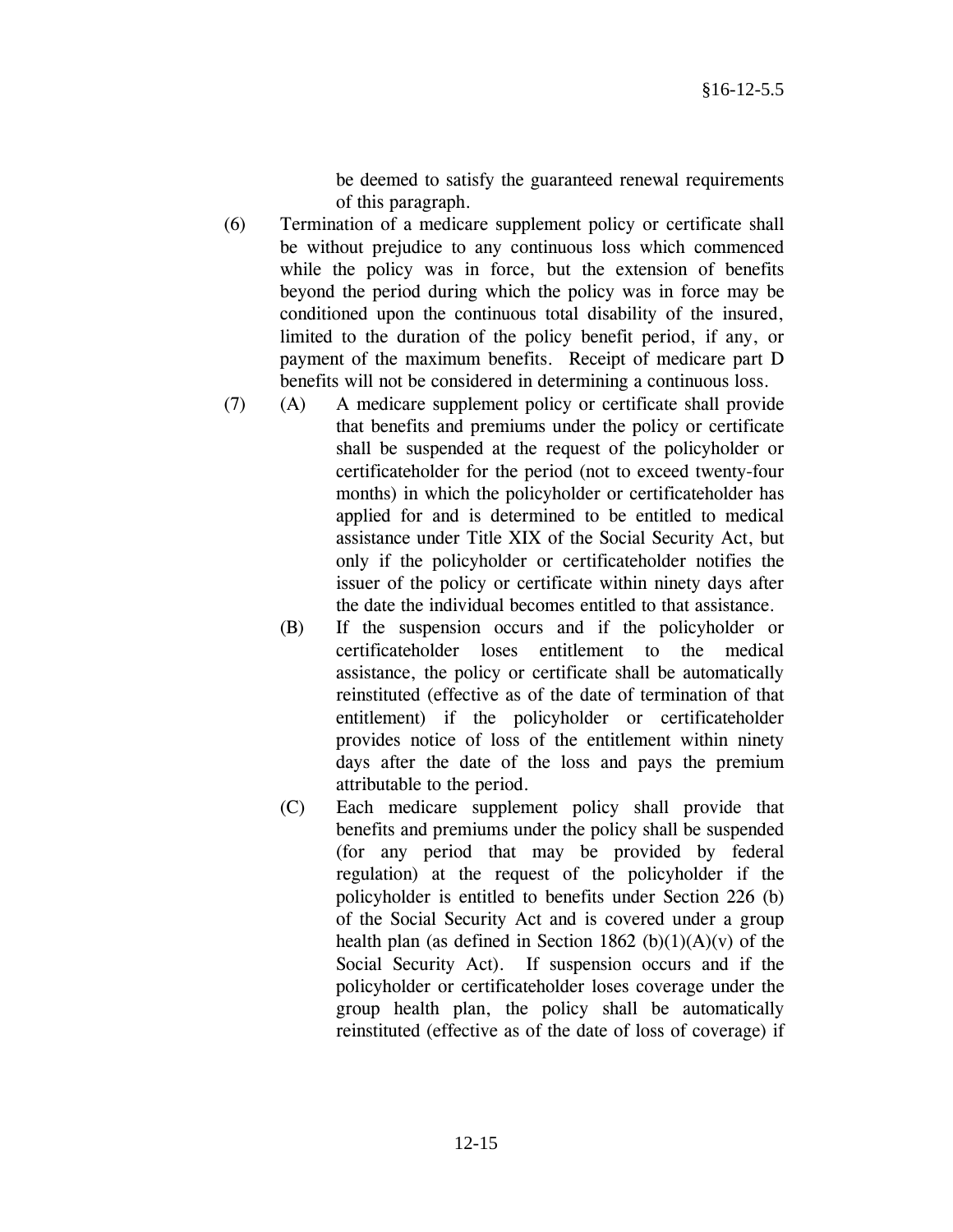the policyholder provides notice of loss of coverage within ninety days after the date of the loss and pays the premium attributable to the period, effective as of the date of termination of entitlement in the group health plan.

- (D) Reinstitution of the coverages as provided in subparagraphs  $(B)$  and  $(C)$ :
	- (i) Shall not provide for any waiting period with respect to treatment of preexisting conditions;
	- (ii) Shall provide for resumption of coverage that is substantially equivalent to coverage in effect before the date of the suspension. If the suspended medicare supplement policy provided coverage for outpatient prescription drugs, reinstitution of the policy for medicare part D enrollees shall be without coverage for outpatient prescription drugs and shall otherwise provide substantially equivalent coverage to the coverage in effect before the date of suspension; and
	- (iii) Shall provide for classification of premiums on terms at least as favorable to the policyholder or certificateholder as the premium classification terms that would have applied to the policyholder or certificateholder had the coverage not been suspended.
- (8) If an issuer makes a written offer to the medicare supplement policyholders or certificateholders of one or more of its plans, to exchange during a specified period from his or her 1990 standardized plan (as described in section 16-12-6) to a 2010 standardized plan (as described in section 16-12-6.05), the offer and subsequent exchange shall comply with the following requirements:
	- (A) An issuer need not provide justification to the commissioner if the insured replaces a 1990 standardized policy or certificate with an issue age rated 2010 standardized policy or certificate at the insured's original issue age and duration. If an insured's policy or certificate to be replaced is priced on an issue age rate schedule at the time of such offer, the rate charged to the insured for the new exchanged policy shall recognize the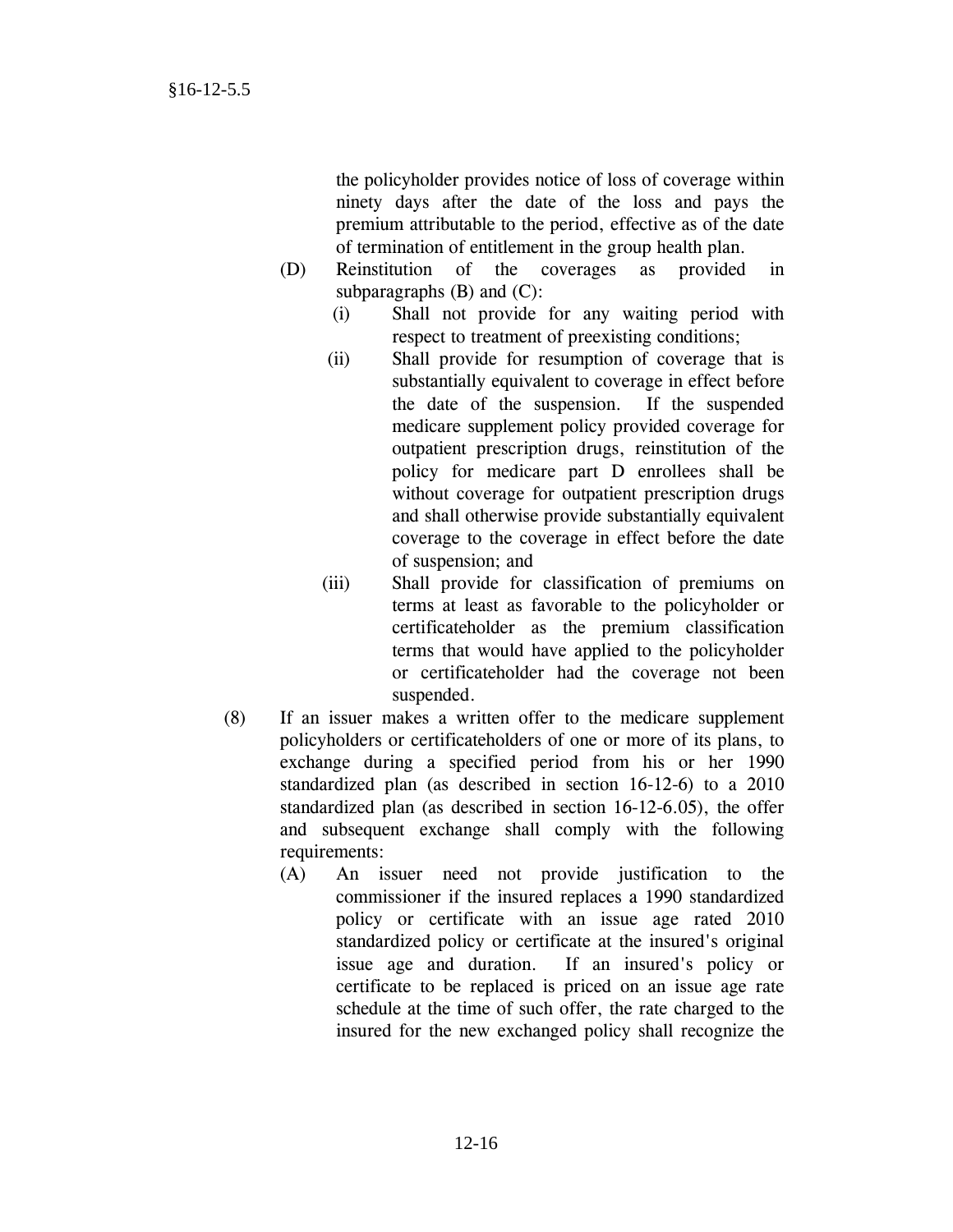policy reserve buildup, due to the pre-funding inherent in the use of an issue age rate basis, for the benefit of the insured. The method proposed to be used by an issuer must be filed with the commissioner.

- (B) The rating class of the new policy or certificate shall be the class closest to the insured's class of the replaced coverage.
- (C) An issuer may not apply new pre-existing condition limitations or a new incontestability period to the new policy for those benefits contained in the exchanged 1990 standardized policy or certificate of the insured, but may apply pre-existing condition limitations of no more than six months to any added benefits contained in the new 2010 standardized policy or certificate not contained in the exchanged policy.
- (D) The new policy or certificate shall be offered to all policyholders or certificateholders within a given plan, except where the offer or issue would be in violation of state or federal law.

 (c) The following are standards for basic ("core") benefits common to benefit plans A-J (Exhibit "A"). Every issuer shall make available a policy or certificate including only the following basic "core" package of benefits to each prospective insured. An issuer may make available to prospective insureds any of the other medicare supplement insurance benefit plans in addition to the basic "core" package, but not in lieu thereof.

- (1) Coverage of part A medicare eligible expenses for hospitalization to the extent not covered by medicare from the sixty-first day through the ninetieth day in any medicare benefit period;
- (2) Coverage of part A medicare eligible expenses incurred for hospitalization to the extent not covered by medicare for each medicare lifetime inpatient reserve day used;
- (3) Upon exhaustion of the medicare hospital inpatient coverage including the lifetime reserve days, coverage of 100 per cent of the medicare part A eligible expenses for hospitalization paid at the applicable prospective payment system (PPS) rate, or other appropriate medicare standard of payment, subject to a lifetime maximum benefit of an additional three hundred sixty-five days The provider shall accept the issuer's payment as payment in full and may not bill the insured for any balance;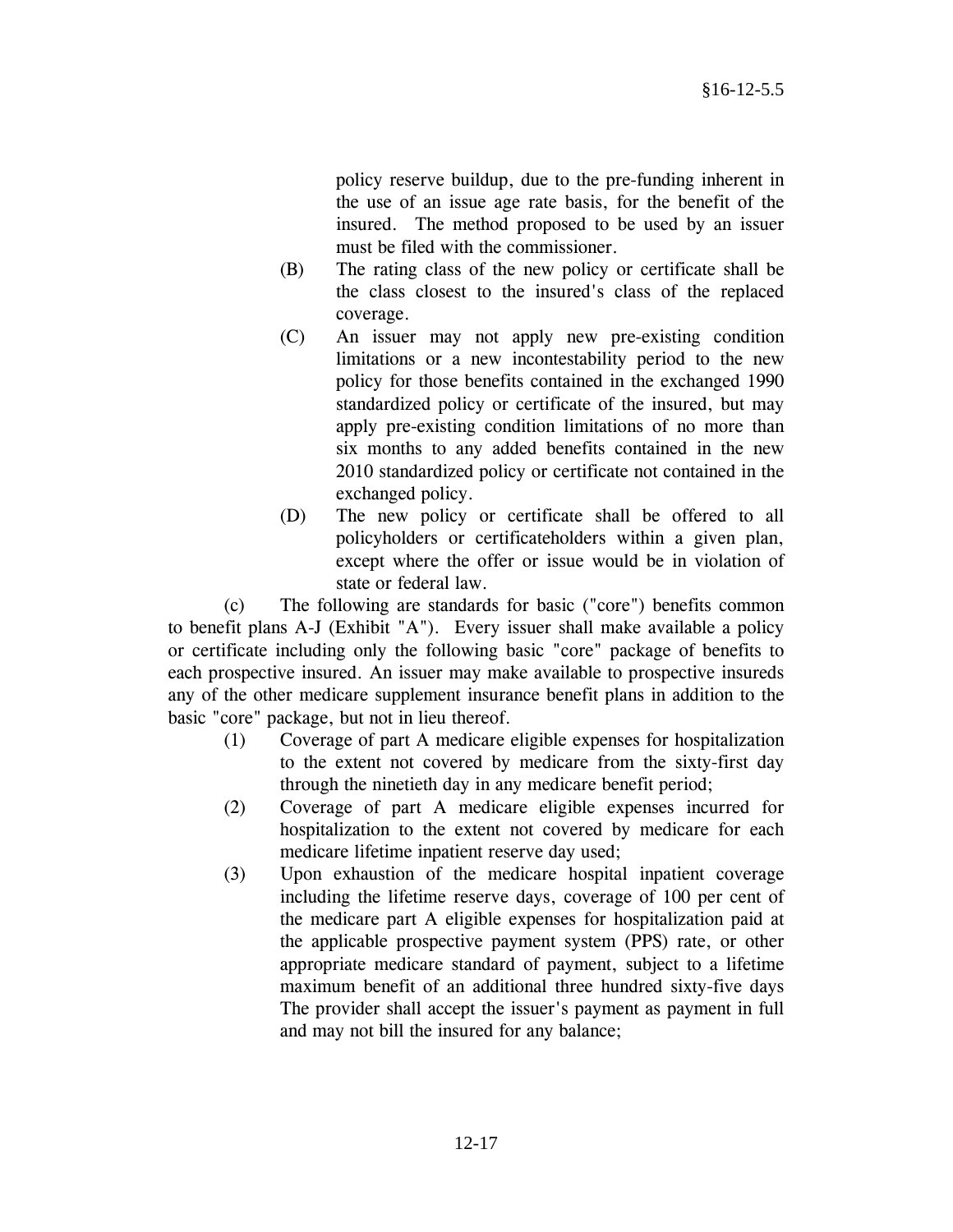- (4) Coverage under medicare parts A and B for the reasonable cost of the first three pints of blood (or equivalent quantities of packed red blood cells, as defined under federal regulations) unless replaced in accordance with federal regulations; and
- (5) Coverage for the coinsurance amount, or in the case of hospital outpatient department services paid under a prospective payment system, the copayment amount, of medicare eligible expenses under part B regardless of hospital confinement, subject to the medicare part B deductible.

 (d) The following are standards for additional benefits. The following additional benefits shall be included in medicare supplement benefit plans "B" through "J" only as provided by section 16-12-6 (Exhibit A).

- (1) Medicare part A deductible: coverage for all of the medicare part A inpatient hospital deductible amount per benefit period;
- (2) Skilled nursing facility care: coverage for the actual billed charges up to the coinsurance amount from the twenty-first day through the one hundredth day in a medicare benefit period for post-hospital skilled nursing facility care eligible under medicare part A;
- (3) Medicare part B deductible: coverage for all of the medicare part B deductible amount per calendar year regardless of hospital confinement;
- (4) Eighty per cent of the medicare part B excess charges: coverage for eighty per cent of the difference between the actual medicare part B charge as billed, not to exceed any charge limitation established by the medicare program or state law, and the medicare-approved part B charge;
- (5) One hundred per cent of the medicare part B excess charges: coverage for all of the difference between the actual medicare part B charge as billed, not to exceed any charge limitation established by the medicare program or state law, and the medicare-approved part B charge;
- (6) Basic outpatient prescription drug benefit: coverage for fifty per cent of outpatient prescription drug charges, after a \$250 calendar year deductible, to a maximum of \$1,250 in benefits received by the insured per calendar year, to the extent not covered by medicare. The outpatient prescription drug benefit may be included for sale or issuance in a medicare supplement policy until January 1, 2006;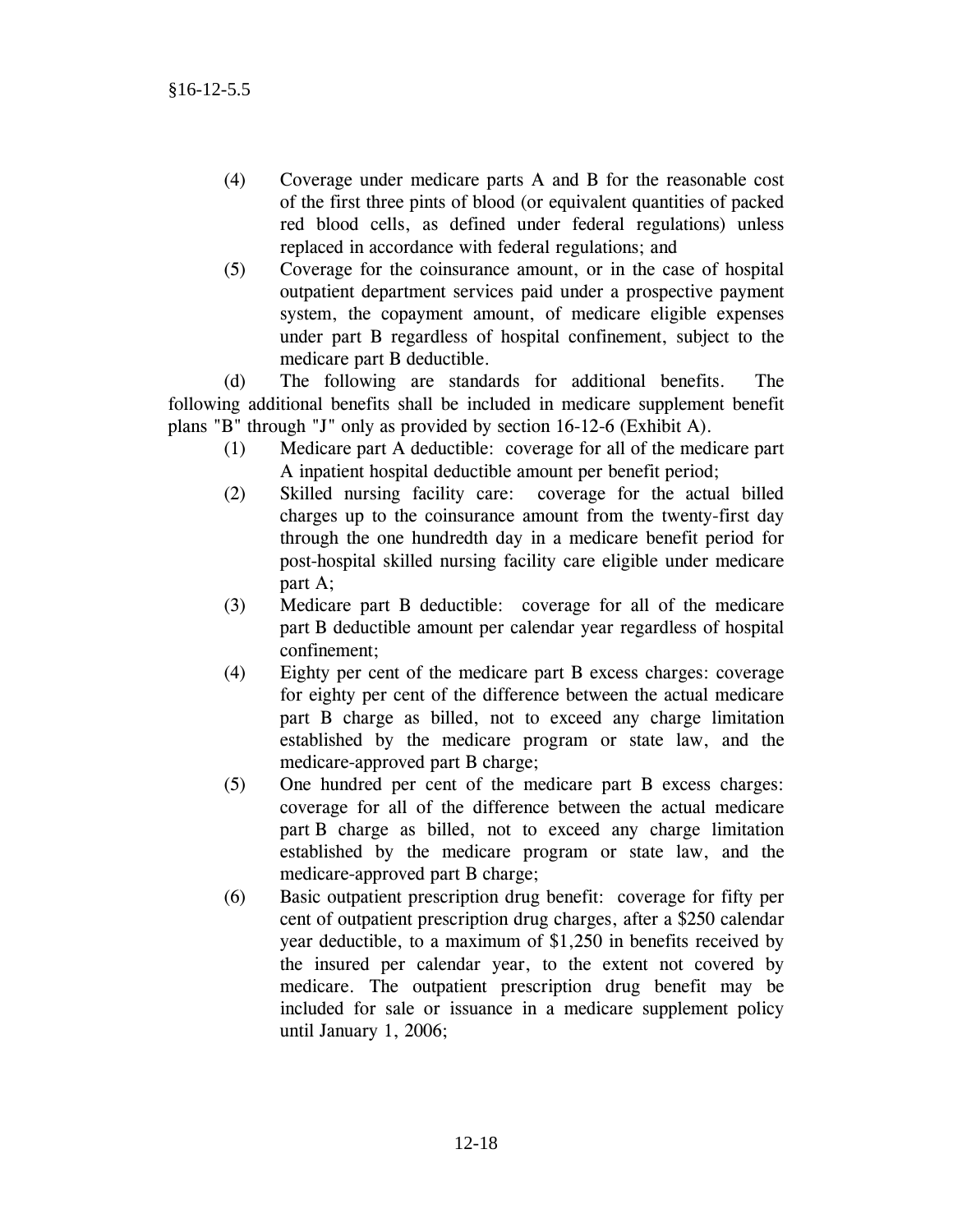- (7) Extended outpatient prescription drug benefit: coverage for fifty per cent of outpatient prescription drug charges, after a \$250 calendar year deductible to a maximum of \$3,000 in benefits received by the insured per calendar year, to the extent not covered by medicare. The outpatient prescription drug benefit may be included for sale or issuance in a medicare supplement policy until January 1, 2006;
- (8) Medically necessary emergency care in a foreign country: coverage to the extent not covered by medicare for eighty per cent of the billed charges for medicare-eligible expenses for medically necessary emergency hospital, physician and medical care received in a foreign country, which care would have been covered by medicare if provided in the United States and which care began during the first sixty consecutive days of each trip outside the United States, subject to a calendar year deductible of \$250, and a lifetime maximum benefit of \$50,000. For purposes of this benefit, "emergency care" shall mean care needed immediately because of an injury or an illness of sudden and unexpected onset;
- (9) Preventive medical care benefit: coverage for the following preventive health services not covered by medicare:
	- (A) An annual clinical preventive medical history and physical examination that may include tests and services from subparagraph (B) and patient education to address preventive health care measures;
	- (B) Preventive screening tests or preventive services, the selection and frequency of which is determined to be medically appropriate by the attending physician.

 Reimbursement shall be for the actual charges up to one hundred per cent of the medicare-approved amount for each service, as if medicare were to cover the service as identified in American Medical Association Current Procedural Terminology codes, to a maximum of \$120 annually under this benefit. This benefit shall not include payment for any procedure covered by medicare.

 (10) The following are at-home recovery benefits: coverage for services to provide short term, at-home assistance with activities of daily living for those recovering from an illness, injury, or surgery.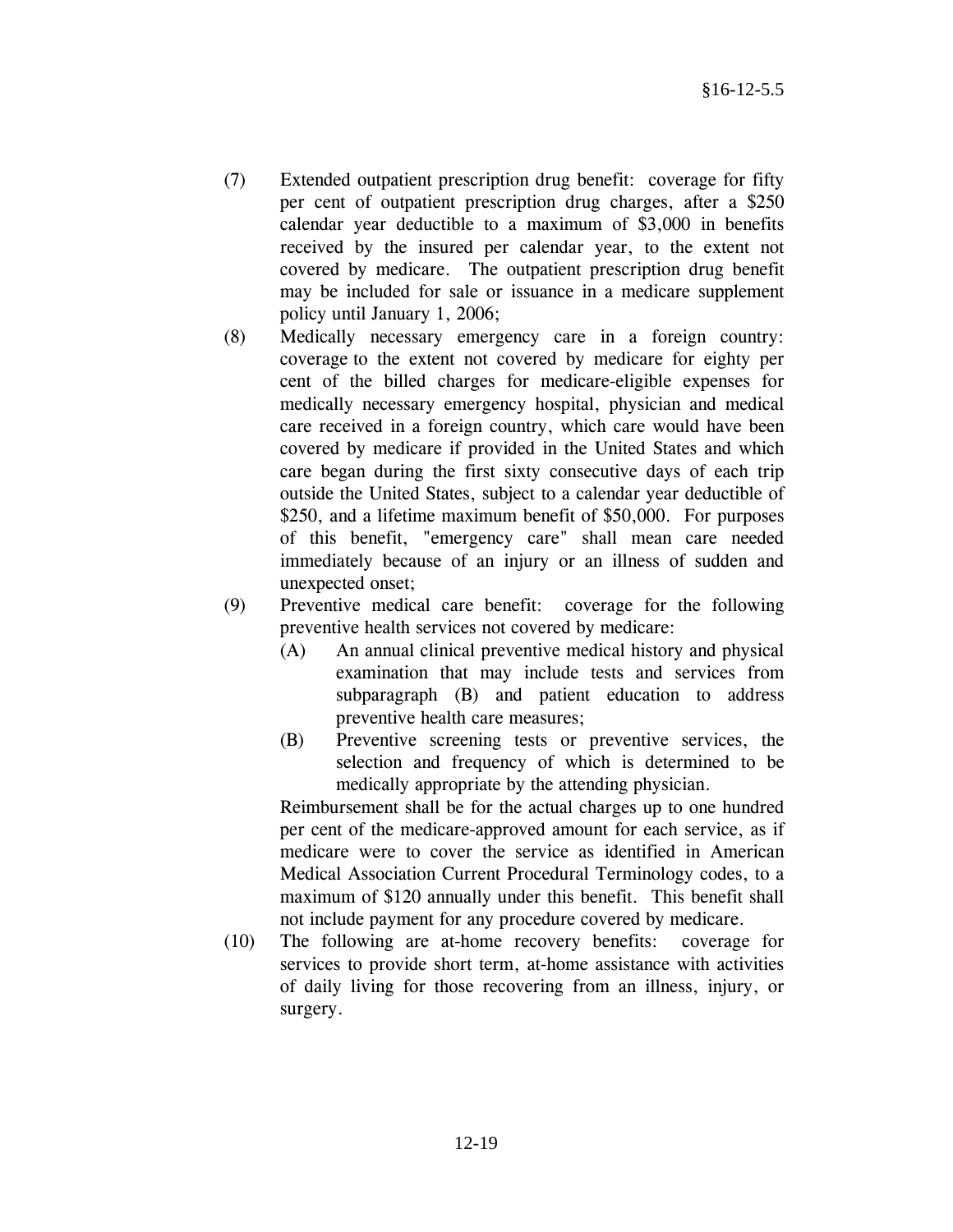(A) For purposes of this benefit, the following definitions shall apply:

> "Activities of daily living" include, but are not limited to bathing, dressing, personal hygiene, transferring, eating, ambulating, assistance with drugs that are normally self-administered, and changing bandages or other dressings.

> "Care provider" means a duly qualified or licensed home health aide or homemaker, personal care aide or nurse provided through a licensed home health care agency or referred by a licensed referral agency or licensed nurses registry.

> "Home" means any place used by the insured as a place of residence, provided that the place would qualify as a residence for home health care services covered by medicare. A hospital or skilled nursing facility shall not be considered the insured's place of residence.

> "At-home recovery visit" means the period of a visit required to provide at-home recovery care, without limit on the duration of the visit, except each consecutive four hours in a twenty-four hour period of services provided by a care provider is one visit.

- (B) The following are coverage requirements and limitations: At-home recovery services provided must be primarily services which assist in activities of daily living. The insured's attending physician must certify that the specific type and frequency of at-home recovery services are necessary because of a condition for which a home care plan of treatment was approved by medicare. Coverage is limited to:
	- (i) No more than the number and type of at-home recovery visits certified as necessary by the insured's attending physician. The total number of at-home recovery visits shall not exceed the number of medicare-approved home health care visits under a medicare-approved home care plan of treatment;
	- (ii) The actual charges for each visit up to a maximum reimbursement of \$40 per visit;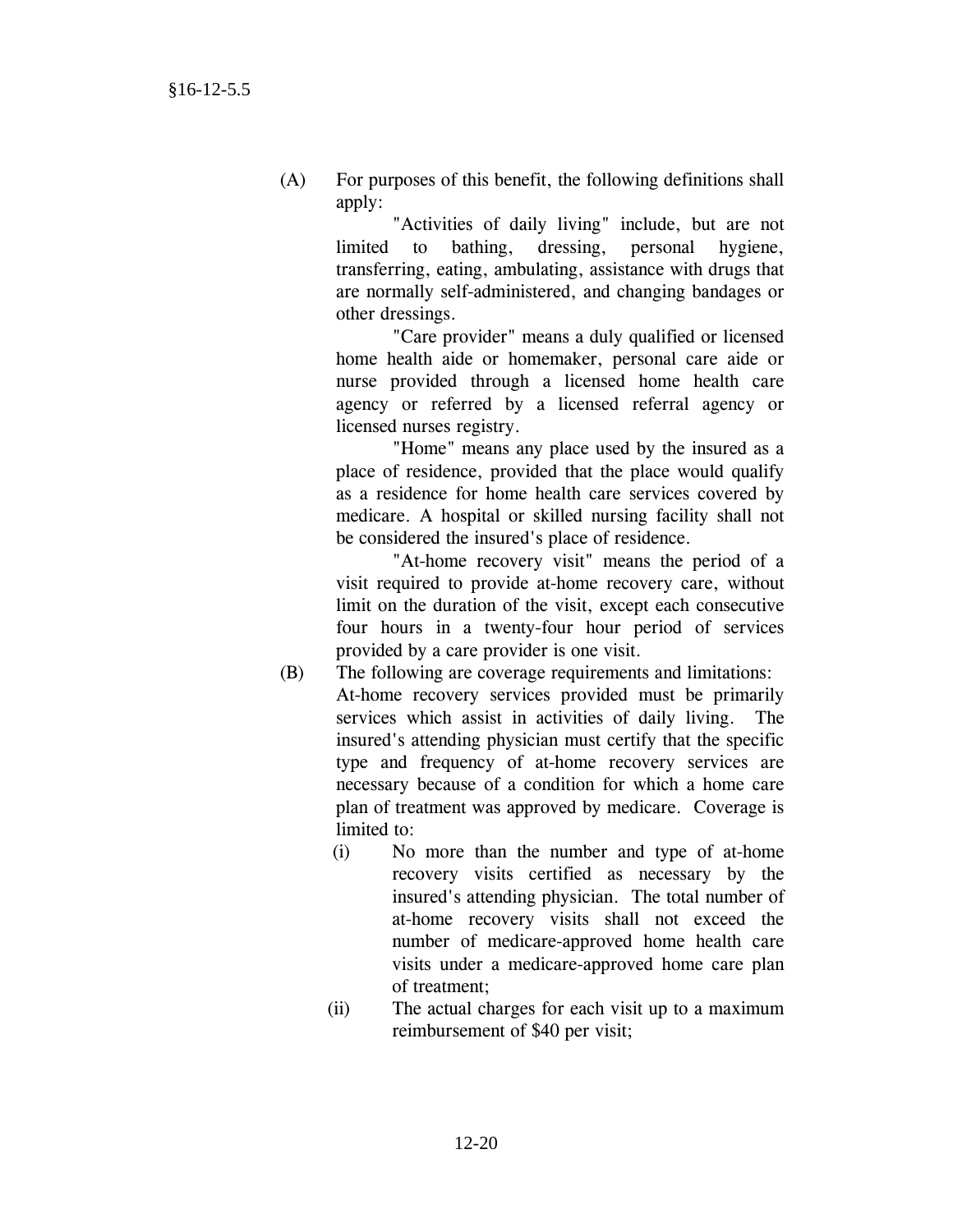- (iii) \$1,600 per calendar year;
- (iv) Seven visits in any one week;
- (v) Care furnished on a visiting basis in the insured's home;
- (vi) Services provided by a care provider as defined in this section;
- (vii) At-home recovery visits while the insured is covered under the policy or certificate and not otherwise excluded; and
- (viii) At-home recovery visits received during the period the insured is receiving medicare-approved home care services or no more than eight weeks after the service date of the last medicare-approved home health care visit.
- (C) Coverage is excluded for:
	- (i) Home care visits paid for by medicare or other government programs; and
	- (ii) Care provided by family members, unpaid volunteers, or providers who are not care providers.
- (e) The following are standards for plans K and L (Exhibit A).
- (1) Standardized medicare supplement benefit plan "K" shall consist of the following:
	- (A) Coverage of 100 per cent of the part A hospital coinsurance amount for each day used from the sixty-first through the ninetieth day in any medicare benefit period;
	- (B) Coverage of 100 per cent of the part A hospital coinsurance amount for each medicare lifetime inpatient reserve day used from the ninety-first through the hundred-fiftieth day in any medicare benefit period;
	- (C) Upon exhaustion of the medicare hospital inpatient coverage, including the lifetime reserve days, coverage of 100 per cent of the medicare part A eligible expenses for hospitalization paid at the applicable prospective payment system (PPS) rate, or other appropriate medicare standard of payment, subject to a lifetime maximum benefit of an additional three hundred sixty five days. The provider shall accept the issuer's payment as payment in full and may not bill the insured for any balance;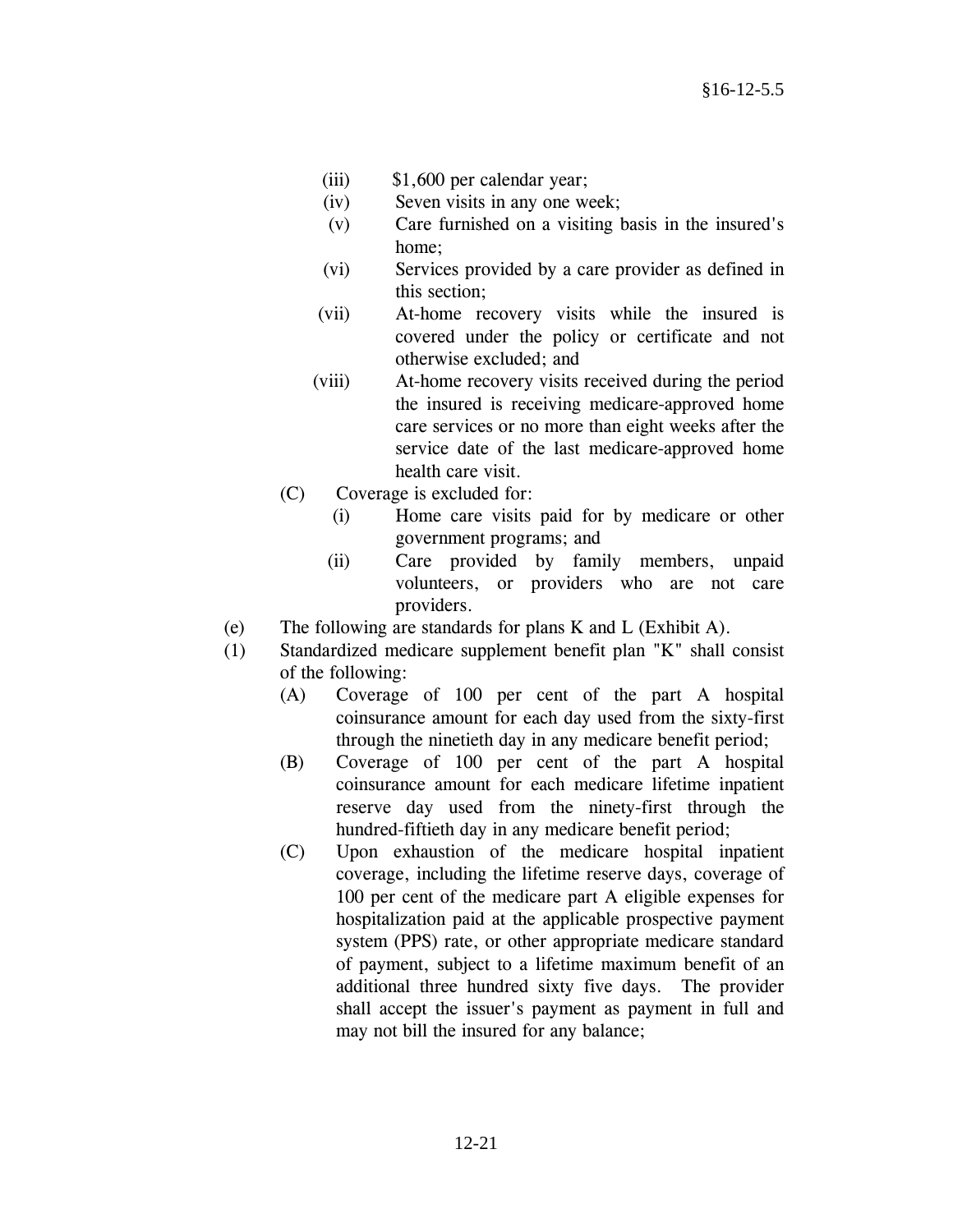- (D) Medicare part A deductible: coverage for 50 per cent of the medicare part A inpatient hospital deductible amount per benefit period until the out-of-pocket limitation is met as described in subparagraph (J);
- (E) Skilled nursing facility care: coverage for 50 per cent of the coinsurance amount for each day used from the twenty first day through the hundredth day in a medicare benefit period for post-hospital skilled nursing facility care eligible under medicare part A until the out-of-pocket limitation is met as described in subparagraph (J);
- (F) Hospice care: coverage for 50 per cent of cost sharing for all part A medicare eligible expenses and respite care until the out-of-pocket limitation is met as described in subparagraph (J);
- (G) Coverage for 50 per cent under medicare part A or B, of the reasonable cost of the first three (3) pints of blood (or equivalent quantities of packed red blood cells, as defined under federal regulations) unless replaced in accordance with federal regulations until the out-of-pocket limitation is met as described in subparagraph (J);
- (H) Except for coverage provided in subparagraph (I) below, coverage for 50 per cent of the cost sharing otherwise applicable under medicare part B after the policyholder pays the part B deductible until the out-of-pocket limitation is met as described in subparagraph (J) below;
- (I) Coverage of 100 per cent of the cost sharing for medicare part B preventive services after the policyholder pays the part B deductible; and
- (J) Coverage of 100 per cent of all cost sharing the medicare parts A and B for the balance of the calendar year after the individual has reached the out-of-pocket limitation on annual expenditures under medicare parts A and B of \$4000 in 2006, indexed each year by the appropriate inflation adjustment specified by the secretary of the U.S. Department of Health and Human Services.
- (2) Standardized medicare supplement benefit plan "L" shall consist of the following:
	- (A) The benefits described in subparagraphs  $(1)(A)$ ,  $(1)(B)$ ,  $(1)(C)$ , and  $(1)(I)$  of subsection (e);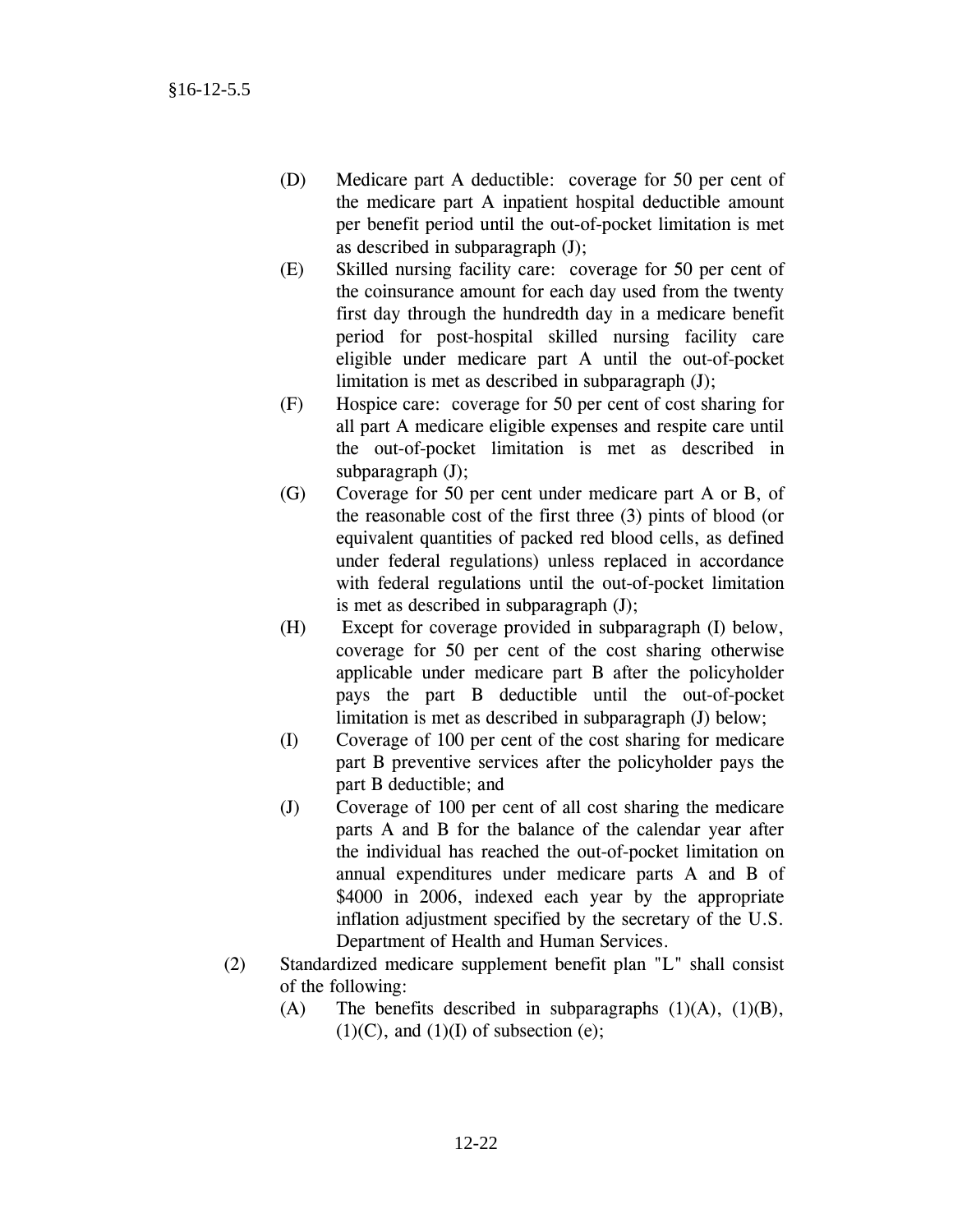- (B) The benefits described in subparagraphs  $(1)(D)$ ,  $(1)(E)$ ,  $(1)(F)$ ,  $(1)(G)$ , and  $(1)(H)$  of subsection (e), but substituting 75 per cent for 50 per cent; and
- (C) The benefits described in subparagraph (1)(J) of subsection (e), but substituting \$2000 for \$4000. [Eff and comp 9/3/92; am and comp 7/6/99; am and comp 10/15/01; am and comp 12/9/02; am and comp 10/8/05; am and comp 9/25/09] (Auth: HRS §§431:2-201, 431:10A-304, 431:10A-305, 431:10A-306, 431:10A-310) (Imp: HRS §§431:2-201, 431:10A-304, 431:10A-305)

 §16-12-5.6 Benefit standards for 2010 standardized medicare supplement benefit plan policies or certificates issued or delivered with an effective date for coverage on or after June 1, 2010. (a) The following standards are applicable to all medicare supplement policies or certificates delivered or issued for delivery in this State with an effective date for coverage on or after June 1, 2010 (Exhibit "A"). No policy or certificate may be advertised, solicited, delivered, or issued for delivery in this State as a medicare supplement policy or certificate unless it complies with these benefit standards. No issuer may offer any 1990 standardized medicare supplement benefit plan for sale on or after June 1, 2010. Benefit standards applicable to medicare supplement policies and certificates issued with an effective date for coverage prior to June 1, 2010 remain subject to the requirements of sections 16-12-5.5 or 16-12-6.

 (b) General Standards. The following standards apply to medicare supplement policies and certificates and are in addition to all other requirements of this chapter (Exhibit "A").

- (1) A medicare supplement policy or certificate shall not exclude or limit benefits for losses incurred more than six months from the effective date of coverage because it involved a preexisting condition. The policy or certificate may not define a preexisting condition more restrictively than a condition for which medical advice was given or treatment was recommended by or received from a physician within six months before the effective date of coverage.
- (2) A medicare supplement policy or certificate shall not indemnify against losses resulting from sickness on a different basis than losses resulting from accidents.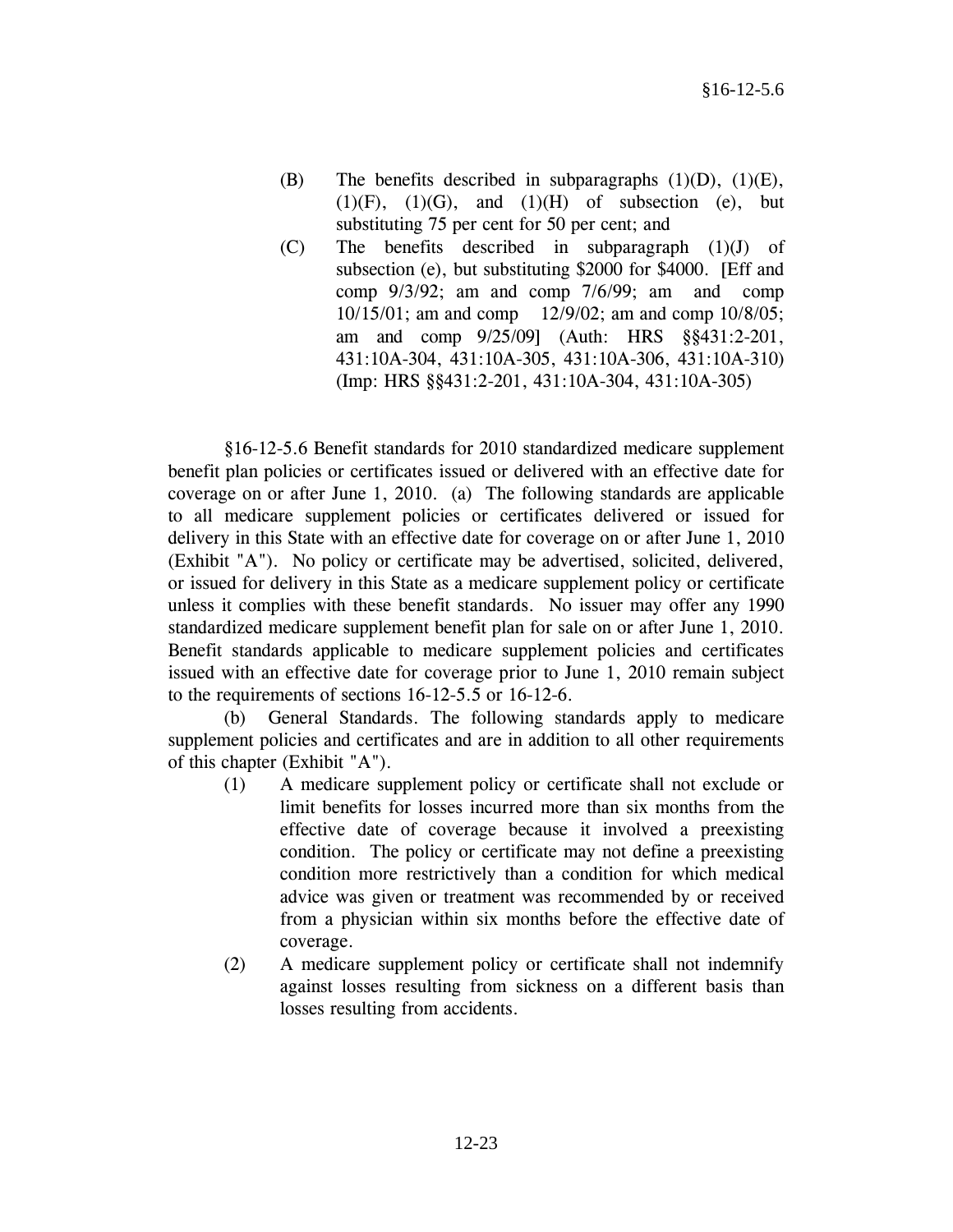- (3) A medicare supplement policy or certificate shall provide that benefits designed to cover cost sharing amounts under medicare will be changed automatically to coincide with any changes in the applicable medicare deductible, copayment, or coinsurance amounts. Premiums may be modified to correspond with such changes.
- (4) No medicare supplement policy or certificate shall provide for termination of coverage of a spouse solely because of the occurrence of an event specified for termination of coverage of the insured, other than the nonpayment of premium.
- (5) Each medicare supplement policy shall be guaranteed renewable.
	- (A) The issuer shall not cancel or nonrenew the policy solely on the ground of health status of the individual.
	- (B) The issuer shall not cancel or nonrenew the policy for any reason other than nonpayment of premium or material misrepresentation.
	- (C) If the medicare supplement policy is terminated by the group policyholder and is not replaced as provided under subparagraph (E), the issuer shall offer certificateholders an individual medicare supplement policy which at the option of the certificateholder:
		- (i) Provides for continuation of the benefits contained in the group policy; or
		- (ii) Provides for benefits that otherwise meet the requirements of this subsection.
	- (D) If an individual is a certificateholder in a group medicare supplement policy and the individual terminates membership in the group, the issuer shall
		- (i) Offer the certificateholder the conversion opportunity described in subparagraph (C); or
		- (ii) At the option of the group policyholder, offer the certificateholder continuation of coverage under the group policy.
	- (E) If a group medicare supplement policy is replaced by another group medicare supplement policy purchased by the same policyholder, the issuer of the replacement policy shall offer coverage to all persons covered under the old group policy on its date of termination. Coverage under the new policy shall not result in any exclusion for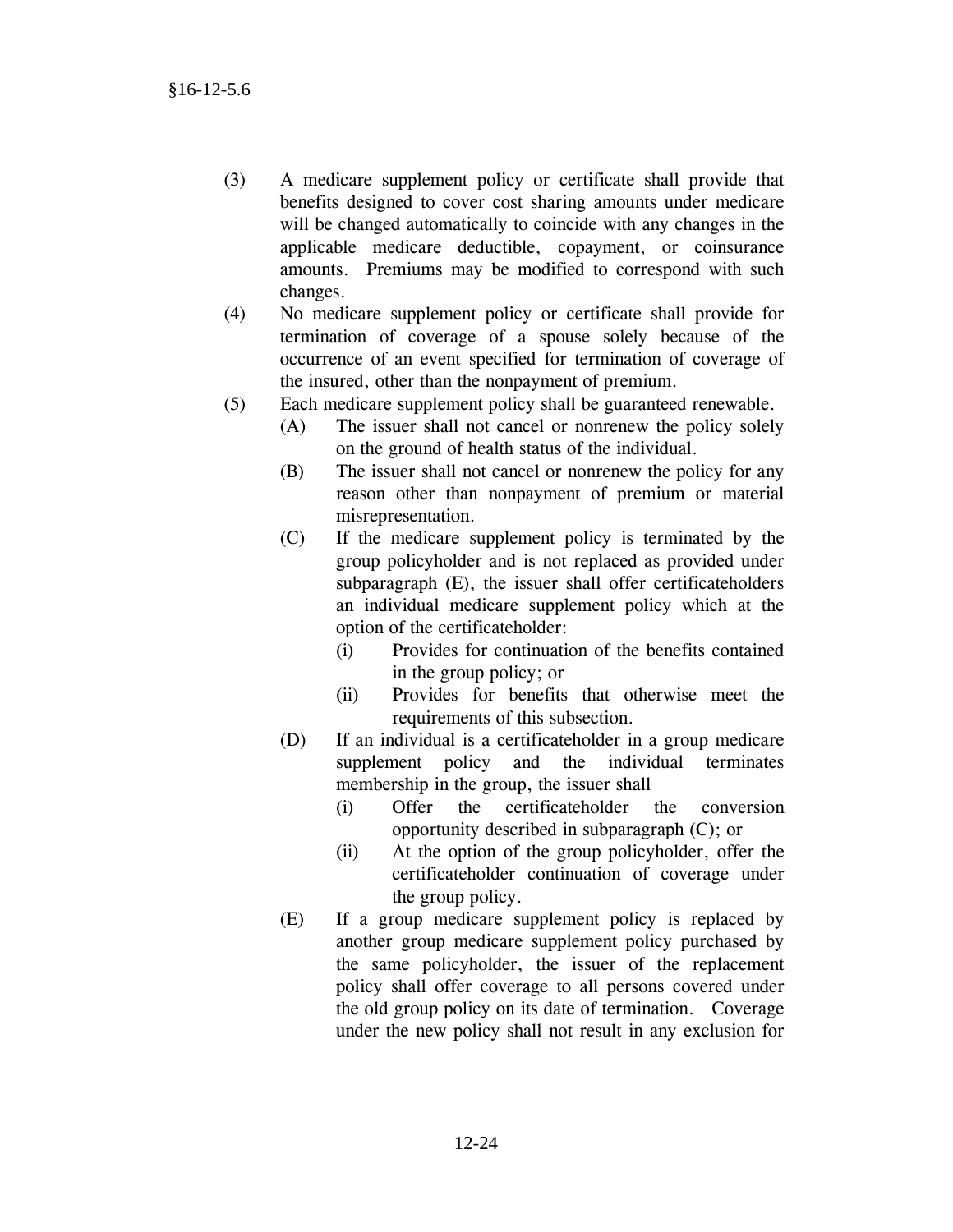preexisting conditions that would have been covered under the group policy being replaced.

- (6) Termination of a medicare supplement policy or certificate shall be without prejudice to any continuous loss which commenced while the policy was in force, but the extension of benefits beyond the period during which the policy was in force may be conditioned upon the continuous total disability of the insured, limited to the duration of the policy benefit period, if any, or payment of the maximum benefits. Receipt of medicare part D benefits will not be considered in determining a continuous loss.
- (7) (A) A medicare supplement policy or certificate shall provide that benefits and premiums under the policy or certificate shall be suspended at the request of the policyholder or certificateholder for the period (not to exceed twenty-four months) in which the policyholder or certificateholder has applied for and is determined to be entitled to medical assistance under Title XIX of the Social Security Act, but only if the policyholder or certificateholder notifies the issuer of the policy or certificate within ninety days after the date the individual becomes entitled to assistance.
	- (B) If suspension occurs and if the policyholder or certificateholder loses entitlement to medical assistance, the policy or certificate shall be automatically reinstituted (effective as of the date of termination of entitlement) as of the termination of entitlement if the policyholder of certificateholder provides notice of loss of entitlement within ninety days after the date of loss and pays the premium attributable to the period, effective as of the date of termination of entitlement.
	- (C) Each medicare supplement policy shall provide that benefits and premiums under the policy shall be suspended (for any period that may be provided by federal regulation) at that request of the policyholder if the policyholder is entitled to benefits under section 226 (b) of the Social Security Act and is covered under a group health plan (as defined in section  $1862(b)(1)(A)(v)$  of the Social Security Act). If suspension occurs and if the policyholder or certificateholder loses coverage under the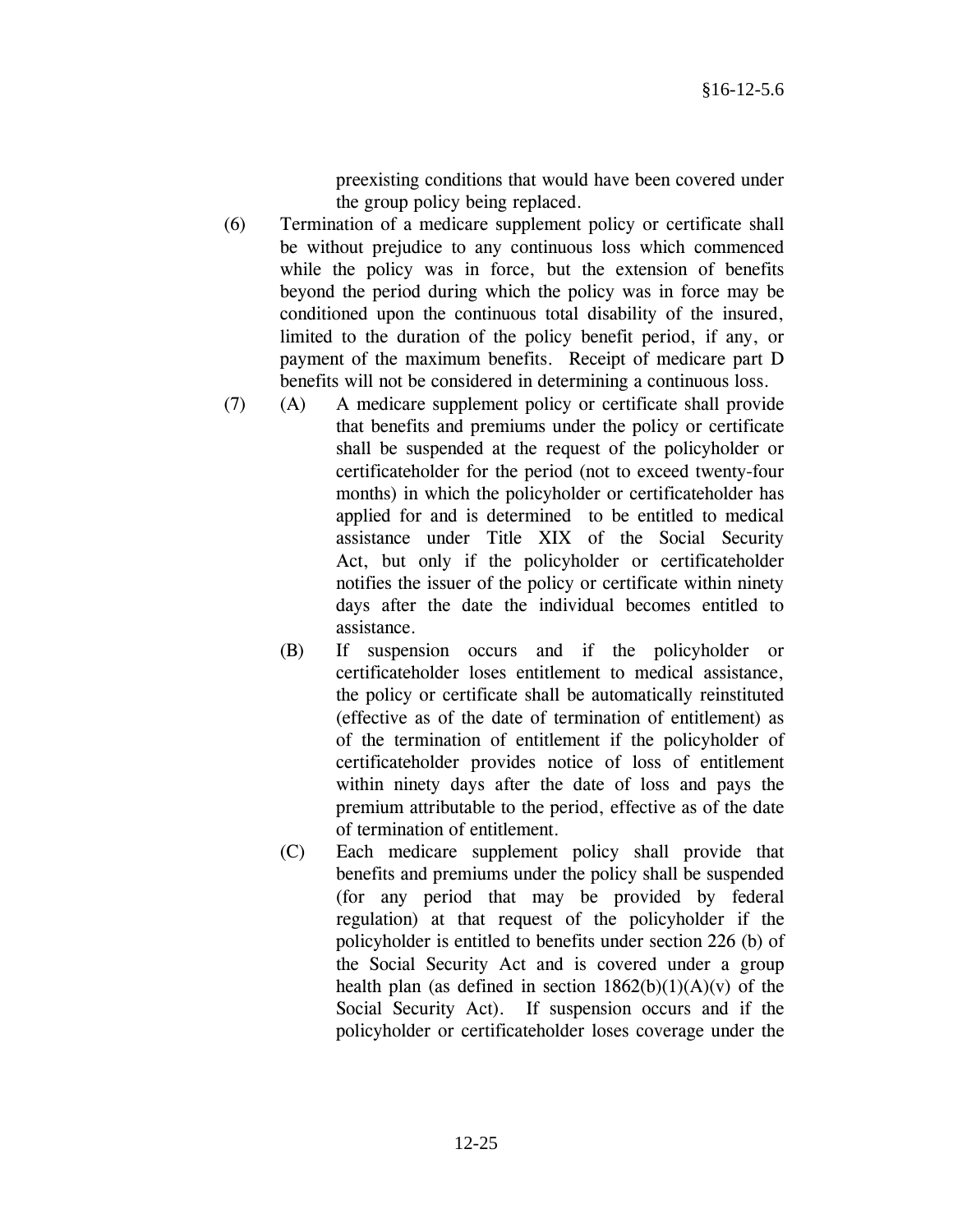group health plan, the policy shall be automatically reinstituted (effective as of the date of loss of coverage) if the policyholder provides notice of loss of coverage within ninety days after the date of the loss and pays the premium attributable to the period, effective as of the date of termination of enrollment in the group health plan.

- (D) Reinstitution of coverages as described in subparagraphs  $(B)$  and  $(C)$ :
	- (i) Shall not provide for any waiting period with respect to treatment of preexisting conditions;
	- (ii) Shall not provide for resumption of coverage that is substantially equivalent to coverage in effect before the date of suspension; and
	- (iii) Shall provide for classification of premiums on terms at least as favorable to the policyholder or certificateholder as the premium classification terms that would have applied to the policyholder or certificateholder had the coverage not been suspended.

 (c) Standards for basic (core) benefits common to medicare supplement insurance benefit Plans A, B, C, D, F, F with high deductible, G, M, and N. Every issuer of medicare supplement insurance benefit plans shall make available a policy or certificate including only the following basic "core" package of benefits to each prospective insured (Exhibit "A"). An issuer may make available to prospective insureds any of the other medicare supplement insurance benefit plans in addition to the basic core package, but not in lieu of it.

- (1) Coverage of part A medicare eligible expenses for hospitalization to the extent not covered by medicare from the  $61<sup>st</sup>$  day through the  $90<sup>th</sup>$  day in any medicare benefit period;
- (2) Coverage of part A medicare eligible expenses incurred for hospitalization to the extent not covered by medicare for each medicare lifetime inpatient reserve day used;
- (3) Upon exhaustion of the medicare hospital inpatient coverage, including the lifetime reserve days, coverage of 100 per cent of the medicare part A eligible expenses for hospitalization paid at the applicable prospective payment system (PPS) rate, or other appropriate medicare standard of payment, subject to a lifetime maximum benefit of an additional 365 days. The provider shall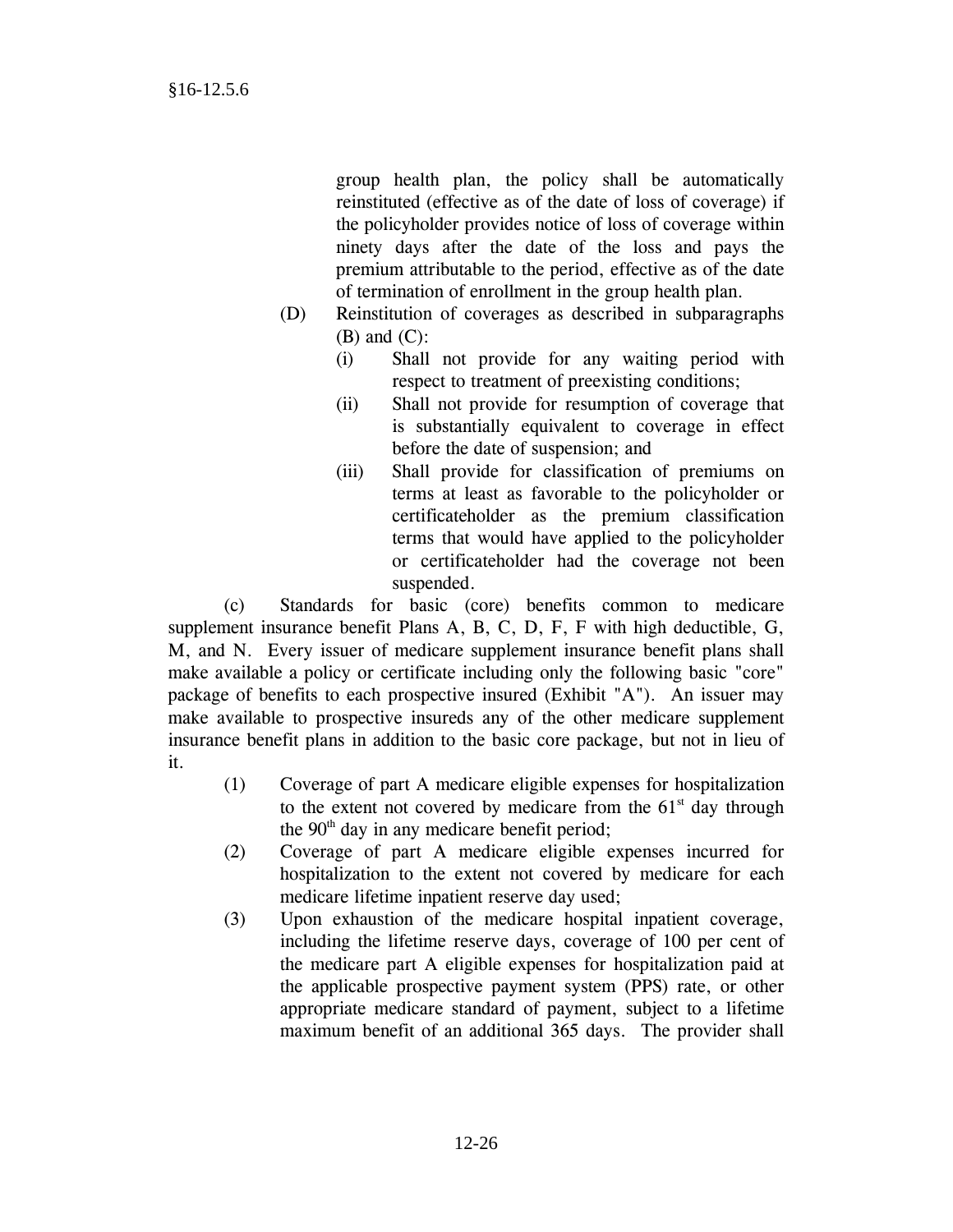accept the issuer's payment as payment in full and may not bill the insured for any balance;

- (4) Coverage under medicare parts A and B for the reasonable cost of the first three pints of blood (or equivalent quantities of packed red blood cells, as defined under federal regulations) unless replaced in accordance with federal regulations;
- (5) Coverage for the coinsurance amount, or in the case of hospital outpatient department services paid under a prospective payment system, the copayment amount, of medicare eligible expenses under part B regardless of hospital confinement, subject to the medicare part B deductible;
- (6) Hospice care: coverage of cost sharing for all part A medicare eligible hospice care and respite care expenses.

 (d) Standards for additional benefits. The following additional benefits shall be included in medicare supplement benefit Plans B, C, D, F, F with High Deductible, G, M, and N as provided by section 16-12-6.05 (Exhibit "A").

- (1) Medicare part A deductible: Coverage for one hundred per cent of the medicare part A inpatient hospital deductible amount per benefit period.
- (2) Medicare part A deductible: Coverage for fifty per cent of the medicare part A inpatient hospital deductible amount per benefit period.
- (3) Skilled nursing facility care: Coverage for the actual billed charges up to the coinsurance amount from the  $21<sup>st</sup>$  day through the  $100<sup>th</sup>$  day in a medicare benefit period for post-hospital skilled nursing facility care eligible under medicare part A.
- (4) Medicare part B deductible: Coverage for one hundred per cent of the medicare part B deductible amount per calendar year regardless of hospital confinement.
- (5) One hundred per cent of the medicare part B excess charges: Coverage for all of the difference between the actual medicare part B charges as billed, not to exceed any charge limitation established by the medicare program or state law, and the medicare- approved part B charge.
- (6) Medically necessary emergency care in a foreign country: coverage to the extent not covered by medicare for eighty per cent of the billed charges for medicare-eligible expenses for medically necessary emergency hospital, physician and medical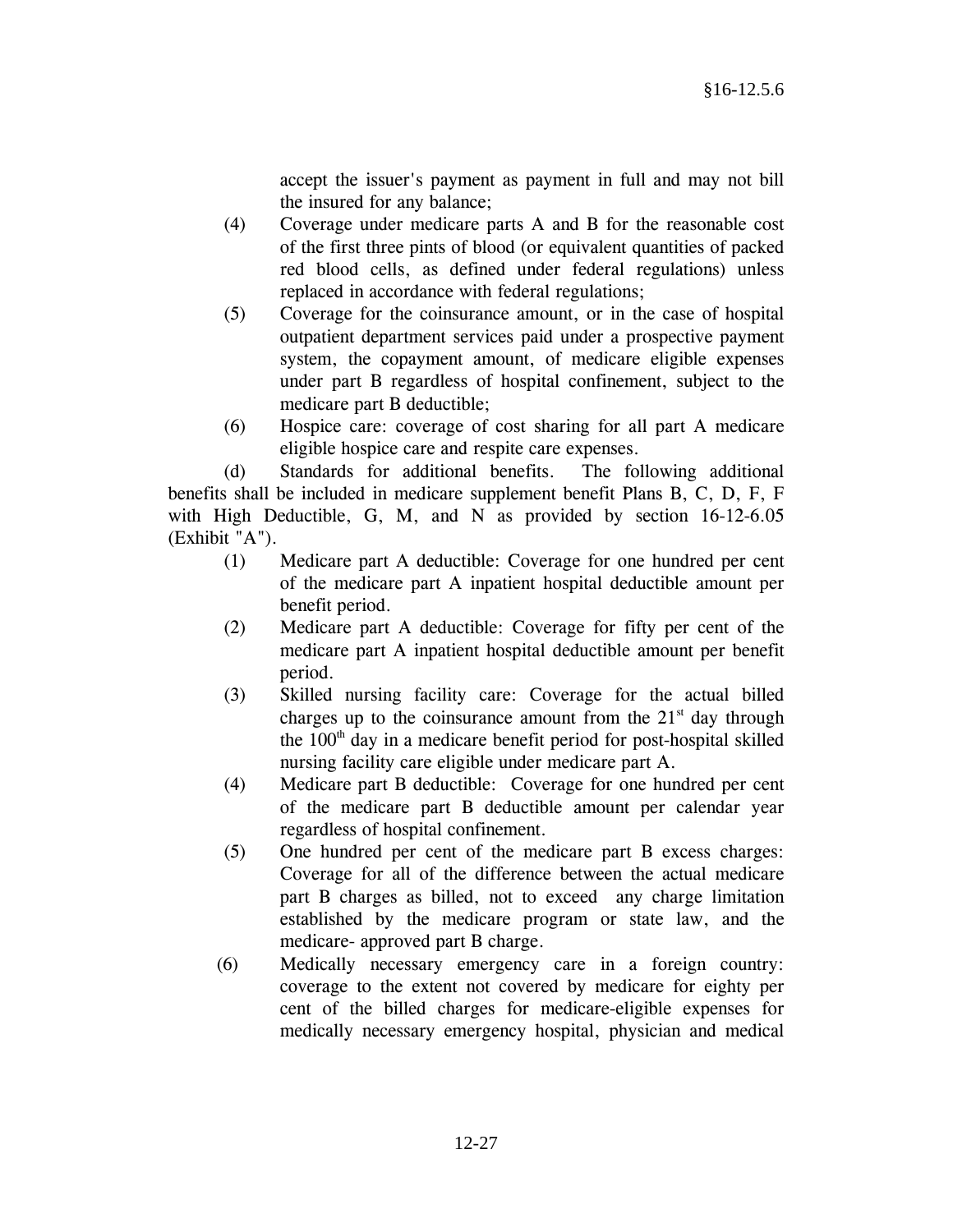care received in a foreign country, which care would have been covered by medicare if provided in the United States and which care began during the first sixty consecutive days of each trip outside the United States, subject to a calendar year deductible of \$250, and a lifetime maximum benefit of \$50,000. For purposes of this benefit, "emergency care" shall mean care needed immediately because of an injury or an illness of sudden and unexpected onset. [Eff and comp 9/25/09](Auth: HRS §§431:2-201, 431:10A-304, 431:10A-305, 431:10A-309, 431:10A-310) (Imp: HRS §§431:2-201, 431:10A-304, 431:10A-305, 431:10A-309, 431:10A-310)

 §16-12-6 Standard medicare supplement benefit plans for 1990 standardized medicare supplement benefit plan policies or certificates issued or delivered on or after September 3, 1992 and with an effective date for coverage prior to June 1, 2010. (a) An issuer shall make available to each prospective policyholder and certificateholder a policy form or certificate form containing only the basic "core" benefits, as defined in subsection 16-12-5.5(c).

 (b) No groups, packages, or combinations of medicare supplement benefits other than those listed in this section shall be offered for sale in this State, except as may be permitted in subsection (g) and section 16-12-6.1.

 (c) Benefit plans shall be uniform in structure, language, designation and format to the standard benefit plans "A" through "L" listed in subsection (e) and conform to the definitions in section 16-12-3. Each benefit shall be structured in accordance with the format provided in subsections (c) and (d) or (e) of section 16-12-5.5 and list the benefits in the order shown in this subsection (Exhibit A). For purposes of this section, "structure, language, and format" means style, arrangement and overall content of a benefit.

 (d) An issuer may use, in addition to the benefit plan designations required in subsection (c), other designations to the extent permitted by law.

- (e) The composition of the benefit plans is as follows:
- (1) Standardized medicare supplement benefit plan "A" shall be limited to the basic ("core") benefits common to all benefit plans, as defined in subsection 16-12-5.5(c);
- (2) Standardized medicare supplement benefit plan "B" shall include only the following: The core benefit as defined in subsection 16-12-5.5(c), plus the medicare part A deductible as defined in paragraph 16-12-5.5(d)(1);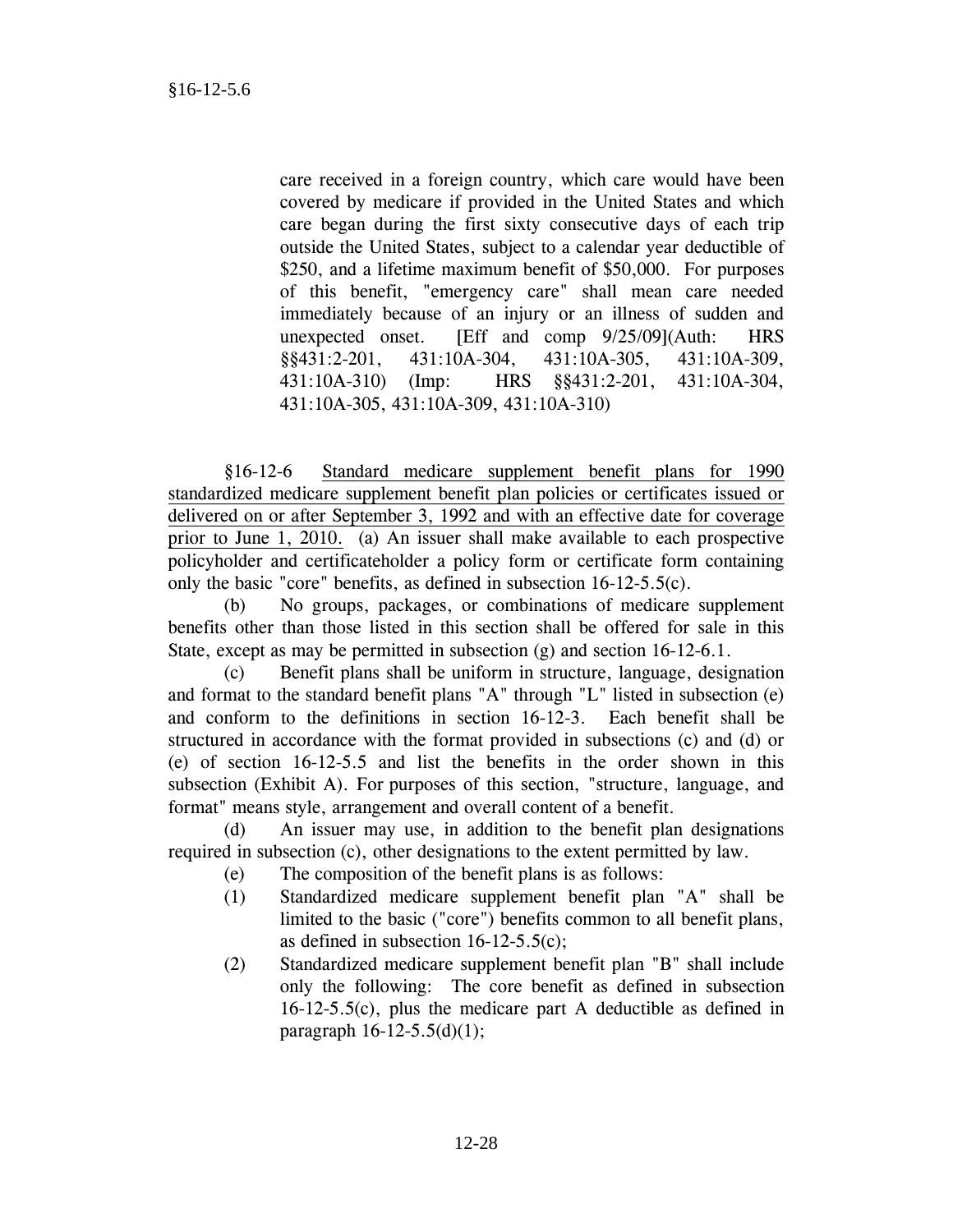- (3) Standardized medicare supplement benefit plan "C" shall include only the following: The core benefit as defined in subsection 16-12-5.5(c), plus the medicare part A deductible, skilled nursing facility care, medicare part B deductible and medically necessary emergency care in a foreign country as defined in paragraphs  $16-12-5.5(d)(1)$ ,  $(2)$ ,  $(3)$ , and  $(8)$  respectively;
- (4) Standardized medicare supplement benefit plan "D" shall include only the following: The core benefit as defined in subsection 16-12-5.5(c), plus the medicare part A deductible, skilled nursing facility care, medically necessary emergency care in a foreign country and the at-home recovery benefit as defined in paragraphs  $16-12-5.5(d)(1)$ ,  $(2)$ ,  $(8)$ , and  $(10)$  respectively;
- (5) Standardized medicare supplement benefit plan "E" shall include only the following: The core benefit as defined in subsection 16-12-5.5(c), plus the medicare part A deductible, skilled nursing facility care, medically necessary emergency care in a foreign country and preventive medical care as defined in paragraphs  $16-12-5.5(d)(1)$ ,  $(2)$ ,  $(8)$ , and  $(9)$  respectively;
- (6) Standardized medicare supplement benefit plan "F" shall include only the following: The core benefit as defined in subsection 16-12-5.5(c), plus the medicare part A deductible, the skilled nursing facility care, the part B deductible, one hundred per cent of the medicare part B excess charges, and medically necessary emergency care in a foreign country as defined in paragraphs  $16-12-5.5(d)(1)$ ,  $(2)$ ,  $(3)$ ,  $(5)$ , and  $(8)$  respectively;
- (7) Standardized medicare supplement benefit high deductible plan "F" shall include only the following: One hundred per cent of covered expenses following the payment of the annual high deductible plan "F" deductible. The covered expenses include the core benefit as defined in subsection 16-12-5.5(c) of this regulation, plus the medicare part A deductible, skilled nursing facility care, the medicare part B deductible, one hundred per cent of the medicare part B excess charges, and medically necessary emergency care in a foreign country as defined in paragraphs  $16-12-5.5(d)(1)$ ,  $(2)$ ,  $(3)$ ,  $(5)$ , and  $(8)$  respectively. The annual high deductible plan "F" deductible shall consist of out-of-pocket expenses, other than premiums, for services covered by the medicare supplement plan "F" policy, and shall be in addition to any other specific benefit deductibles. The annual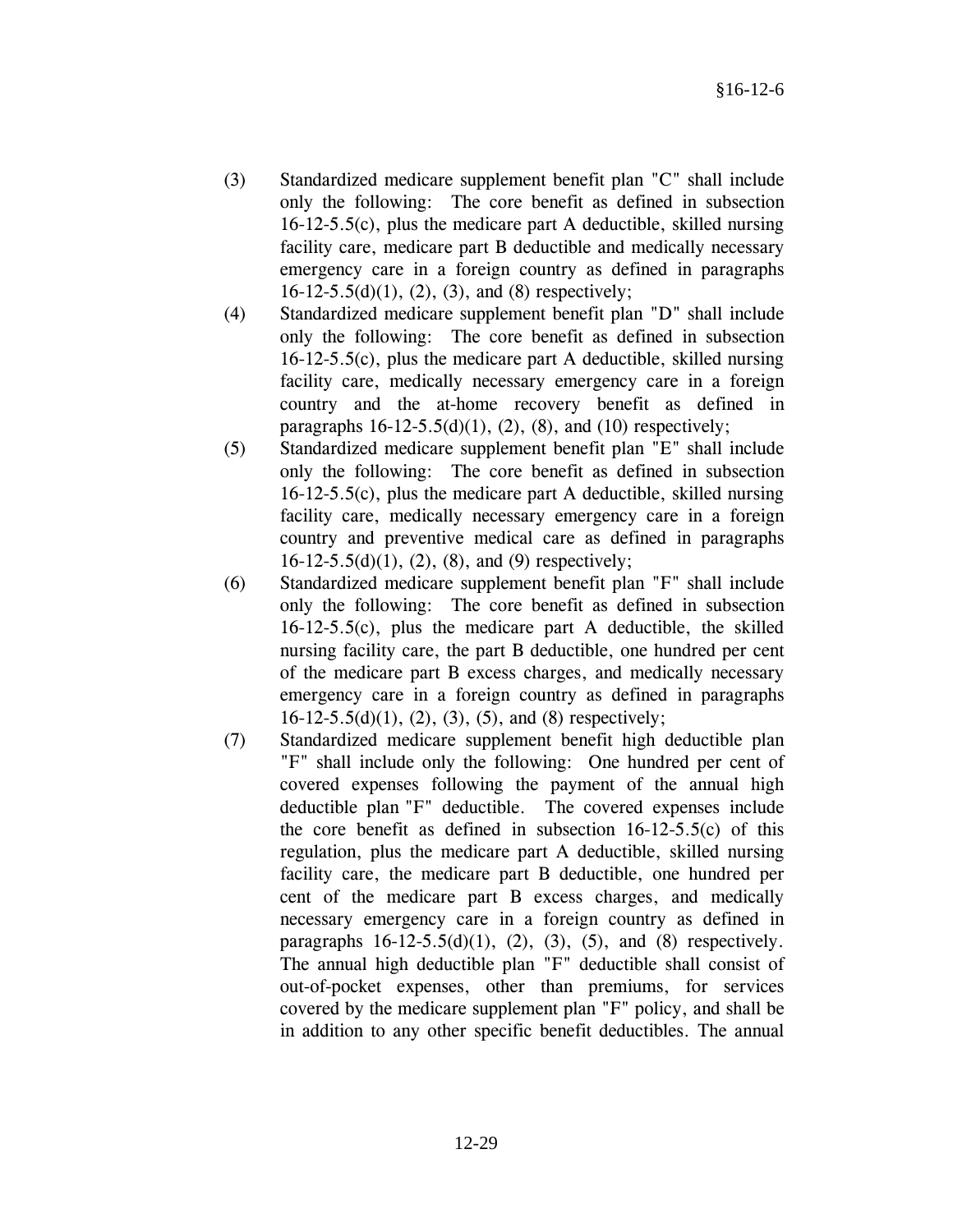high deductible plan "F" deductible shall be \$1,500 for 1998 and 1999, and shall be based on the calendar year. It shall be adjusted annually thereafter by the Secretary to reflect the change in the Consumer Price Index for all urban consumers for the twelve-month period ending with August of the preceding year, and rounded to the nearest multiple of \$10;

- (8) Standardized medicare supplement benefit plan "G" shall include only the following: The core benefit as defined in subsection 16-12-5.5(c), plus the medicare part A deductible, skilled nursing facility care, eighty per cent of the medicare part B excess charges, medically necessary emergency care in a foreign country, and the at-home recovery benefit as defined in paragraphs  $16-12-5.5(d)(1)$ ,  $(2)$ ,  $(4)$ ,  $(8)$ , and  $(10)$  respectively;
- (9) Standardized medicare supplement benefit plan "H" shall consist of only the following: The core benefit as defined in subsection 16-12-5.5(c), plus the medicare part A deductible, skilled nursing facility care, basic prescription drug benefit and medically necessary emergency care in a foreign country as defined in paragraphs  $16-12-5.5(d)(1)$ ,  $(2)$ ,  $(6)$ , and  $(8)$  respectively. The outpatient prescription drug benefit shall not be included in a medicare supplement policy sold after December 31, 2005;
- (10) Standardized medicare supplement benefit plan "I" shall consist of only the following: The core benefit as defined in subsection 16-12-5.5(c), plus the medicare part A deductible, skilled nursing facility care, one hundred per cent of the medicare part B excess charges, basic prescription drug benefit, medically necessary emergency care in a foreign country and at-home recovery benefit as defined in paragraphs  $16-12-5.5(d)(1)$ ,  $(2)$ ,  $(5)$ ,  $(6)$ ,  $(8)$ , and (10) respectively. The outpatient prescription drug benefit shall not be included in a medicare supplement policy sold after December 31, 2005;
- (11) Standardized medicare supplement benefit plan "J" shall consist of only the following: The core benefit as defined in subsection 16-12-5.5(c), plus the medicare part A deductible, skilled nursing facility care, medicare part B deductible, one hundred per cent of the medicare part B excess charges, extended prescription drug benefit, medically necessary emergency care in a foreign country, preventive medical care and at-home recovery benefit as defined in paragraphs  $16-12-5.5(d)(1)$ ,  $(2)$ ,  $(3)$ ,  $(5)$ ,  $(7)$ ,  $(8)$ ,  $(9)$ , and  $(10)$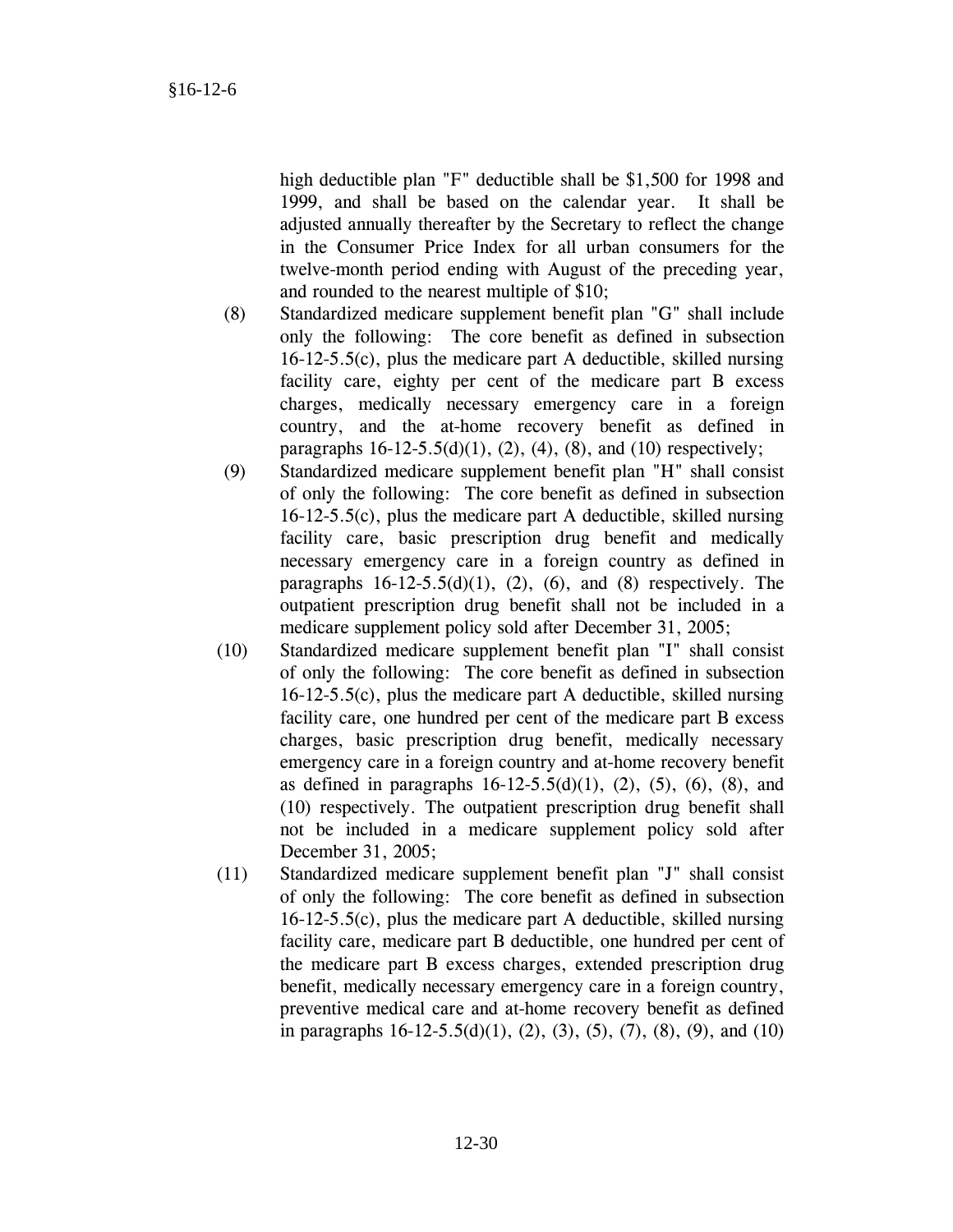respectively. The outpatient prescription drug benefit shall not be included in a medicare supplement policy sold after December 31, 2005; and

(12) Standardized medicare supplement benefit high deductible plan "J" shall consist of only the following: One hundred per cent of covered expenses following the payment of the annual high deductible plan "J" deductible. The covered expenses include the core benefit as defined in subsection 16-12-5.5(c) of this regulation, plus the medicare part A deductible, skilled nursing facility care, medicare part B deductible, one hundred per cent of the medicare part B excess charges, extended outpatient prescription drug benefit, medically necessary emergency care in a foreign country, preventive medical care benefit and at-home recovery benefit as defined in paragraphs  $16-12-5.5(d)(1)$ ,  $(2)$ ,  $(3)$ ,  $(5)$ ,  $(7)$ ,  $(8)$ ,  $(9)$  and  $(10)$  respectively. The annual high deductible plan "J" deductible shall consist of out-of-pocket expenses, other than premiums, for services covered by the medicare supplement plan "J" policy, and shall be in addition to any other specific benefit deductibles. The annual deductible shall be \$1,500 for 1998 and 1999, and shall be based on a calendar year. It shall be adjusted annually thereafter by the Secretary to reflect the change in the Consumer Price Index for all urban consumers for the twelve-month period ending with August of the preceding year, and rounded to the nearest multiple of \$10. The outpatient prescription drug benefit shall not be included in a medicare supplement policy sold after December 31, 2005.

 (f) Make-up of two medicare supplement plans mandated by the Medicare Prescription Drug, Improvement, and Modernization Act of 2003 (MMA);

- (1) Standardized medicare supplement benefit plan "K" shall consist of only those benefits described in section 16-12-5.5(e)(1).
- (2) Standardized Medicare supplement benefit plan "L" shall consist of only those benefits described in section 16-12-5.5(e)(2).

 (g) An issuer may, with the prior approval of the commissioner, offer policies or certificates with new or innovative benefits in addition to the benefits provided in a policy or certificate that otherwise complies with the applicable standards. The new or innovative benefits may include benefits that are appropriate to medicare supplement insurance, new or innovative, not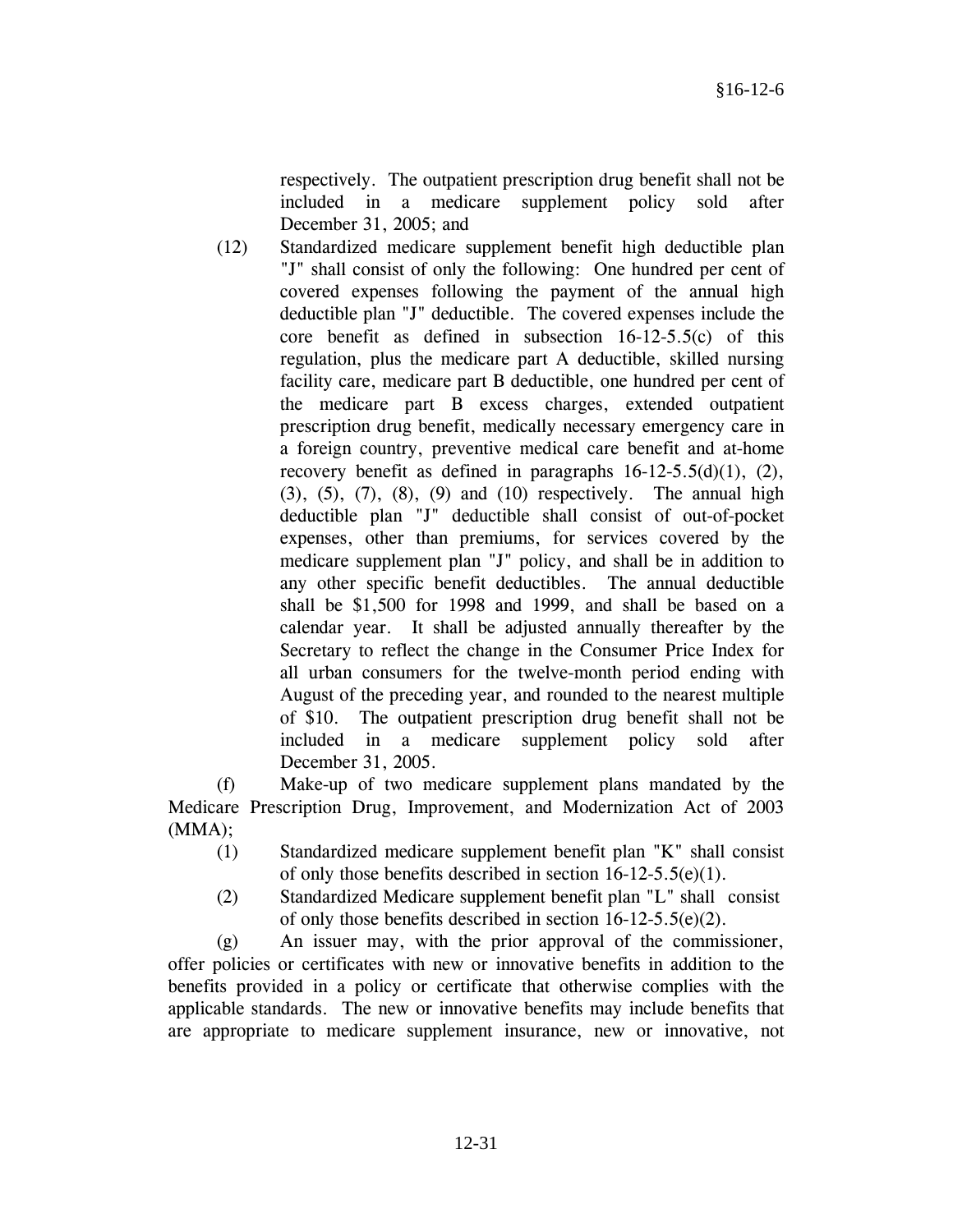otherwise available, cost-effective, and offered in a manner which is consistent with the goal of simplification of medicare supplement policies. After December 31, 2005, the innovative benefit shall not include an outpatient prescription drug benefit. [Eff and comp 9/3/92; am and comp 7/6/99; comp 10/15/01; comp 12/9/02; am and comp 10/8/05; am and comp 9/2509] (Auth: HRS §§431:2-201, 431:10A-304, 431:10A-305, 431:10A-309) (Imp: HRS §§431:2-201, 431:10A-304, 431:10A-305, 431:10A-309)

 §16-12-6.05 Standard medicare supplement benefit plans for 2010 standardized medicare supplement benefit plan policies or certificates issued or delivered with an effective date for coverage on or after June 1, 2010. (a) The following standards are applicable to all medicare supplement policies or certificates delivered or issued for delivery in this State with an effective date for coverage on or after June 1, 2010. No policy or certificate may be advertised, solicited, delivered or issued for delivery in this State as a medicare supplement policy or certificate unless it complies with these benefit plan standards. Benefit plan standards applicable to medicare supplement policies and certificates issued with an effective date for coverage before June 1, 2010 remain subject to the requirements of sections 16-12-5.5 or 16-12-6.

 (b)(1) An issuer shall make available to each prospective policyholder and certificateholder a policy form or certificate form containing only the basic (core) benefit, as defined in section 16-12-5.6(c).

(2) If an issuer makes available any of the additional benefits described in section 16-12-5.6(d) or offers standardized benefit Plans K or L (as described in paragraphs  $(f)(8)$  or  $(f)(9)$ ), then the issuer shall make available to each prospective policyholder and certificateholder, in addition to a policy form or certificate form with only the basic (core) benefits as described in paragraph (b)(1), a policy form or certificate form containing either standardized benefit Plan C (as described in paragraph (f)(3)) or standardized benefit Plan F (as described in paragraph  $(f)(5)$ )

(c) No groups, packages or combinations of medicare supplement benefits other than those listed in this section shall be offered for sale in this state, except as may be permitted in subsection (g) and in section 16-12-6.1.

(d) Benefit plans shall be uniform in structure, language, designation and format to the standard benefit plans listed in this section and conform to the definitions in section 16-12-3. Each benefit shall be structured in accordance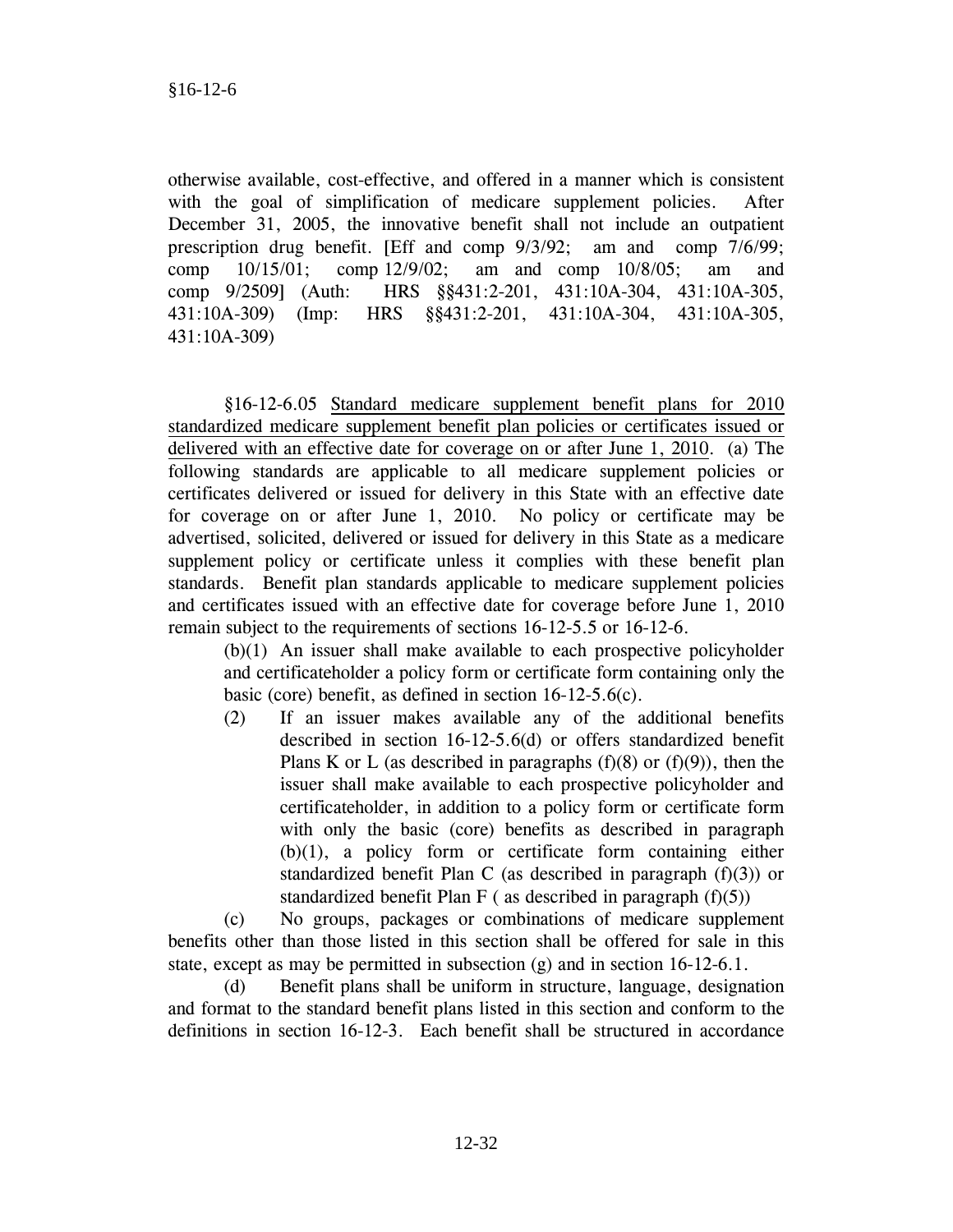with the format provided in sections  $16-12-5.6(c)$  and  $16-12-5.6(d)$ ; or, in the case of plans K or L, in paragraphs  $(f)(8)$  or  $(f)(9)$ , and list the benefits in the order shown (Exhibit "A"). For purposes of this section, "structure, language, and format" means style, arrangement, and overall content of a benefit.

(e) In addition to the benefit plan designations required in subsection (d), an issuer may use other designations to the extent permitted by law.

- (f) Make-up of 2010 standardized benefit plans (Exhibit "A"):
- (1) Standardized medicare supplement benefit plan A shall include only the following: The basic (core) benefits as defined in subsection 16-12-5.6(c).
- (2) Standardized medicare supplement benefit plan B shall include only the following: The basic (core) benefit as defined in subsection  $16-12-5.6(c)$ , plus one hundred per cent of the medicare part A deductible as defined in paragraph 16-12-  $5.6(d)(1)$ .
- (3) Standardized medicare supplement benefit plan C shall include only the following: The basic (core) benefit as defined in subsection  $16-12-5.6(c)$ , plus one hundred per cent of the medicare part A deductible, skilled nursing facility care, one hundred per cent of the medicare part B deductible, and medically necessary emergency care in a foreign country as defined in paragraphs 16-12-5.6(d)(1), 16-12-5.6(d)(3), 16-12- 5.6(d)(4), and 16-12-5.6(d)(6), respectively.
- (4) Standardized medicare supplement benefit plan D shall include only the following: The basic (core) benefit as defined in subsection 16-12-5.6(c), plus one hundred per cent of the medicare part A deductible, skilled nursing facility care, and medically necessary emergency care in a foreign country as defined in paragraphs  $16-12-5.6(d)(1)$ ,  $16-12-5.6(d)(3)$ , and  $16 12-5.6(d)(6)$ , respectively.
- (5) Standardized medicare supplement (regular) plan F shall include only the following: The basic (core) benefit as defined in subsection  $16-12-5.6(c)$ , plus one hundred per cent of the medicare part A deductible, skilled nursing facility care, one hundred per cent of the medicare part B deductible, one hundred per cent of the medicare part B excess charges, and medically necessary emergency care in a foreign country as defined in paragraphs 16-12-5.6(d)(1), 16-12-5.6(d)(3), 16-12-5.6(d)(4), 16- 12-5.6(d)(5), and 16-12-5.6(d)(6), respectively.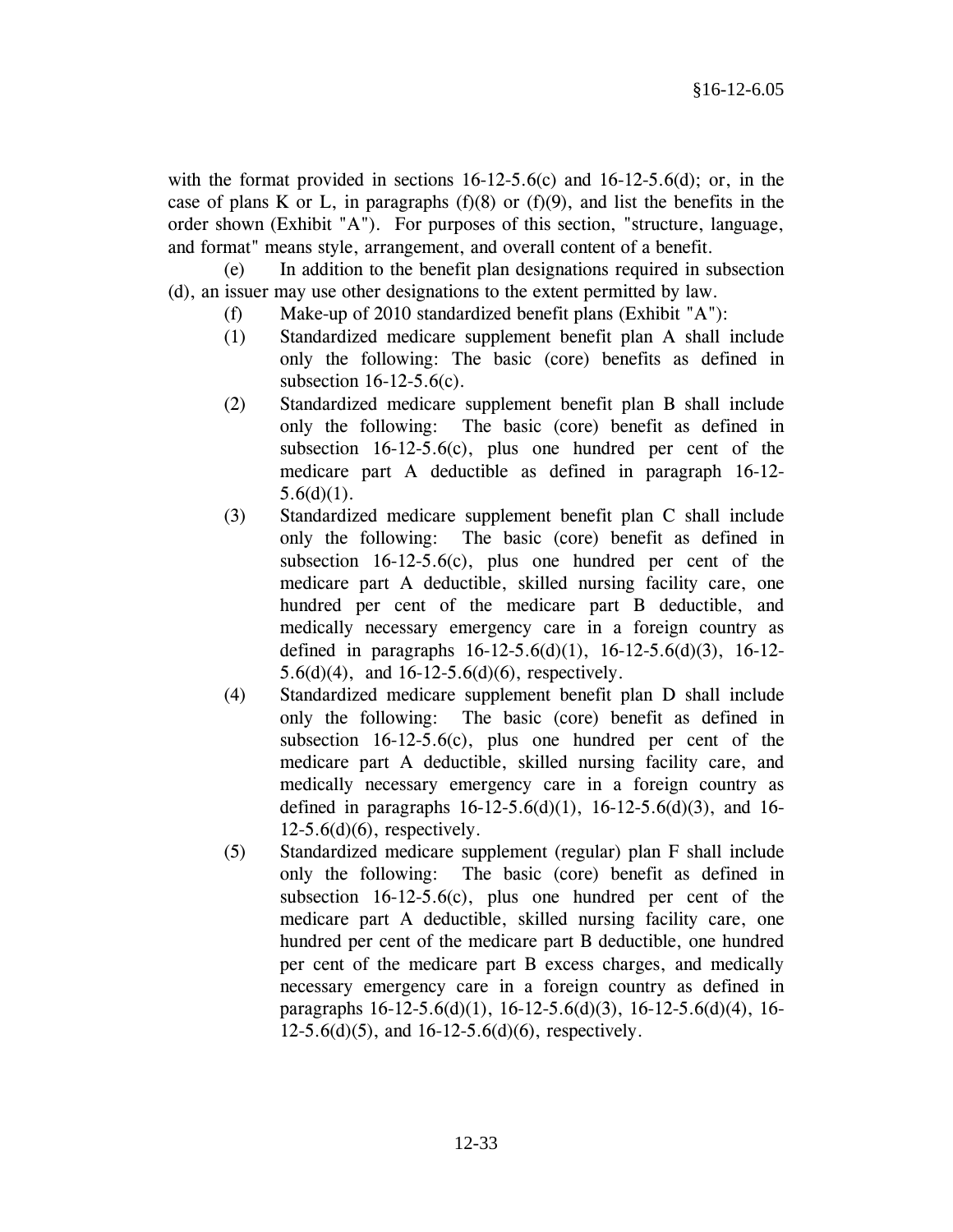- (6) Standardized medicare supplement plan F with high deductible shall include only the following: one hundred per cent of covered expenses following the payment of the annual deductible set forth in subparagraph (B).
	- (A) The basic (core) benefit as defined in subsection 16-12- 5.6(c), plus one hundred per cent of the medicare part A deductible, skilled nursing facility care, one hundred per cent of the medicare part B deductible, one hundred per cent of the medicare part B excess charges, and medically necessary emergency care in a foreign country as defined in paragraphs 16-12-5.6(d)(1), 16-12-5.6(d)(3), 16-12- 5.6(d)(4), 16-12-5.6(d)(5), and 16-12-5.6(d)(6), respectively.
	- (B) The annual deductible in plan F with high deductible shall consist of out-of-pocket expenses, other than premiums, for services covered by (regular) plan F, and shall be in addition to any other specific benefit deductibles. The basis for the deductible shall be \$1,500 and shall be adjusted annually from 1999 by the Secretary of the U.S. Department of Health and Human Services to reflect the change in the Consumer Price Index for all urban consumers for the twelve-month period ending with August of the preceding year, and rounded to nearest multiple of \$10.
- (7) Standardized medicare supplement benefit plan G shall include only the following: The basic (core) benefit as defined in subsection 16-12-5.6(c), plus one hundred per cent of the medicare part A deductible, skilled nursing facility care, one hundred per cent of the medicare part B excess charges, and medically necessary emergency care in a foreign country as defined in paragraphs 16-12-5.6(d)(1), 16-12-5.6(d)(3), 16-12- 5.6(d)(5), and 16-12-5.6(d)(6), respectively.
- (8) Standardized medicare supplement plan K is mandated by the Medicare Prescription Drug, Improvement and Modernization Act of 2003, and shall include only the following:
	- (A) Part A hospital coinsurance 61st through 90th days: Coverage of one hundred per cent of the part A hospital coinsurance amount for each day used from the 61st through the 90th day in any medicare benefit period;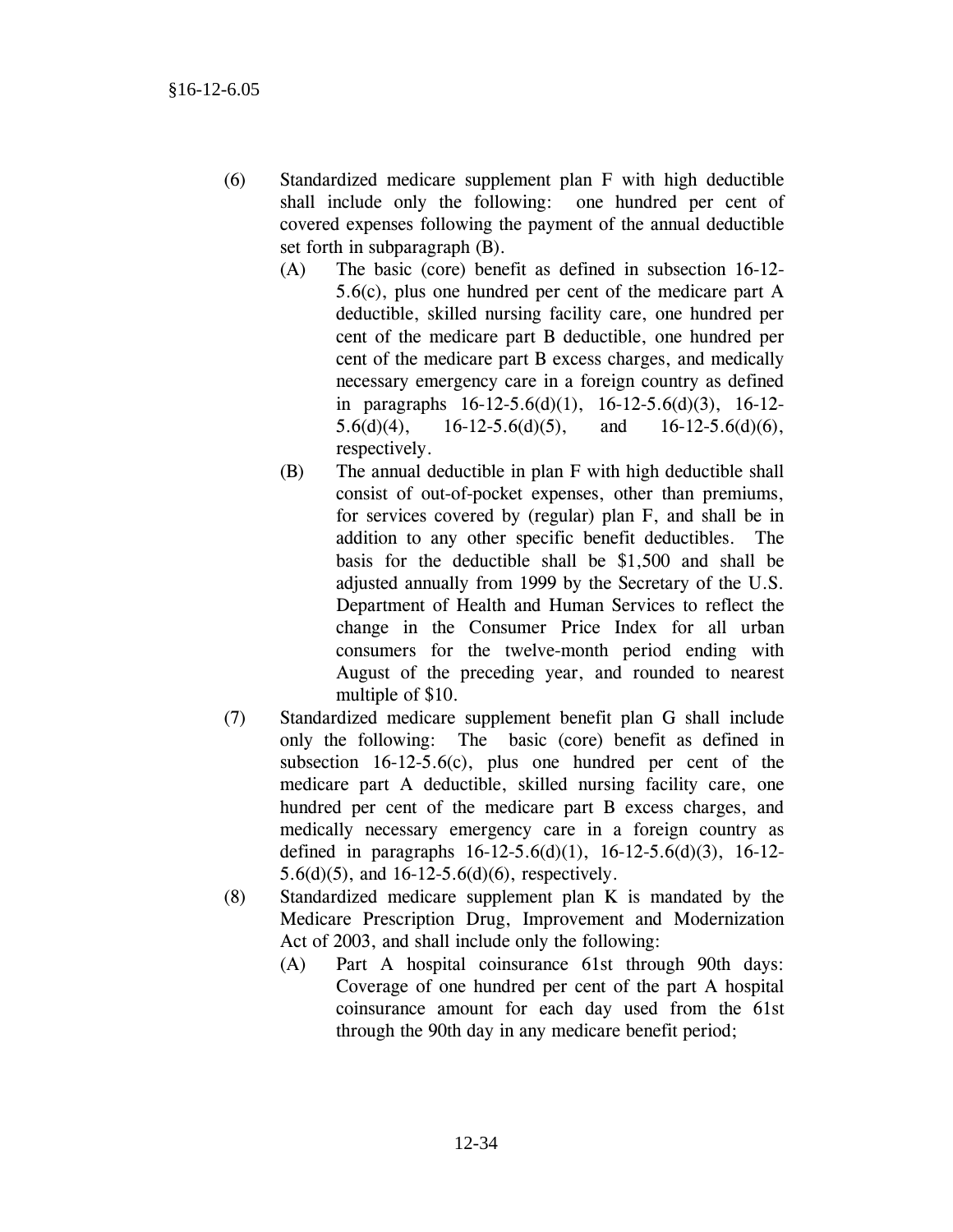- (B) Part A hospital coinsurance, 91st through 150th days: Coverage of one hundred per cent of the part A hospital coinsurance amount for each medicare lifetime inpatient reserve day used from the 91st through the 150th day in any medicare benefit period;
- (C) Part A hospitalization after 150 days: Upon exhaustion of the medicare hospital inpatient coverage, including the lifetime reserve days, coverage of one hundred per cent of the medicare part A eligible expenses for hospitalization paid at the applicable prospective payment system (PPS) rate, or other appropriate medicare standard of payment, subject to a lifetime maximum benefit of an additional 365 days. The provider shall accept the issuer's payment as payment in full and may not bill the insured for any balance;
- (D) Medicare part A deductible: Coverage for fifty per cent of the medicare part A inpatient hospital deductible amount per benefit period until the out-of-pocket limitation is met as described in subparagraph (J);
- (E) Skilled nursing facility care: coverage for fifty per cent of the coinsurance amount for each day used from the 21st day through the 100th day in a medicare benefit period for post-hospital skilled nursing facility care eligible under medicare part A until the out-of-pocket limitation is met as described in subparagraph (J);
- (F) Hospice care: Coverage for fifty per cent of cost sharing for all part A medicare eligible expenses and respite care until the out-of-pocket limitation is met as described in subparagraph (J);
- (G) Blood: Coverage for fifty per cent under medicare part A or B, of the reasonable cost of the first three (3) pints of blood (or equivalent quantities of packed red blood cells, as defined under federal regulations) unless replaced in accordance with federal regulations until the out-of-pocket limitation is met as described in subparagraph (J);
- (H) Part B cost sharing: Except for coverage provided in subparagraph (I), coverage for fifty per cent of the cost sharing otherwise applicable under medicare part B after the policyholder pays the part B deductible until the out-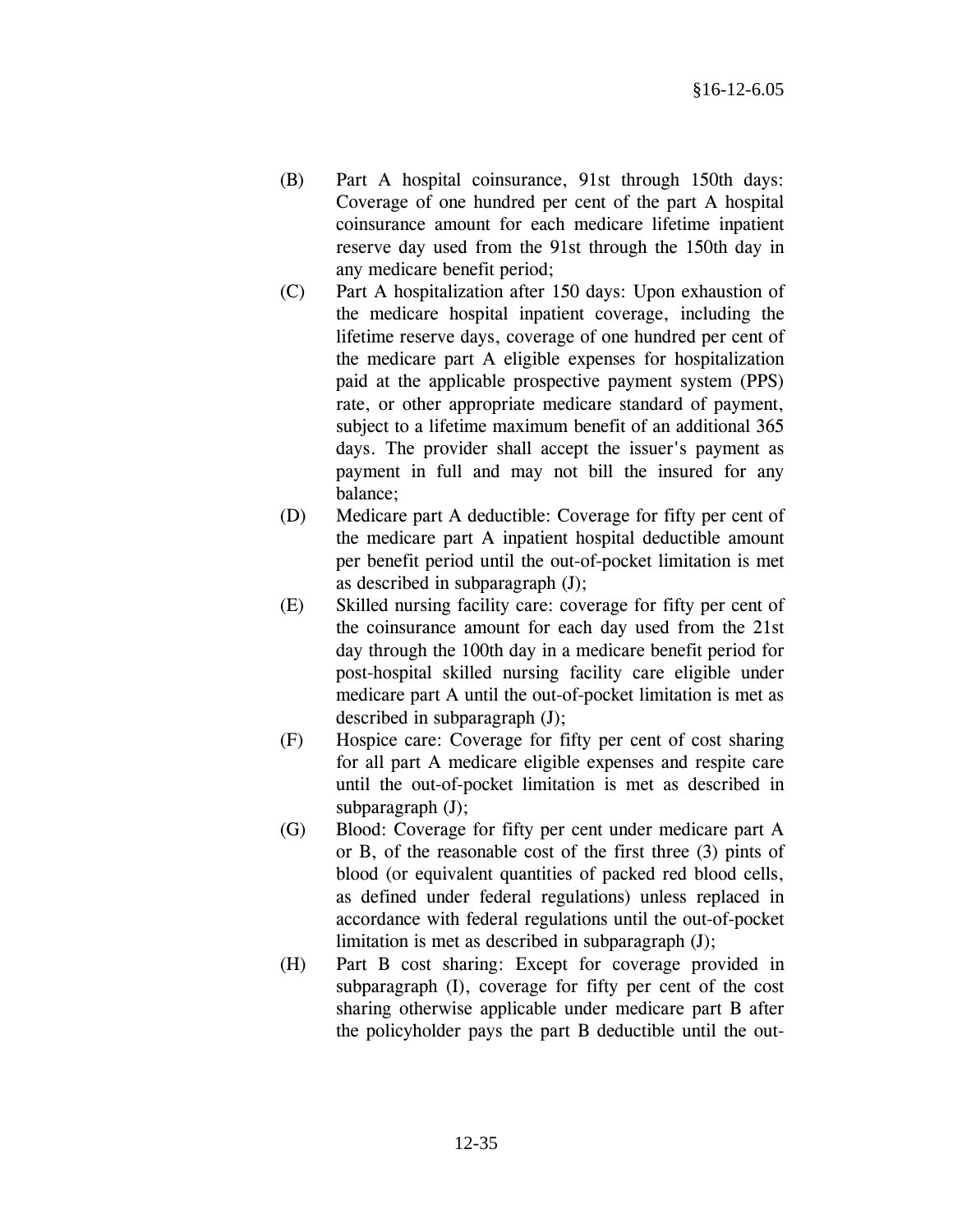of-pocket limitation is met as described in subparagraph  $(J)$ ;

- (I) Part B preventive services: Coverage of one hundred per cent of the cost sharing for medicare part B preventive services after the policyholder pays the part B deductible; and
- (J) Cost sharing after out-of-pocket limits: Coverage of one hundred per cent of all cost sharing under medicare parts A and B for the balance of the calendar year after the individual has reached the out-of-pocket limitation on annual expenditures under medicare parts A and B of \$4000 in 2006, indexed each year by the appropriate inflation adjustment specified by the Secretary of the U.S. Department of Health and Human Services.
- (9) Standardized medicare supplement plan L is mandated by the Medicare Prescription Drug, Improvement and Modernization Act of 2003, and shall include only the following:
	- (A) The benefits described in subparagraphs (f)(8)(A),  $(f)(8)(B)$ ,  $(f)(8)(C)$ ,  $(f)(8)(I)$ ;
	- (B) The benefit described in subparagraphs (f)(8)(D),  $(f)(8)(E)$ ,  $(f)(8)(F)$ ,  $(f)(8)(G)$ , and  $(f)(8)(H)$  but substituting seventy-five per cent for fifty per cent and
	- (C) The benefit described in subparagraph (f)(8)(J), but substituting \$2000 for \$4000.
- (10) Standardized medicare supplement plan M shall include only the following: The basic (core) benefit as defined in subsection 16- 12-5.6(c), plus fifty per cent of the medicare part A deductible, skilled nursing facility care, and medically necessary emergency care in a foreign country as defined in paragraphs 16-12- 5.6(d)(2), 16-12-5.6(d)(3), and 16-12-5.6(d)(6).
- (11) Standardized medicare supplement plan N shall include only the following: The basic (core) benefit as defined in subsection 16- 12-5.6(c), plus one hundred per cent of the medicare part A deductible, skilled nursing facility care, and medically necessary emergency care in a foreign country as defined in paragraphs 16-  $12-5.6(d)(1)$ ,  $16-12-5.6(d)(3)$ , and  $16-12-5.6(d)(6)$  with copayments in the following amounts:
	- (A) the lesser of \$20 or the medicare part B coinsurance or copayment for each covered health care provider office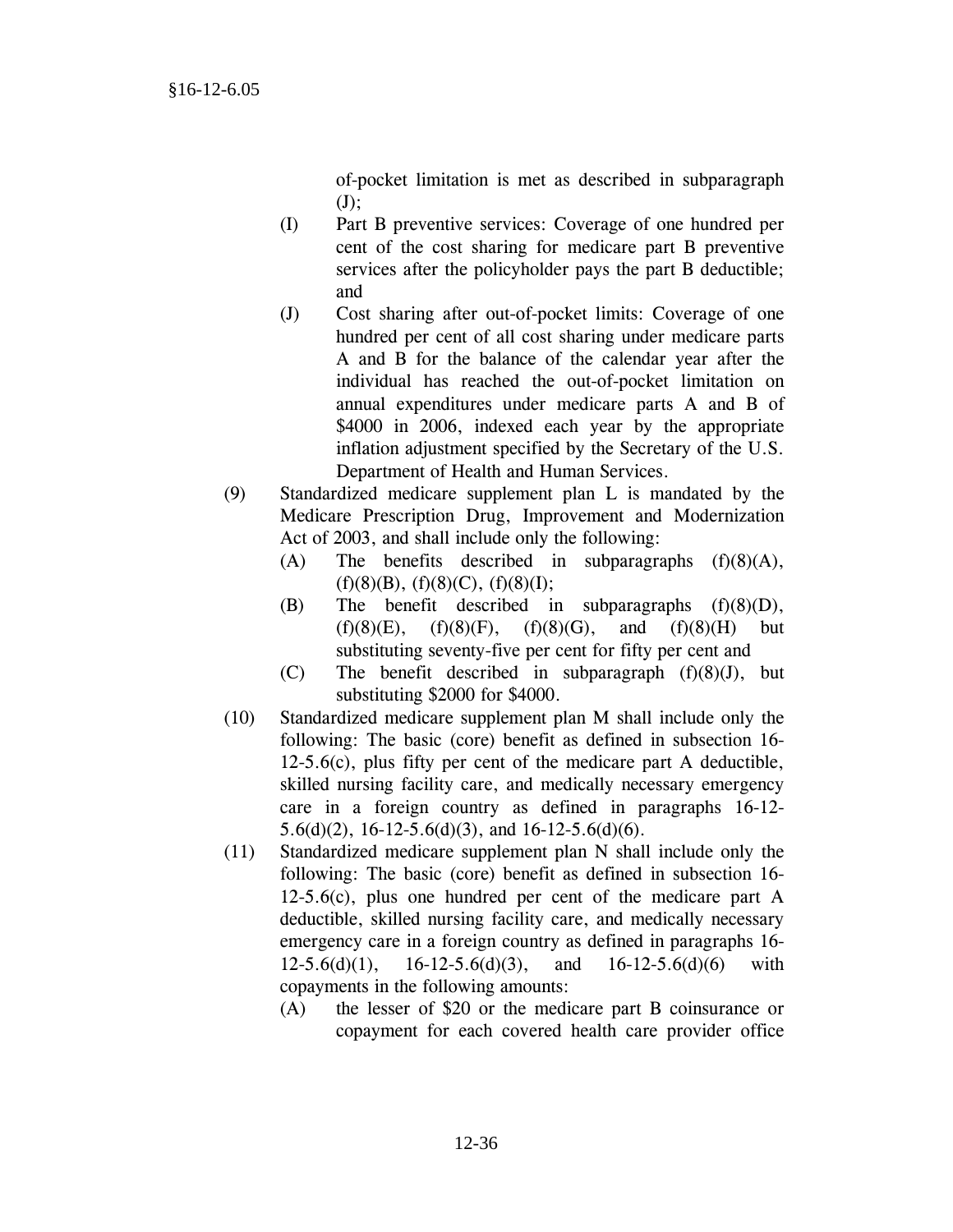visit (including visits to medical specialists); and

(B) the lesser of \$50 or the medicare part B coinsurance or copayment for each covered emergency room visit, however, this copayment shall be waived if the insured is admitted to any hospital and the emergency visit is subsequently covered as a medicare part A expense.

 (g) New or innovative benefits: An issuer may, with the prior approval of the commissioner, offer policies or certificates with new or innovative benefits, in addition to the standardized benefits provided in a policy or certificate that otherwise complies with the applicable standards. The new or innovative benefits shall include only benefits that are appropriate to medicare supplement insurance, are new or innovative, are not otherwise available, and are cost-effective. Approval of new or innovative benefits must not adversely impact the goal of medicare supplement simplification. New or innovative benefits shall not include an outpatient prescription drug benefit. New or innovative benefits shall not be used to change or reduce benefits, including a change of any cost-sharing provision, in any standardized plan. [Eff and comp 9/25/09] (Auth: HRS §§431:2-201, 431:10A-304, 431:10A-305, 431:10A-309, 431:10A-310) (Imp: HRS §§431:2-201, 431:10A-304, 431:10A-305, 431:10A-309, 431:10A-310)

 §16-12-6.1 Medicare select policies and certificates. (a)(1) This section shall apply to medicare select policies and certificates, as defined in this section;

- (2) No policy or certificate may be advertised as a medicare select policy or certificate unless it meets the requirements of this section.
- (b) For the purposes of this section:

 "Complaint" means any dissatisfaction expressed by an individual concerning a medicare select issuer or its network providers.

 "Grievance" means dissatisfaction expressed in writing by an individual insured under a medicare select policy or certificate with the administration, claims practices, or provision of services concerning a medicare select issuer or its network providers.

 "Medicare select issuer" means an issuer offering, or seeking to offer, a medicare select policy or certificate.

 "Medicare select policy" or "medicare select certificate" mean respectively a medicare supplement policy or certificate that contains restricted network provisions.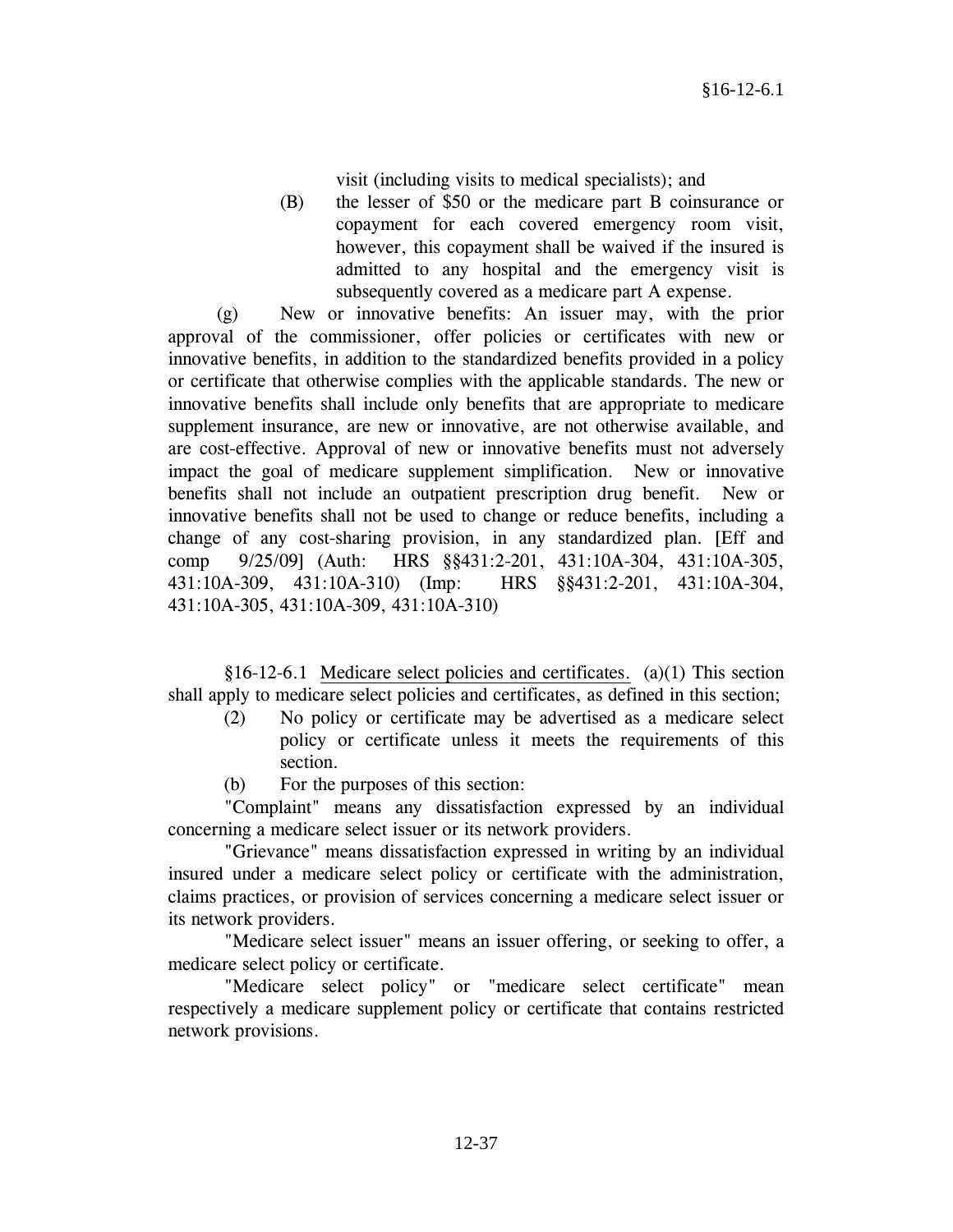"Network provider" means a provider of health care, or a group of providers of health care, which has entered into a written agreement with the issuer to provide benefits insured under a medicare select policy.

 "Restricted network provision" means any provision which conditions the payment of benefits, in whole or in part, on the use of network providers.

 "Service area" means the geographic area approved by the commissioner within which an issuer is authorized to offer a medicare select policy.

 (c) The commissioner may authorize an issuer to offer a medicare select policy or certificate, pursuant to this section and Section 4358 of the Omnibus Budget Reconciliation Act (OBRA) of 1990 if the commissioner finds that the issuer has satisfied all of the requirements of this regulation.

 (d) A medicare select issuer shall not issue a medicare select policy or certificate in this State until its plan of operation has been approved by the commissioner.

 (e) A medicare select issuer shall file a proposed plan of operation with the commissioner in a format prescribed by the commissioner. The plan of operation shall contain at least the following information:

- (1) Evidence that all covered services that are subject to restricted network provisions are available and accessible through network providers, including a demonstration that:
	- (A) The services can be provided by network providers with reasonable promptness with respect to geographic location, hours of operation and after-hour care. The hours of operation and availability of after-hour care shall reflect usual practice in the local area. Geographic availability shall reflect the usual travel times within the community.
	- (B) The number of network providers in the service area is sufficient, with respect to current and expected policyholders, either:
		- (i) To deliver adequately all services that are subject to a restricted network provision; or
		- (ii) To make appropriate referrals.
	- (C) There are written agreements with network providers describing specific responsibilities.
	- (D) Emergency care is available twenty-four hours per day and seven days per week.
	- (E) In the case of covered services that are subject to a restricted network provision and are provided on a prepaid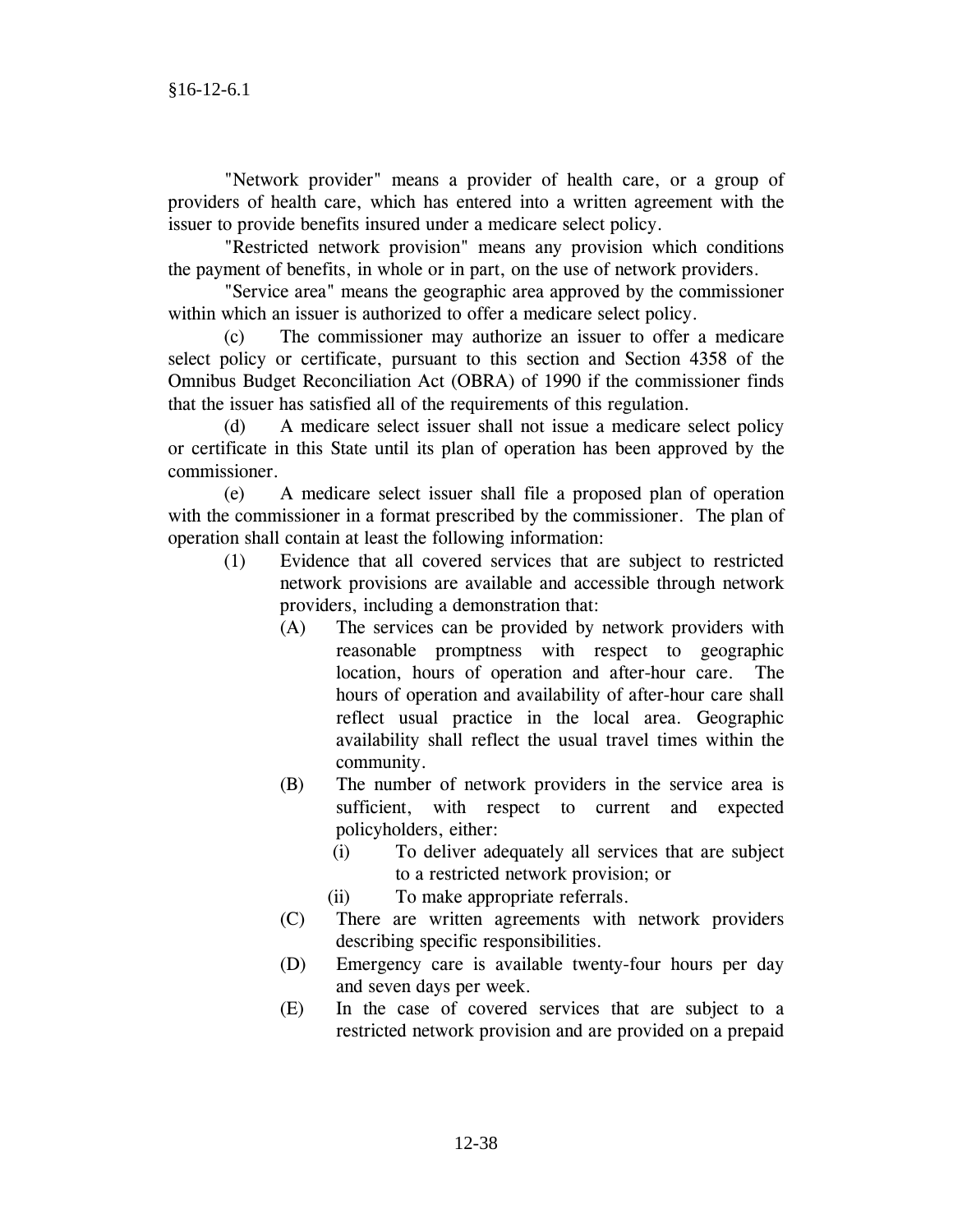basis, there are written agreements with network providers prohibiting the providers from billing or otherwise seeking reimbursement from or recourse against any individual insured under a medicare select policy or certificate. This paragraph shall not apply to supplemental charges or coinsurance amounts as stated in the medicare select policy or certificate.

- (2) A statement or map providing a clear description of the service area;
- (3) A description of the grievance procedure to be utilized;
- (4) A description of the quality assurance program, including:
	- (A) The formal organizational structure;
		- (B) The written criteria for selection, retention and removal of network providers; and
		- (C) The procedures for evaluating quality of care provided by network providers, and the process to initiate corrective action when warranted.
- (5) A list and description, by specialty, of the network providers.
- (6) Copies of the written information proposed to be used by the issuer to comply with subsection (i) of this section; and
- (7) Any other information requested by the commissioner.
- (f)(1) A medicare select issuer shall file any proposed changes to the plan of operation, except for changes to the list of network providers, with the commissioner prior to implementing the changes. The changes shall be considered approved by the commissioner after thirty days unless specifically disapproved.
- (2) An updated list of network providers shall be filed with the commissioner at least quarterly.

 (g) A medicare select policy or certificate shall not restrict payment for covered services provided by non-network providers if:

- (1) The services are for symptoms requiring emergency care or are immediately required for an unforeseen illness, injury or a condition; and
- (2) It is not reasonable to obtain the services through a network provider.

 (h) A medicare select policy or certificate shall provide payment for full coverage under the policy for covered services that are not available through network providers.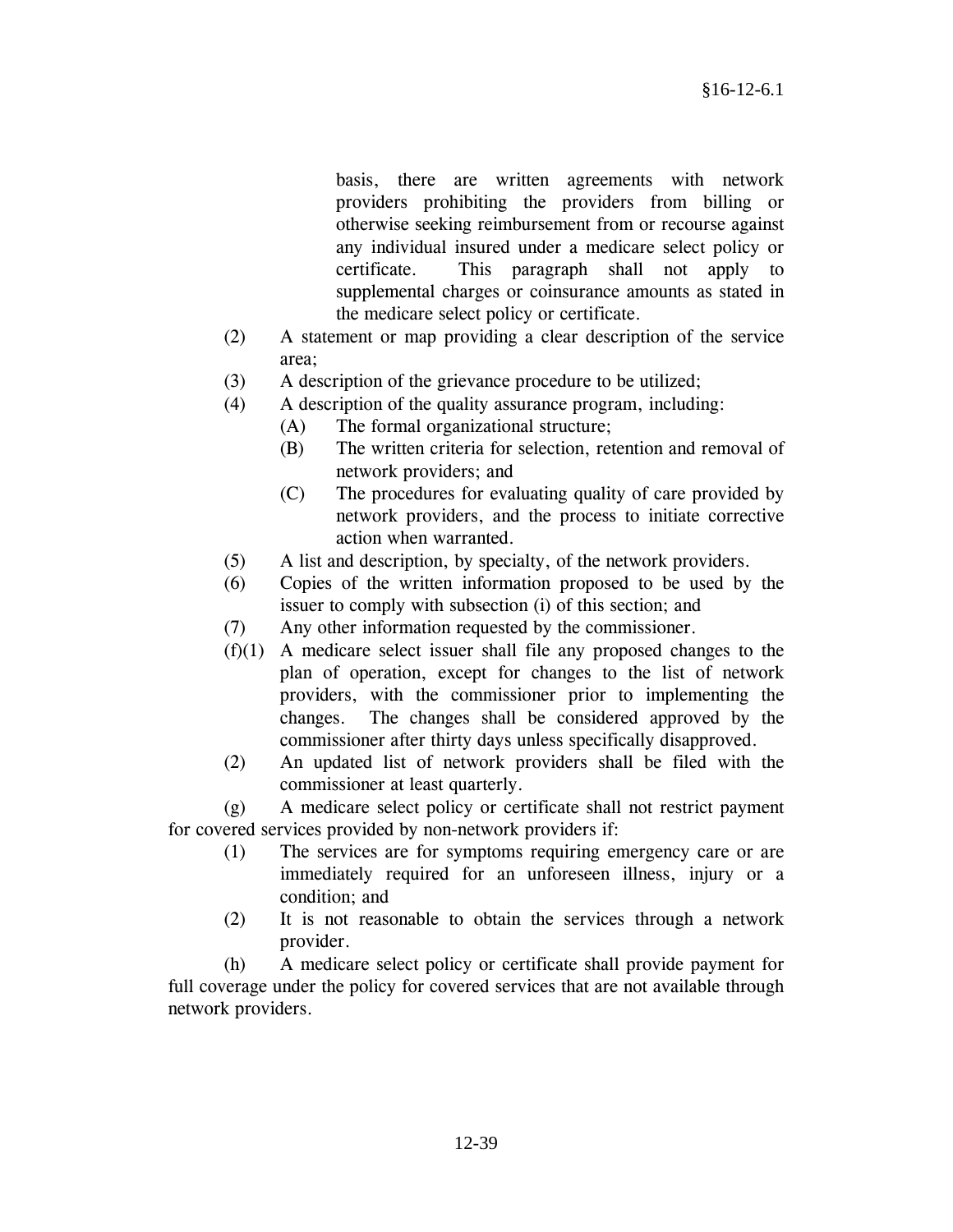(i) A medicare select issuer shall make full and fair disclosure in writing of the provisions, restrictions, and limitations of the medicare select policy or certificate to each applicant. This disclosure shall include at least the following:

- (1) An outline of coverage sufficient to permit the applicant to compare the coverage and premiums of the medicare select policy or certificate with:
	- (A) Other medicare supplement policies or certificates offered by the issuer; and
	- (B) Other medicare select policies or certificates.
- (2) A description (including address, phone number and hours of operation) of the network providers, including primary care physicians, specialty physicians, hospitals and other providers.
- (3) A description of the restricted network provisions, including payments for coinsurance and deductibles when providers other than network providers are utilized. Except to the extent specified in the policy or certificate, expenses incurred when using out-of-network providers do not count toward the out-ofpocket annual limit contained in plans K and L.
- (4) A description of coverage for emergency and urgently needed care and other out-of-service area coverage.
- (5) A description of limitations on referrals to restricted network providers and to other providers.
- (6) A description of the policyholder's rights to purchase any other medicare supplement policy or certificate otherwise offered by the issuer.
- (7) A description of the medicare select issuer's quality assurance program and grievance procedure.

 (j) Prior to the sale of a medicare select policy or certificate, a medicare select issuer shall obtain from the applicant a signed and dated form stating that the applicant has received the information provided pursuant to subsection (i) of this section and that the applicant understands the restrictions of the medicare select policy or certificate.

 (k) A medicare select issuer shall have and use procedures for hearing complaints and resolving written grievances from the subscribers. The procedures shall be aimed at mutual agreement for settlement and may include arbitration procedures.

 (1) The grievance procedure shall be described in the policy and certificates and in the outline of coverage;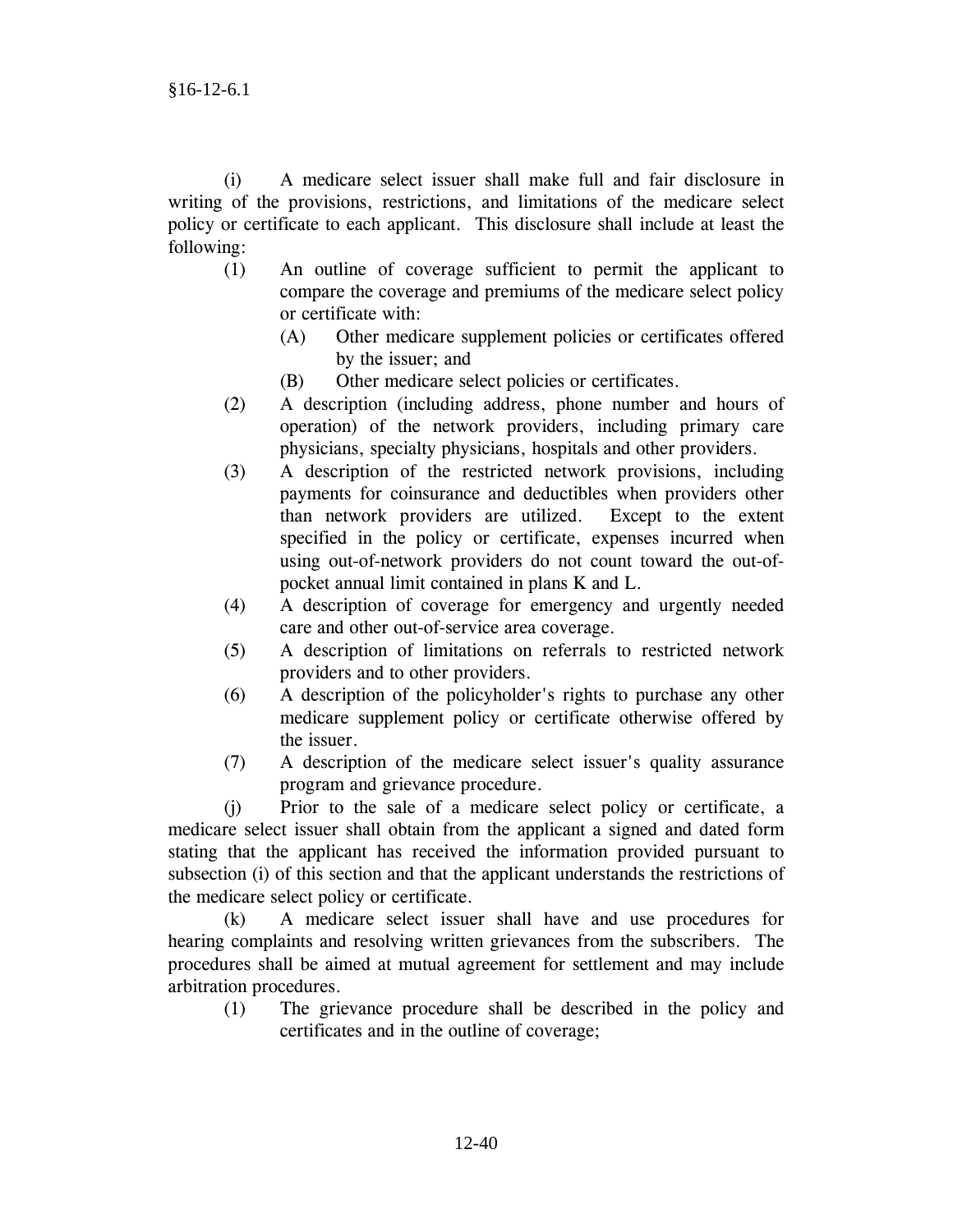- (2) At the time the policy or certificate is issued, the issuer shall provide detailed information to the policyholder describing how a grievance may be registered with the issuer;
- (3) Grievances shall be considered in a timely manner and shall be transmitted to appropriate decision-makers who have authority to fully investigate the issue and take corrective action;
- (4) If a grievance is found to be valid, corrective action shall be taken promptly;
- (5) All concerned parties shall be notified about the results of a grievance; and
- (6) The issuer shall report no later than each March 31st to the commissioner regarding its grievance procedure. The report shall be in a format prescribed by the commissioner and shall contain the number of grievances filed in the past year and a summary of the subject, nature and resolution of the grievances.

 (l) At the time of initial purchase, a medicare select issuer shall make available to each applicant for a medicare select policy or certificate the opportunity to purchase any medicare supplement policy or certificate otherwise offered by the issuer.

- $(m)(1)$  At the request of an individual insured under a medicare select policy or certificate, a medicare select issuer shall make available to the individual insured the opportunity to purchase a medicare supplement policy or certificate offered by the issuer which has comparable or lesser benefits and which does not contain a restricted network provision. The issuer shall make the policies or certificates available without requiring evidence of insurability after the medicare select policy or certificate has been in force for six months.
- (2) For the purposes of this subsection, a medicare supplement policy or certificate will be considered to have comparable or lesser benefits unless it contains one or more significant benefits not included in the medicare select policy or certificate being replaced. For the purposes of this paragraph, a significant benefit means coverage for the medicare part A deductible, coverage for at-home recovery services or coverage for part B excess charges.

 (n) Medicare select policies and certificates shall provide for continuation of coverage in the event the Secretary of Health and Human Services determines that medicare select policies and certificates issued pursuant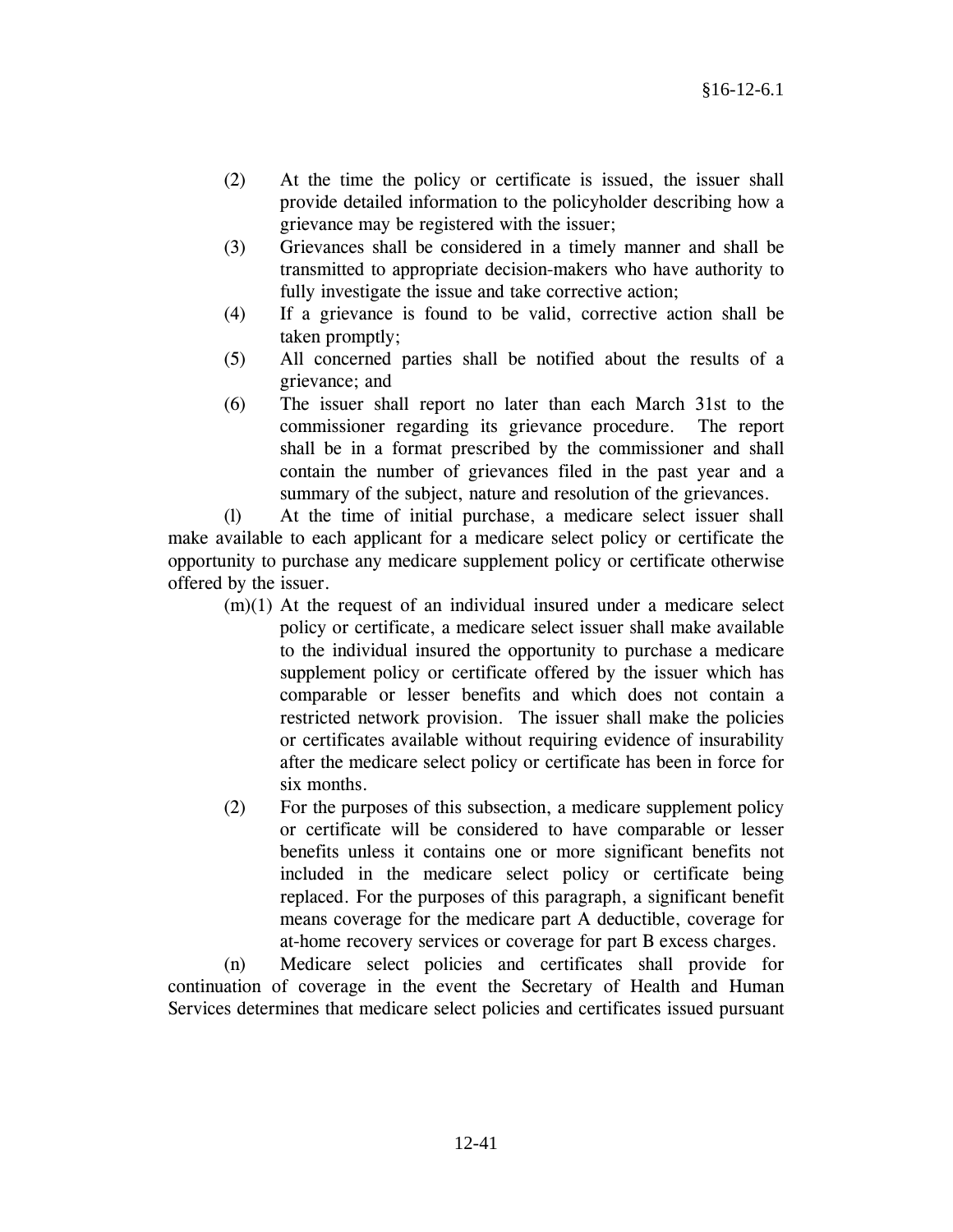to this section should be discontinued due to either the failure of the medicare select program to be reauthorized under law or its substantial amendment.

- (1) Each medicare select issuer shall make available to each individual insured under a medicare select policy or certificate the opportunity to purchase any medicare supplement policy or certificate offered by the issuer which has comparable or lesser benefits and which does not contain a restricted network provision. The issuer shall make the policies and certificates available without requiring evidence of insurability.
- (2) For the purposes of this subsection, a medicare supplement policy or certificate will be considered to have comparable or lesser benefits unless it contains one or more significant benefits not included in the medicare select policy or certificate being replaced. For the purposes of this paragraph, a significant benefit means coverage for the medicare part A deductible, coverage for at-home recovery services or coverage for part B excess charges.

 (o) A medicare select issuer shall comply with reasonable requests for data made by state or federal agencies, including the United States Department of Health and Human Services, for the purpose of evaluating the medicare select program. [Eff and comp 7/6/99; comp 10/15/01; comp 12/9/02; am and comp 10/8/05; comp 9/25/09] (Auth: HRS §§431:2- 201, 431:10A-304, 431:10A-305) (Imp: HRS §§431:2-201, 431:10A-304, 431:10A-305)

 §16-12-6.2 Open enrollment. (a) No issuer shall deny or condition the issuance or effectiveness of any medicare supplement policy or certificate available for sale in this State, nor discriminate in the pricing of a policy or certificate because of the health status, claims experience, receipt of health care, or medical condition of an applicant in the case of an application for a policy or certificate that is submitted prior to or during the six month period beginning with the first day of the first month in which an individual is enrolled for benefits under medicare part B. Each medicare supplement policy and certificate currently available from an issuer shall be made available to all applicants who qualify under this subsection without regard to age.

 (b)(1) If an applicant qualifies under subsection (a) and submits an application during the time period referenced in subsection (a) and, as of the date of application, has had a continuous period of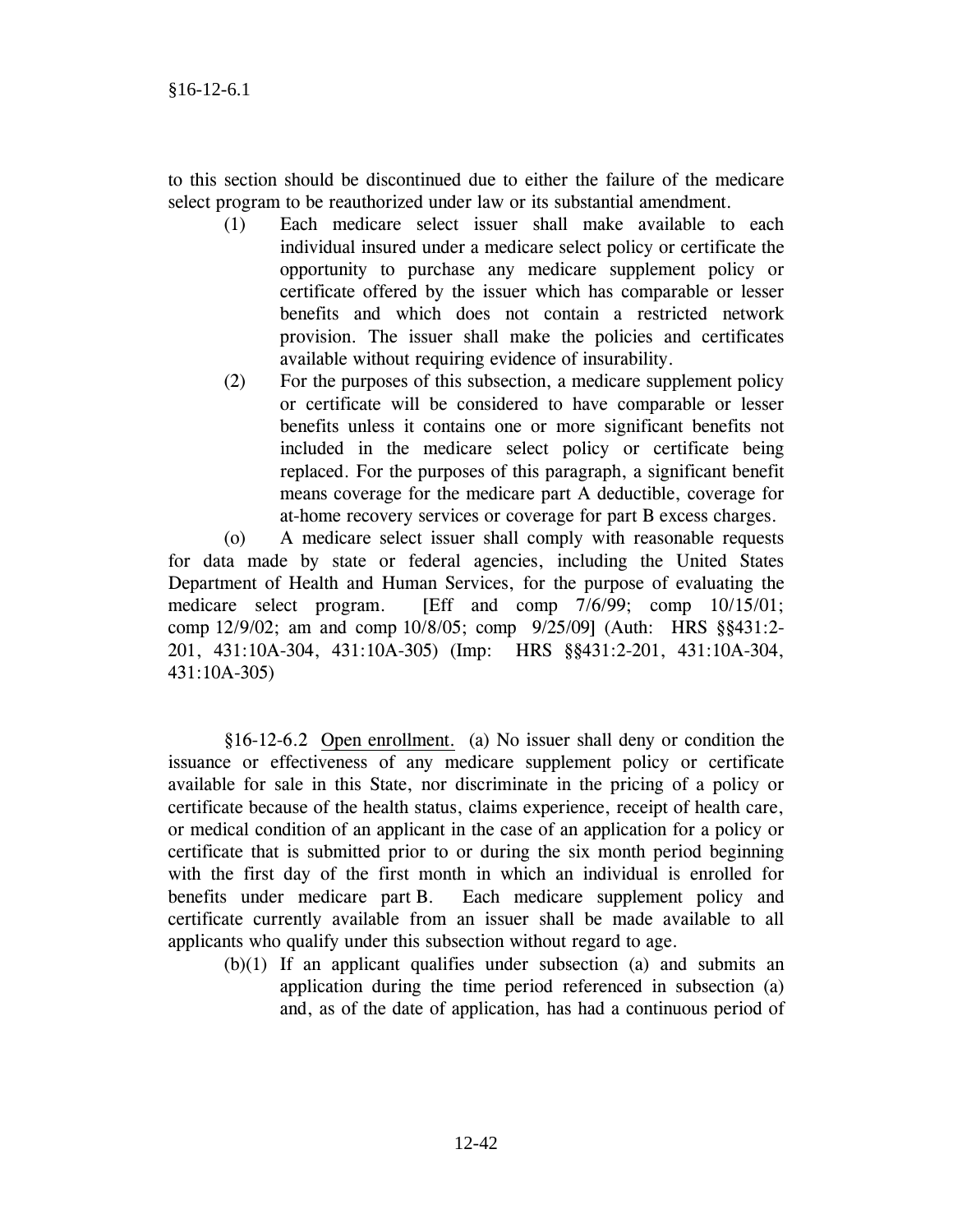creditable coverage of at least six months, the issuer shall not exclude benefits based on a preexisting condition.

 (2) If the applicant qualifies under subsection (a) and submits an application during the time period referenced in subsection (a) and, as of the date of application, has had a continuous period of creditable coverage that is less than six months, the issuer shall reduce the period of any preexisting condition exclusion by the aggregate of the period of creditable coverage applicable to the applicant as of the enrollment date. The Secretary shall specify the manner of the reduction under this subsection.

 (c) Except as provided for in subsection (b) and in sections 16-12-6.3 and 16-12-12.8, subsection (a) shall not be construed as preventing the exclusion of benefits under a policy, during the first six months, based on a preexisting condition for which the policyholder or certificateholder received treatment or was otherwise diagnosed during the six months before the coverage became effective. [Eff and comp  $9/3/92$ ; am, ren §16-12-6.2 and comp  $7/6/99$ ; comp 10/15/01; am and comp 12/9/02; am and comp 10/8/05; comp 9/25/09] (Auth: HRS §§431:2-201, 431:10A-304, 431:10A-305) (Imp: HRS §§431:2-201, 431:10A-304, 431:10A-305)

§16-12-6.3 Guaranteed issue for eligible persons. (a) Guaranteed issue.

- (1) Eligible persons are those individuals described in subsection (b) who, seek to enroll under the policy during the period specified in subsection (c), and who submit evidence of the date of termination, disenrollment, or medicare part D enrollment with the application for a medicare supplement policy.
- (2) With respect to eligible persons, an issuer shall not deny or condition the issuance or effectiveness of a medicare supplement policy described in subsection (e) that is offered and is available for issuance to new enrollees by the issuer, shall not discriminate in the pricing of that medicare supplement policy because of health status, claims experience, receipt of health care, or medical condition, and shall not impose an exclusion of benefits based on a preexisting condition under that medicare supplement policy.

 (b) Eligible persons. An eligible person is an individual described in any of the following paragraphs: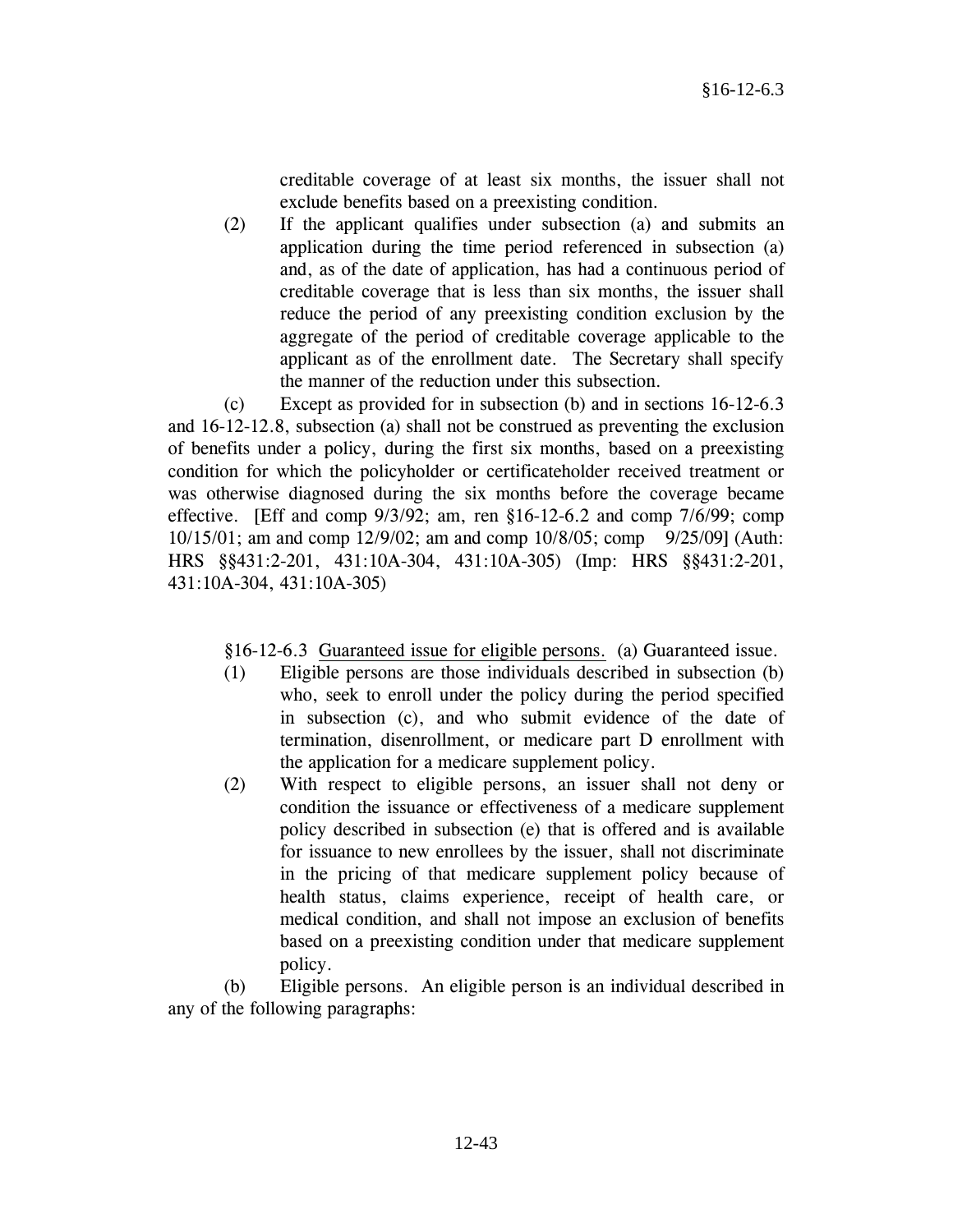- (1) The individual is enrolled under an employee welfare benefit plan that provides health benefits that supplement the benefits under medicare; and the plan terminates, or the plan ceases to provide all those supplemental health benefits to the individual;
- (2) The individual is enrolled with a Medicare Advantage organization under a Medicare Advantage plan under part C of medicare, and any of the following circumstances apply, or the individual is sixty-five years of age or older and is enrolled with a Program of All-Inclusive Care for the Elderly (PACE) provider under Section 1894 of the Social Security Act, and there are circumstances similar to those described below that would permit discontinuance of the individual's enrollment with that provider if the individual were enrolled in a Medicare Advantage plan:
	- (A) The certification of the organization or plan under this part has been terminated; or
	- (B) The organization has terminated or otherwise discontinued providing the plan in the area in which the individual resides;
	- (C) The individual is no longer eligible to elect the plan because of a change in the individual's place of residence or other change in circumstances specified by the Secretary, but not including termination of the individual's enrollment on the basis described in Section  $1851(g)(3)(B)$ of the federal Social Security Act (where the individual has not paid premiums on a timely basis or has engaged in disruptive behavior as specified in standards under Section 1856), or the plan is terminated for all individuals within a residence area;
	- (D) The individual demonstrates, in accordance with guidelines established by the Secretary, that:
		- (i) The organization offering the plan substantially violated a material provision of the organization's contract under this part in relation to the individual, including the failure to provide an enrollee on a timely basis medically necessary care for which benefits are available under the plan or the failure to provide that covered care in accordance with applicable quality standards; or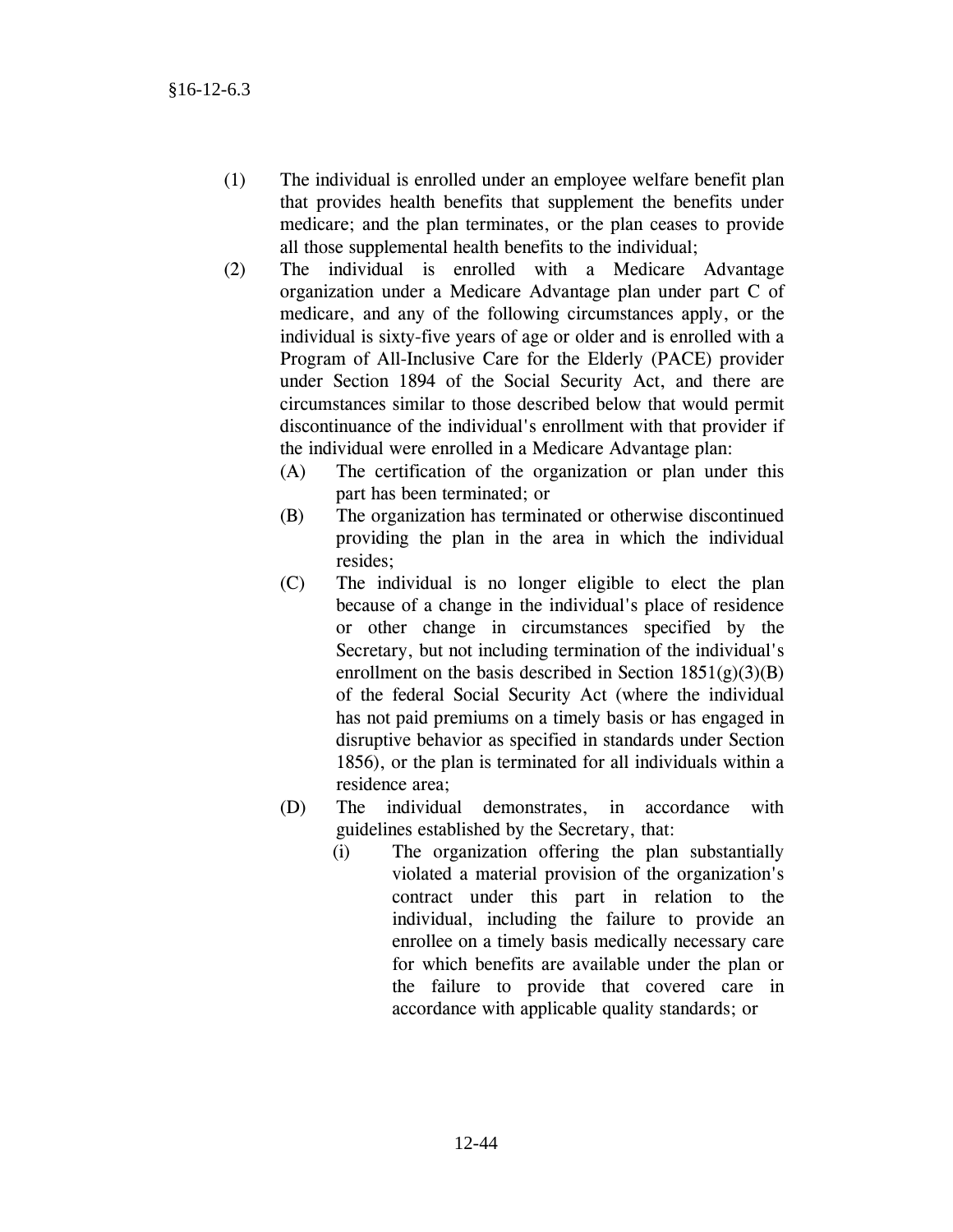- (ii) The organization, or agent or other entity acting on the organization's behalf, materially misrepresented the plan's provisions in marketing the plan to the individual; or
- (E) The individual meets those other exceptional conditions as the Secretary may provide.
- (3) (A) The individual is enrolled with:
	- (i) An eligible organization under a contract under Section 1876 of the Social Security Act (medicare cost);
	- (ii) A similar organization operating under demonstration project authority, effective for periods before April 1, 1999;
	- (iii) An organization under an agreement under Section  $1833(a)(1)(A)$  of the Social Security Act (health care prepayment plan); or
	- (iv) An organization under a medicare select policy; and
	- (B) The enrollment ceases under the same circumstances that would permit discontinuance of an individual's election of coverage under paragraph 16-12-6.3(b)(2).
- (4) The individual is enrolled under a medicare supplement policy and the enrollment ceases because:
	- (A) (i) Of the insolvency of the issuer or bankruptcy of the nonissuer organization; or
		- (ii) Of other involuntary termination of coverage or enrollment under the policy;
	- (B) The issuer of the policy substantially violated a material provision of the policy; or
	- (C) The issuer, or an agent or other entity acting on the issuer's behalf, materially misrepresented the policy's provisions in marketing the policy to the individual;
- (5) (A) The individual was enrolled under a medicare supplement policy and terminates enrollment and subsequently enrolls, for the first time, with any Medicare Advantage organization under a Medicare Advantage plan under part C of medicare, any eligible organization under a contract under Section 1876 of the Social Security Act (medicare cost), any similar organization operating under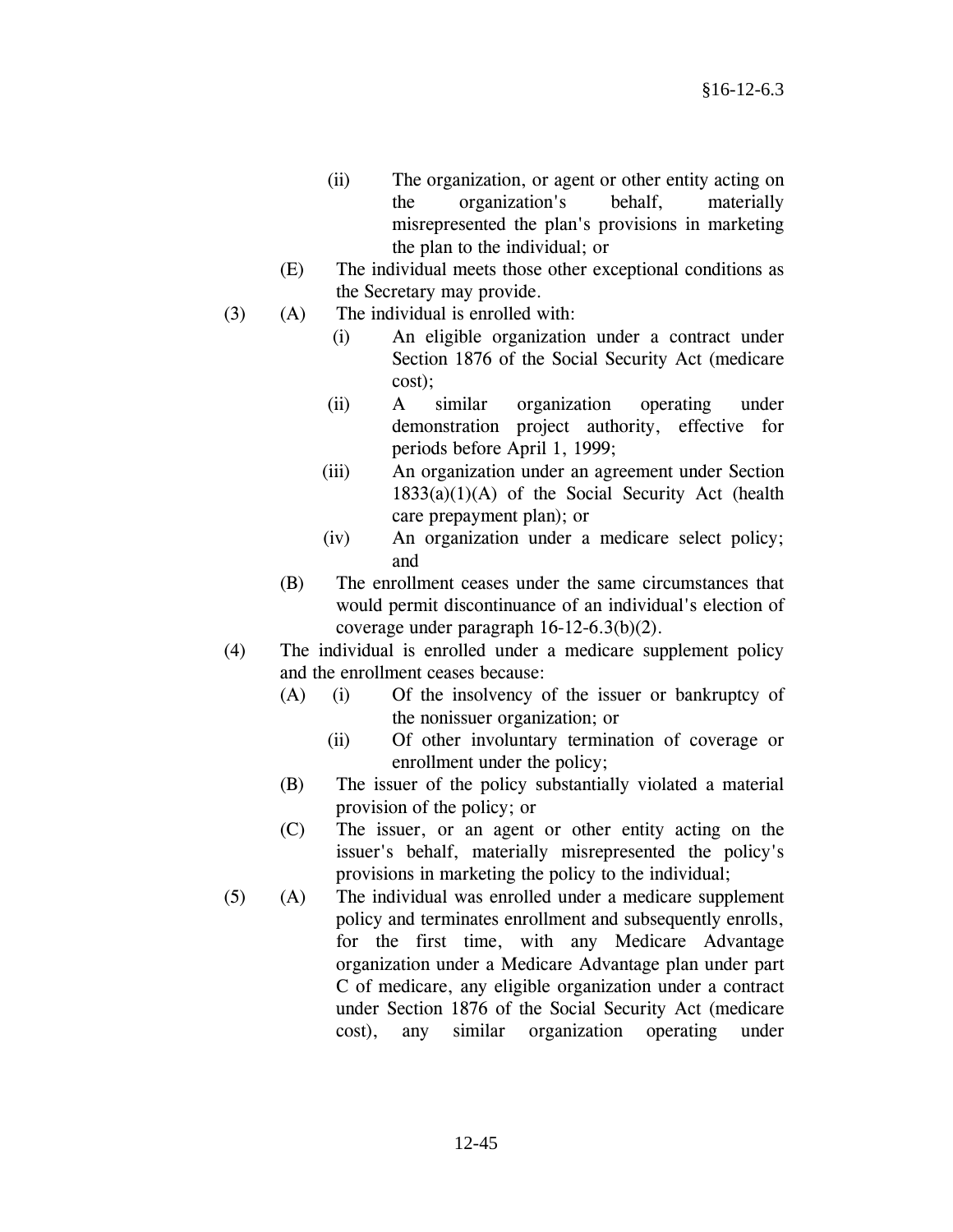demonstration project authority, any PACE provider under Section 1894 of the Social Security Act, or a medicare select policy; and

- (B) The subsequent enrollment under subparagraph (A) is terminated by the enrollee during any period within the first twelve months of that subsequent enrollment (during which the enrollee is permitted to terminate that subsequent enrollment under Section 1851(e) of the federal Social Security Act); or
- (6) The individual, upon first becoming enrolled in medicare part B for benefits at age sixty-five or older, enrolls in a Medicare Advantage plan under part C of medicare, or with a PACE provider under Section 1894 of the Social Security Act, and disenrolls from the plan or program by not later than twelve months after the effective date of enrollment.
- (7) The individual enrolls in a medicare part D plan during the initial enrollment period and, at the time of enrollment in part D, was enrolled under a medicare supplement policy that covers outpatient prescription drugs and the individual terminates enrollment in the medicare supplement policy and submits evidence of enrollment in medicare part D along with the application for a policy described in paragraph (e)(4).
- (c) Guaranteed issue time periods.
	- (1) In the case of an individual described in paragraph  $(b)(1)$ , the guaranteed issue period begins on the later of:
		- (A) The date the individual receives a notice of termination or cessation of all supplemental health benefits (or, if a notice is not received, notice that a claim has been denied because of a termination or cessation); or
		- (B) The date that the applicable coverage terminates or ceases;

and ends sixty-three days thereafter.

(2) In the case of an individual described in paragraphs  $(b)(2)$ ,  $(b)(3)$ ,  $(b)(5)$ , or  $(b)(6)$  whose enrollment is terminated involuntarily, the guaranteed issue period begins on the date that the individual receives a notice of termination and ends sixty-three days after the date the applicable coverage is terminated;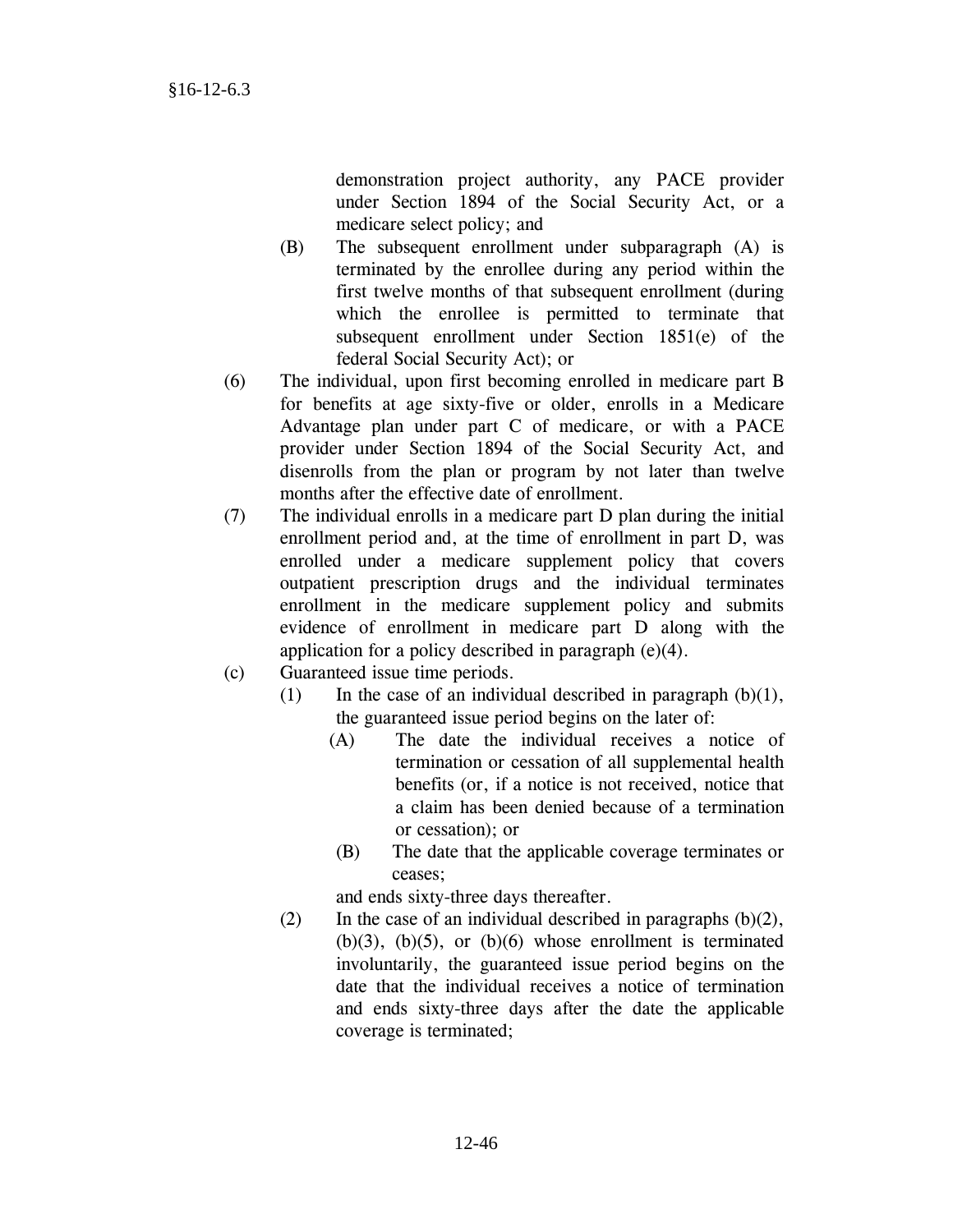- (3) In the case of an individual described in paragraph  $(b)(4)(A)$ , the guaranteed issue period begins on the earlier of: (i) the date that the individual receives a notice of termination, a notice of the issuer's bankruptcy or insolvency, or other similar notice if any, and (ii) the date that the applicable coverage is terminated, and ends on the date that is sixty-three days after the date the coverage is terminated;
- (4) In the case of an individual described in paragraphs  $(b)(2)$ , (b)(4)(B), (b)(4)(C), (b)(5), or (b)(6) who disenrolls voluntarily, the guaranteed issue period begins on the date that is sixty days before the effective date of the disenrollment and ends on the date that is sixty-three days after the effective date;
- (5) In the case of an individual described in paragraph  $(b)(7)$ , the guaranteed issue period begins on the date the individual receives notice pursuant to section  $1882(v)(2)(B)$  of the Social Security Act from the medicare supplement issuer during the sixty-day period immediately preceding the initial part D enrollment period and ends on the date that is sixty-three days after the effective date of the individual's coverage under medicare part D; and
- (6) In the case of an individual described in paragraph (b) but not described in the preceding provisions of this paragraph, the guaranteed issue period begins on the effective date of disenrollment and ends on the date that is sixty-three days after the effective date.
- (d) Extended medigap access from interrupted trial periods.
	- (1) In the case of an individual described in paragraph  $(b)(5)$ (or deemed to be so described, pursuant to this paragraph) whose enrollment with an organization or provider described in paragraph  $(b)(5)(A)$  is involuntarily terminated within the first twelve months of enrollment, and who, without an intervening enrollment, enrolls with another organization or provider, the subsequent enrollment shall be deemed to be an initial enrollment described in paragraph (b)(5);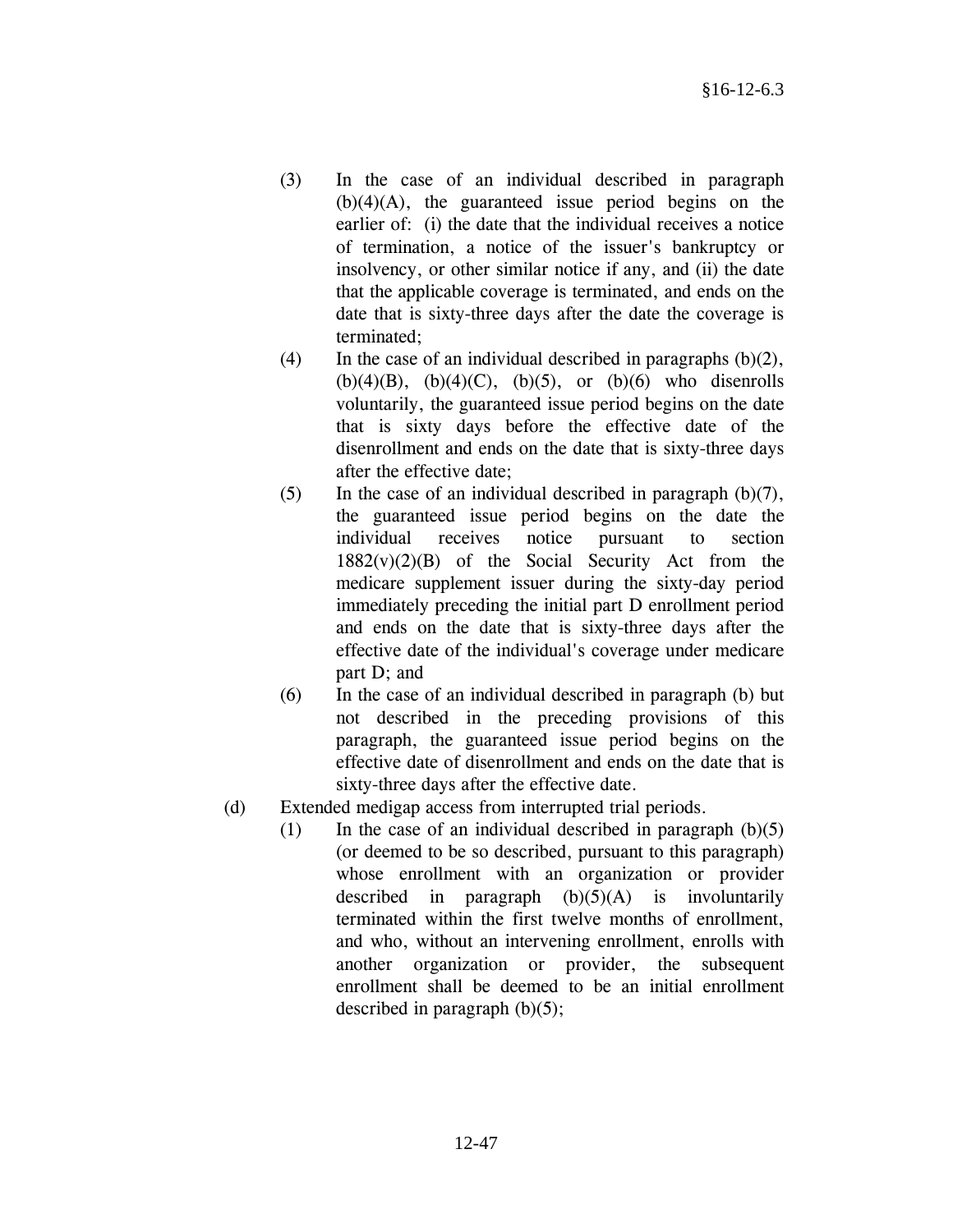- (2) In the case of an individual described in paragraph  $(b)(6)$ (or deemed to be so described, pursuant to this paragraph) whose enrollment with a plan or in a program described in paragraph (b)(6) is involuntarily terminated within the first twelve months of enrollment, and who, without an intervening enrollment, enrolls in another plan or program, the subsequent enrollment shall be deemed to be an initial enrollment described in paragraph (b)(6); and
- (3) For purposes of paragraphs  $(b)(5)$  and  $(b)(6)$ , no enrollment of an individual with an organization or provider described in paragraph  $(b)(5)(A)$ ; or with a plan or in a program described in paragraph (b)(6), may be deemed to be an initial enrollment under this paragraph after the two-year period beginning on the date on which the individual first enrolled with an organization, provider, plan, or program.

 (e) Products to which eligible persons are entitled. The medicare supplement policy to which eligible persons are entitled under:

- (1) Paragraphs 16-12-6.3(b)(1), (2), (3), and (4), is a medicare supplement policy which has a benefit package classified as plan A, B, C, F (including F with a high deductible), K or L offered by any issuer;
- $(2)(A)$  Subject to subparagraph  $(B)$ , paragraph  $16-12-6.3(b)(5)$  is the same medicare supplement policy in which the individual was most recently previously enrolled, if available from the same issuer, or, if not so available, a policy described in paragraph (1);
- (B) After December 31, 2005, if the individual was most recently enrolled in a medicare supplement policy with an outpatient prescription drug benefit, a medicare supplement policy described in this subparagraph is:
	- (i) The policy available from the same issuer but modified to remove outpatient prescription drug coverage; or
	- (ii) At the election of the policyholder, an A, B, C, F (including F with a high deductible), K or L policy that is offered by any issuer;
- (3) Paragraph 16-12-6.3(b)(6) shall include any medicare supplement policy offered by any issuer; and
- (4) Paragraph 16-12-6.3(b)(7) is a medicare supplement policy that has a benefit package classified as Plan A, B, C, F (including F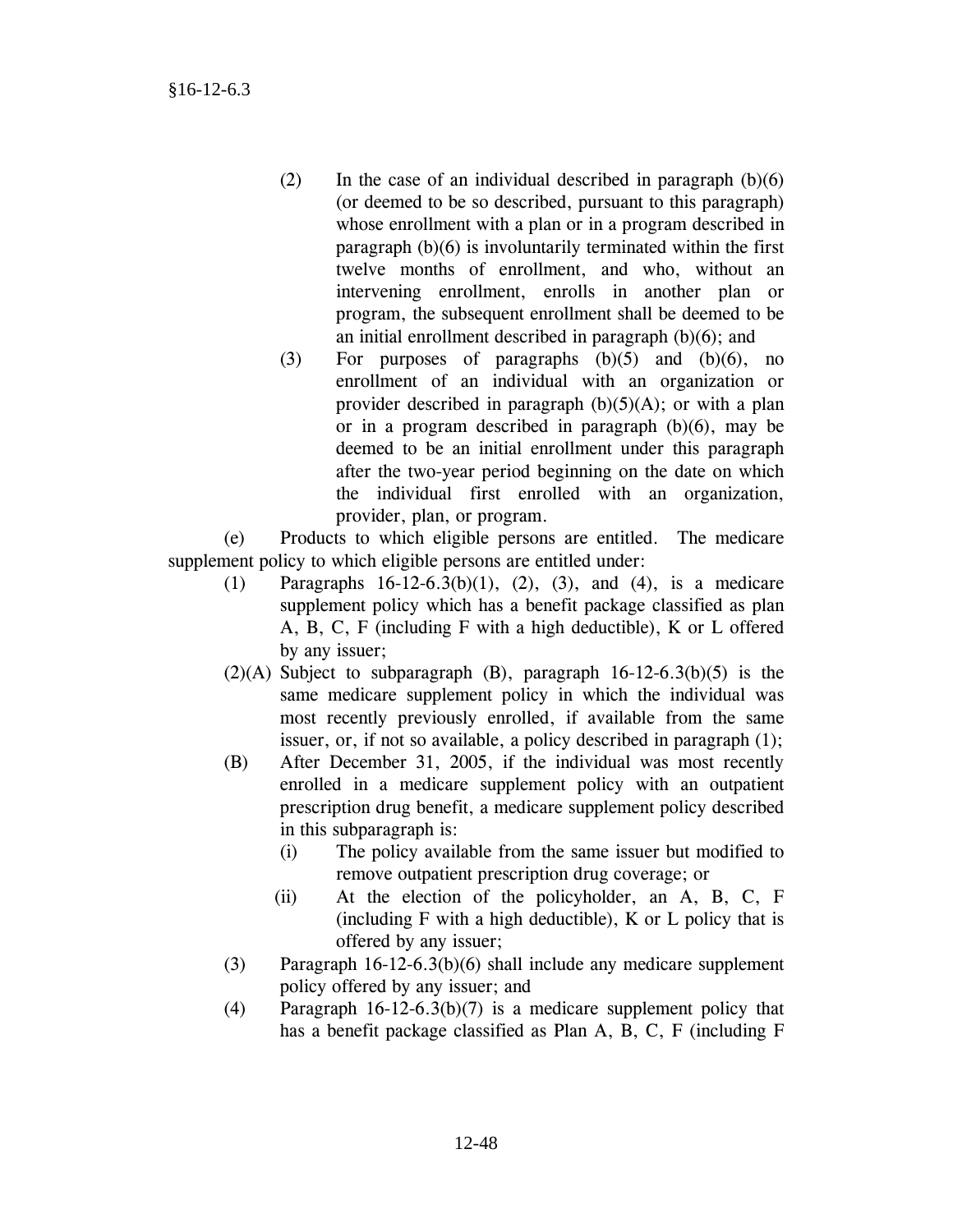with a high deductible), K or L, and that is offered and is available for issuance to new enrollees by the same issuer that issued the individual's medicare supplement policy with outpatient prescription drug coverage.

- (f) Notification provisions.
- (1) At the time of an event described in subsection (b) of this section because of which an individual loses coverage or benefits due to the termination of a contract or agreement, policy, or plan, the organization that terminates the contract or agreement, the issuer terminating the policy, or the administrator of the plan being terminated, respectively, shall notify the individual of his or her rights under this section, and of the obligations of issuers of medicare supplement policies under subsection (a). That notice shall be communicated contemporaneously with the notification of termination; and
- (2) At the time of an event described in subsection (b) of this section because of which an individual ceases enrollment under a contract or agreement, policy, or plan, the organization that offers the contract or agreement, regardless of the basis for the cessation of enrollment, the issuer offering the policy, or the administrator of the plan, respectively, shall notify the individual of his or her rights under this section, and of the obligations of issuers of medicare supplement policies under subsection 16-12-6.3(a). The notice shall be communicated within ten working days of the issuer receiving notification of disenrollment. [Eff and comp 7/6/99; am and comp 10/15/01; am and comp 12/9/02; am and comp 10/8/05; comp 9/25/09] (Auth: HRS §§431:2-201, 431:10A-304, 431:10A-305) (Imp: HRS §§431:2-201, 431:10A-304, 431:10A-305)

 §16-12-6.4 Standards for claims payment. (a) An issuer shall comply with Section 1882(c)(3) of the Social Security Act (as enacted by Section 4081(b)(2)(C) of the Omnibus Budget Reconciliation Act of 1987 (OBRA) 1987, Pub. L. No. 100-203) by:

 (1) Accepting a notice from a medicare carrier on dually assigned claims submitted by participating physicians and suppliers as a claim for benefits in place of any other claim form otherwise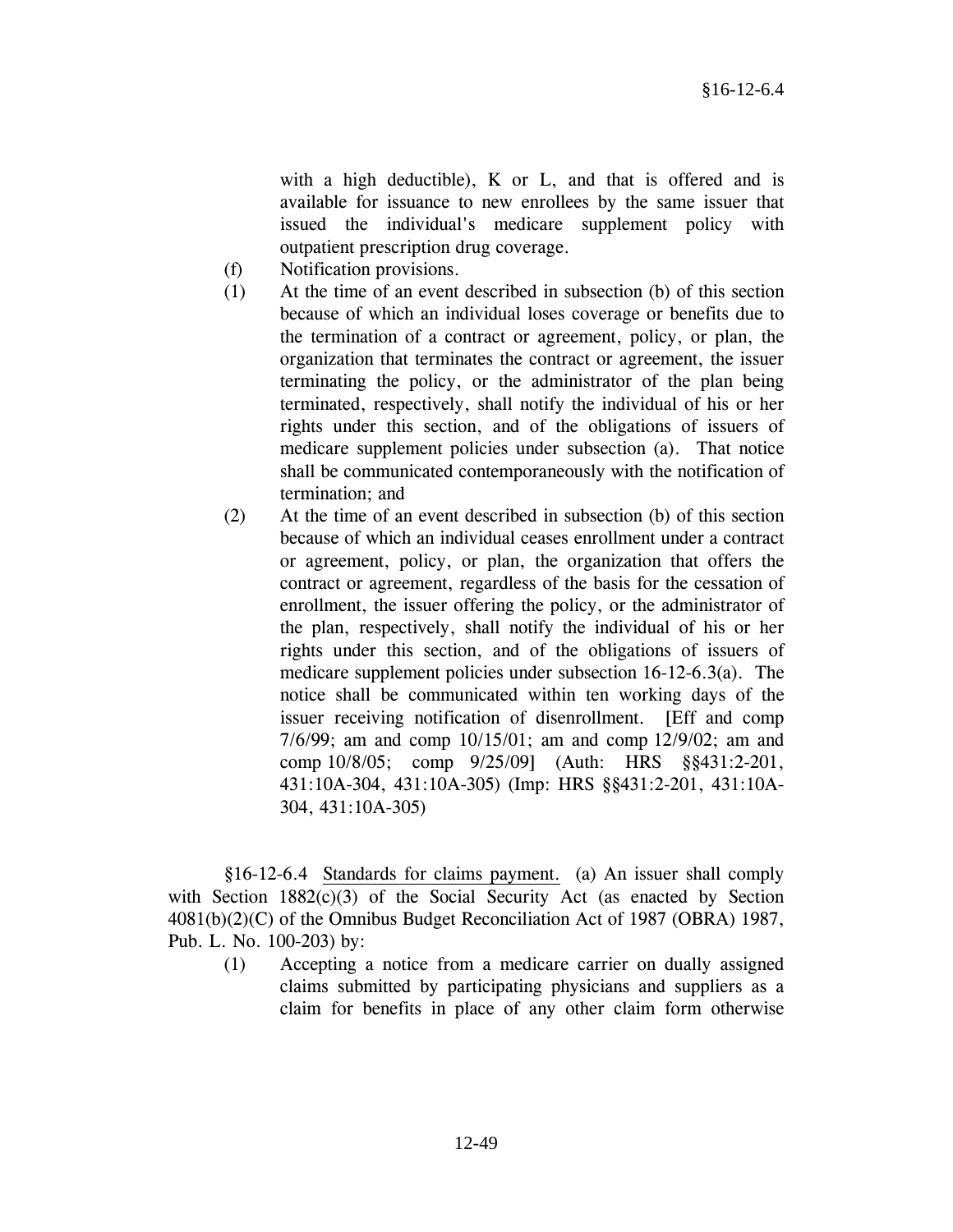required and making a payment determination on the basis of the information contained in that notice;

- (2) Notifying the participating physician or supplier and the beneficiary of the payment determination;
- (3) Paying the participating physician or supplier directly;
- (4) Furnishing, at the time of enrollment, each enrollee with a card listing the policy name, number, and a central mailing address to which notices from a medicare carrier may be sent:
- (5) Paying user fees for claim notices that are transmitted electronically or otherwise; and
- (6) Providing to the Secretary of Health and Human Services, at least annually, a central mailing address to which all claims may be sent by medicare carriers.

 (b) Compliance with the requirements set forth in subsection (a) shall be certified on the medicare supplement insurance experience reporting form. [Eff and comp 10/28/89; comp 12/27/90; am and comp 9/3/92; am, ren §16-12-6.4 and comp 7/6/99; comp 10/15/01; comp 12/9/02; comp 10/8/05; comp 9/25/09] (Auth: HRS §§431:2-201, 431:10A-304, 431:10A-305) (Imp: HRS §§431:2-201, 431:10A-304, 431:10A-305)

 §16-12-7 Loss ratio standards and refund or credit of premium. (a) The following provisions of this subsection establish loss ratio standards:

- (1) (A) A medicare supplement policy form or certificate form shall not be delivered or issued for delivery unless the policy form or certificate form can be expected, as estimated for the entire period for which rates are computed to provide coverage, to return to policyholders and certificate holders in the form of aggregate benefits (not including anticipated refunds or credits) provided under the policy form or certificate form:
	- (i) At least seventy-five per cent of the aggregate amount of premiums earned in the case of group policies; or
	- (ii) At least sixty-five per cent of the aggregate amount of premiums earned in the case of individual policies;
	- (B) Calculated on the basis of incurred claims experience or incurred health care expenses where coverage is provided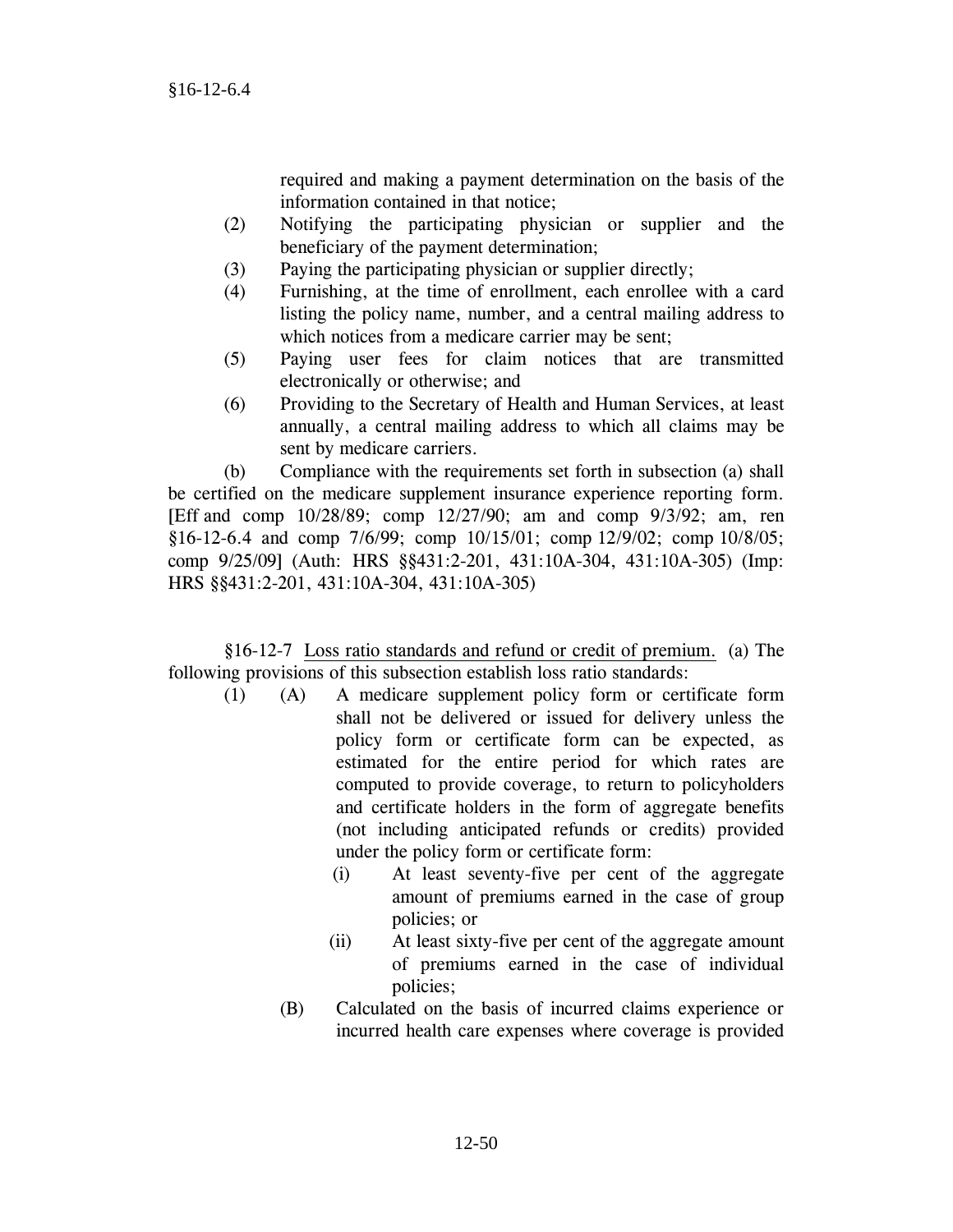by a health maintenance organization on a service rather than reimbursement basis and earned premiums for the period and in accordance with accepted actuarial principles and practices. Incurred health care expenses where coverage is provided by a health maintenance organization shall not include:

- (i) Home office and overhead costs;
- (ii) Advertising costs;
- (iii) Commissions and other acquisition costs;
- (iv) Taxes;
- (v) Capital costs;
- (vi) Administrative costs; and
- (vii) Claims processing costs.
- (2) All filings of rates and rating schedules shall demonstrate that expected claims in relation to premiums comply with the requirements of this section when combined with actual experience to date. Filings of rate revisions shall also demonstrate that the anticipated loss ratio over the entire future period for which the revised rates are computed to provide coverage can be expected to meet the appropriate loss ratio standards.
- (3) For purposes of applying subparagraph  $(a)(1)(A)$  of this section and paragraph  $(c)(3)$  of section 16-12-7.3 only, group policies issued as a result of solicitations of individuals through the mails or by mass media advertising (including both print and broadcast advertising) shall be deemed to be group policies.
- (4) For policies issued prior to September 3, 1992, expected claims in relation to premiums shall meet:
	- (A) The originally filed anticipated loss ratio when combined with the actual experience since inception;
	- (B) The appropriate loss ratio requirement from clauses  $(a)(1)(A)(i)$  and  $(ii)$  when combined with actual experience beginning with the effective date of this section; and
	- (C) The appropriate loss ratio requirement from clauses  $(a)(1)(A)(i)$  and (ii) over the entire future period for which the rates are computed to provide coverage.

 (b) The following provisions of this subsection apply to refund or credit calculations: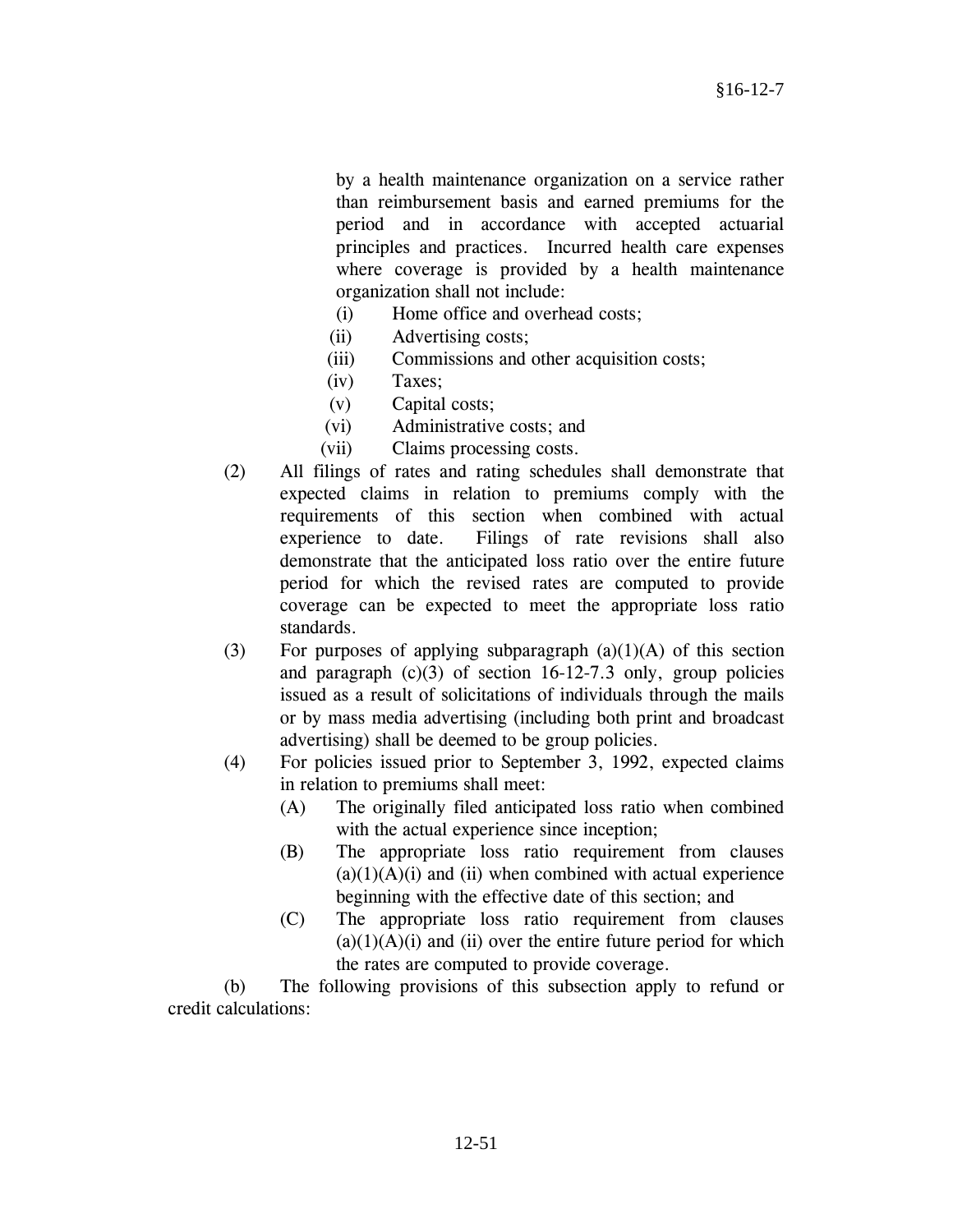- (1) An issuer shall collect and file with the commissioner by May 31 of each year the data contained in the applicable reporting form contained in Appendix A (Exhibit "D"), located at the end of this chapter, which is made a part of this section, for each type in a standard medicare supplement benefit plan.
- (2) If on the basis of the experience as reported the benchmark ratio since inception (ratio 1) (Exhibit "E") exceeds the adjusted experience ratio since inception (ratio 3), then a refund or credit calculation is required. The refund calculation shall be done on a statewide basis for each type in a standard medicare supplement benefit plan. For purposes of the refund or credit calculation, experience on policies issued within the reporting year shall be excluded.
- (3) For the purposes of this section, policies or certificates issued prior to September 3, 1992, the issuer shall make the refund or credit calculation separately for all individual policies (including all group policies subject to an individual loss ratio standard when issued) combined and all other group policies combined for experience after the effective date of this section. The first report shall be due by May 31, 1999.
- (4) A refund or credit shall be made only when the benchmark loss ratio exceeds the adjusted experience loss ratio and the amount to be refunded or credited exceeds a de minimis level. The refund shall include interest from the end of the calendar year to the date of the refund or credit at a rate specified by the Secretary of Health and Human Services, but in no event shall it be less than the average rate of interest for thirteen-week Treasury notes. A refund or credit against premiums due shall be made by September 30 following the experience year upon which the refund or credit is based.

 (c) Annual filing of rates. An issuer of medicare supplement policies and certificates issued before or after the effective date of this chapter in this State shall file annually its rates, rating schedule and supporting documentation including ratios of incurred losses to earned premiums by policy duration for approval by the commissioner in accordance with the filing requirements and procedures prescribed by the commissioner. The supporting documentation shall also demonstrate in accordance with actuarial standards of practice using reasonable assumptions that the appropriate loss ratio standards can be expected to be met over the entire period for which rates are computed. The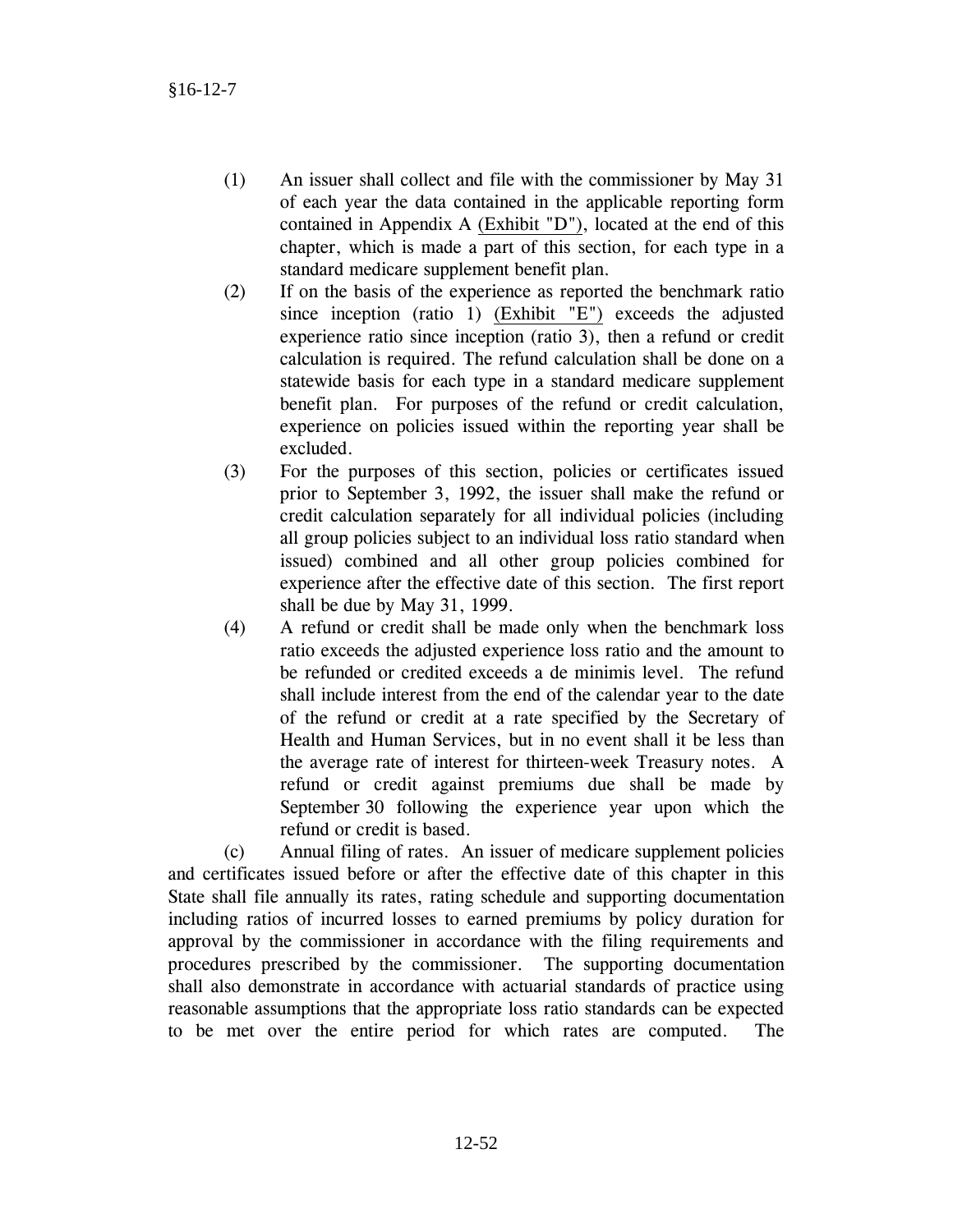demonstration shall exclude active life reserves. An expected third-year loss ratio which is greater than or equal to the applicable percentage shall be demonstrated for policies or certificates in force less than three years. As soon as practicable, but prior to the effective date of enhancements in medicare benefits, every issuer of medicare supplement policies or certificates in this State shall file with the commissioner, in accordance with the applicable filing procedures of this State:

- (1) (A) Appropriate premium adjustments necessary to produce loss ratios as anticipated for the current premium for the applicable policies or certificates. The supporting documents necessary to justify the adjustment shall accompany the filing.
	- (B) An issuer shall make the premium adjustments as are necessary to produce an expected loss ratio under the policy or certificate as will conform with minimum loss ratio standards for medicare supplement policies and which are expected to result in a loss ratio at least as great as that originally anticipated in the rates used to produce current premiums by the issuer for the medicare supplement policies or certificates. No premium adjustment which would modify the loss ratio experience under the policy other than the adjustments described herein shall be made with respect to a policy at any time other than upon its renewal date or anniversary date.
	- (C) If an issuer fails to make premium adjustments acceptable to the commissioner, the commissioner may order premium adjustments, refunds or premium credits deemed necessary to achieve the loss ratio required by this section.
- (2) Any appropriate riders, endorsements, or policy forms needed to accomplish the medicare supplement policy or certificate modifications necessary to eliminate benefit duplications with medicare. The riders, endorsements, or policy forms shall provide a clear description of the medicare supplement benefits provided by the policy or certificate.
- (3) An issuer shall file a certification signed by a qualified actuary stating that premium rates meet the minimum benefit and loss ratio standards required in article 10A of chapter 431, HRS, and this chapter. In determining the accuracy of any certification, the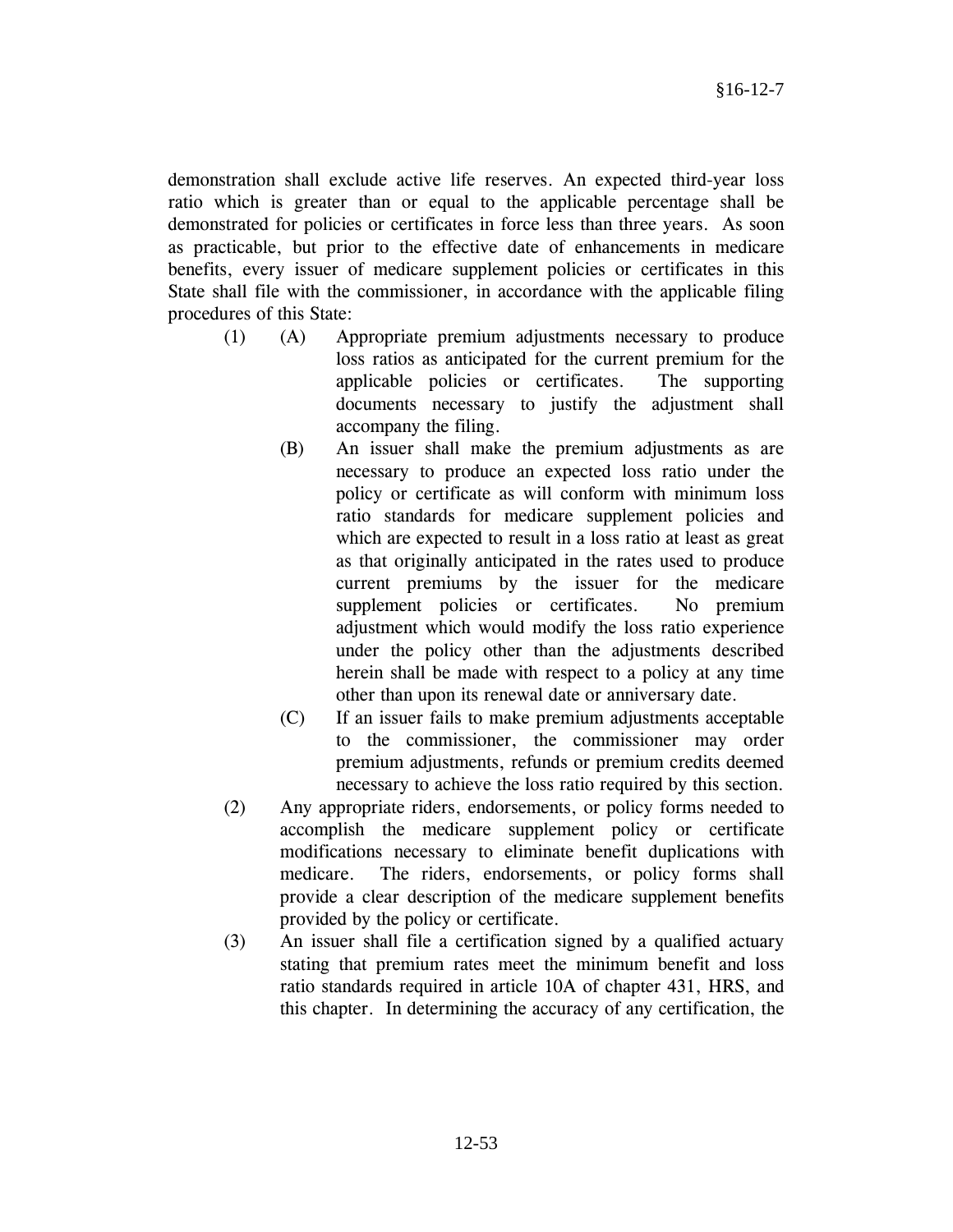commissioner may require the issuer to submit any additional information.

(d) Public hearings. The commissioner may conduct a public hearing to gather information concerning a request by an issuer for an increase in a rate for a policy form or certificate form issued before or after the effective date of this chapter if the experience of the form for the previous reporting period is not in compliance with the applicable loss ratio standard. The determination of compliance is made without consideration of any refund or credit for the reporting period. Public notice of the hearing shall be furnished in a manner as provided by law. [Eff  $5/17/82$ ; am and comp  $10/28/89$ ; am and comp  $12/27/90$ ; am and comp 9/3/92; am and comp 7/6/99; am and comp 10/15/01; comp 12/9/02; am and comp 10/8/05; am and comp 9/25/09] (Auth: HRS §§431:2-201, 431:10A-304, 431:10A-305, 431:10A-306) (Imp: HRS §§431:2- 201, 431:10A-304, 431:10A-305, 431:10A-306)

 §16-12-7.3 Filing and approval of policies and certificates and premium rates. (a) An issuer shall not deliver or issue for delivery a policy or certificate to a resident of this State unless the policy form or certificate form has been filed with and approved by the commissioner in accordance with filing requirements and procedures prescribed by the commissioner.

(b) An issuer shall file any riders or amendments to policy or certificate forms to delete outpatient prescription drug benefits as required by the Medicare Prescription Drug, Improvement, and Modernization Act of 2003 only with the commissioner in the state in which the policy or certificate was issued.

 (c) An issuer shall not use or change premium rates for a medicare supplement policy or certificate unless the rates, rating schedule and supporting documentation have been filed with and approved by the commissioner in accordance with the filing requirements and procedures prescribed by the commissioner.

- $(d)(1)$  Except as provided in paragraph  $(2)$  of this subsection, an issuer shall not file for approval more than one form of a policy or certificate of each type for each standard medicare supplement benefit plan.
- (2) An issuer may offer, with the approval of the commissioner, up to four additional policy forms or certificate forms of the same type for the same standard medicare supplement benefit plan, one for each of the following cases: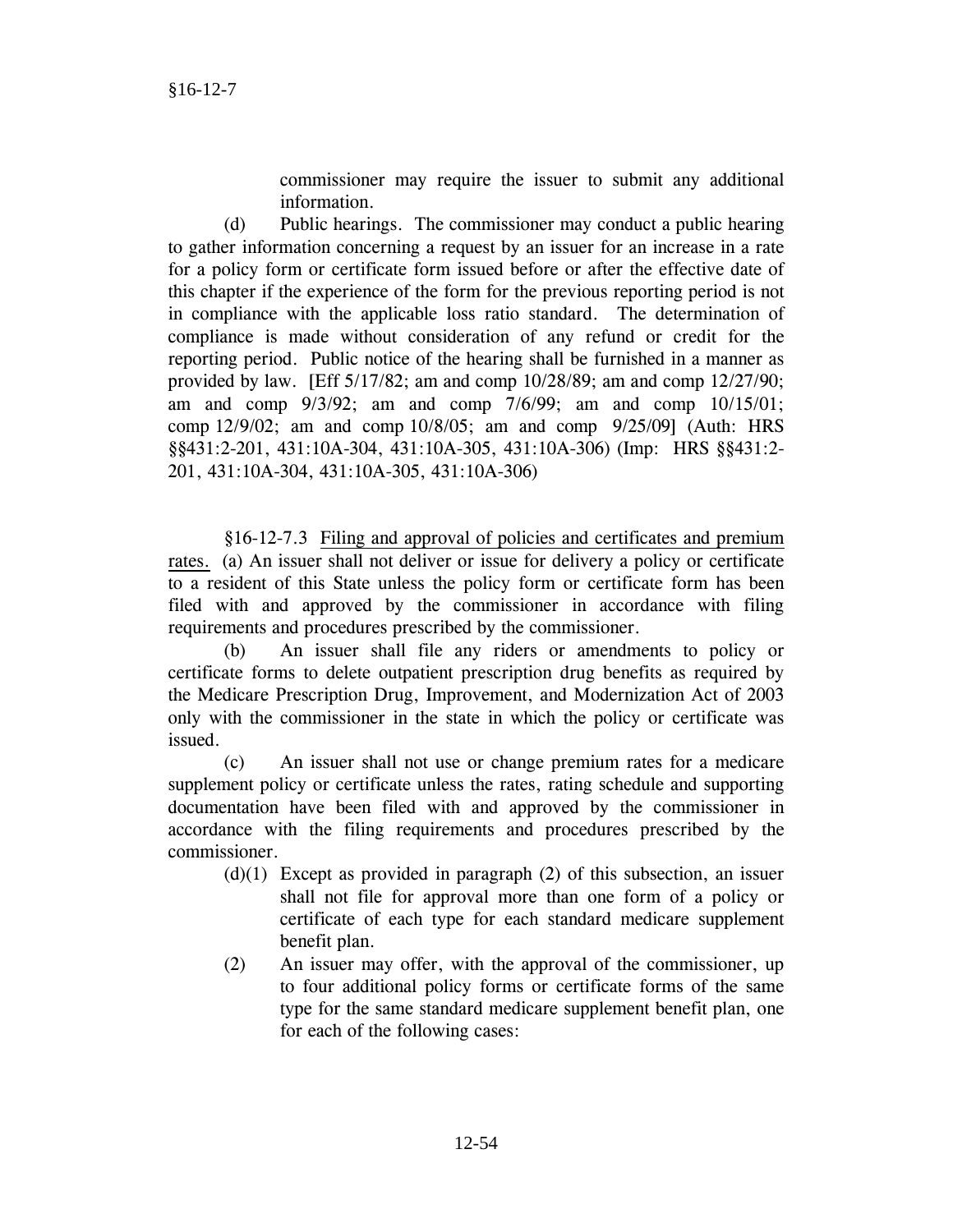- (A) The inclusion of new or innovative benefits;
- (B) The addition of either direct response or agent marketing methods;
- (C) The addition of either guaranteed issue or underwritten coverage;
- (D) The offering of coverage to individuals eligible for medicare by reason of disability.
- (3) For the purposes of this section, a "type" means an individual policy, a group policy, an individual medicare select policy, or a group medicare select policy.
- (e)(1) Except as provided in subparagraph (A), an issuer shall continue to make available for purchase any policy form or certificate form issued after the effective date of this section that has been approved by the commissioner. A policy form or certificate form shall not be considered to be available for purchase unless the issuer has actively offered it for sale in the previous twelve months.
	- (A) An issuer may discontinue the availability of a policy form or certificate form if the issuer provides to the commissioner in writing its decision at least thirty days prior to discontinuing the availability of the form of the policy or certificate. After receipt of the notice by the commissioner, the issuer shall no longer offer for sale the policy form or certificate form in this State.
	- (B) An issuer that discontinues the availability of a policy form or certificate form pursuant to subparagraph (A) shall not file for approval a new policy form or certificate form of the same type for the same standard medicare supplement benefit plan as the discontinued form for a period of five years after the issuer provides notice to the commissioner of the discontinuance. The period of discontinuance may be reduced if the commissioner determines that a shorter period is appropriate.
- (2) The sale or other transfer of medicare supplement business to another issuer shall be considered a discontinuance for the purposes of this subsection.
- (3) A change in the rating structure or methodology shall be considered a discontinuance under paragraph (1) unless the issuer complies with the following requirements: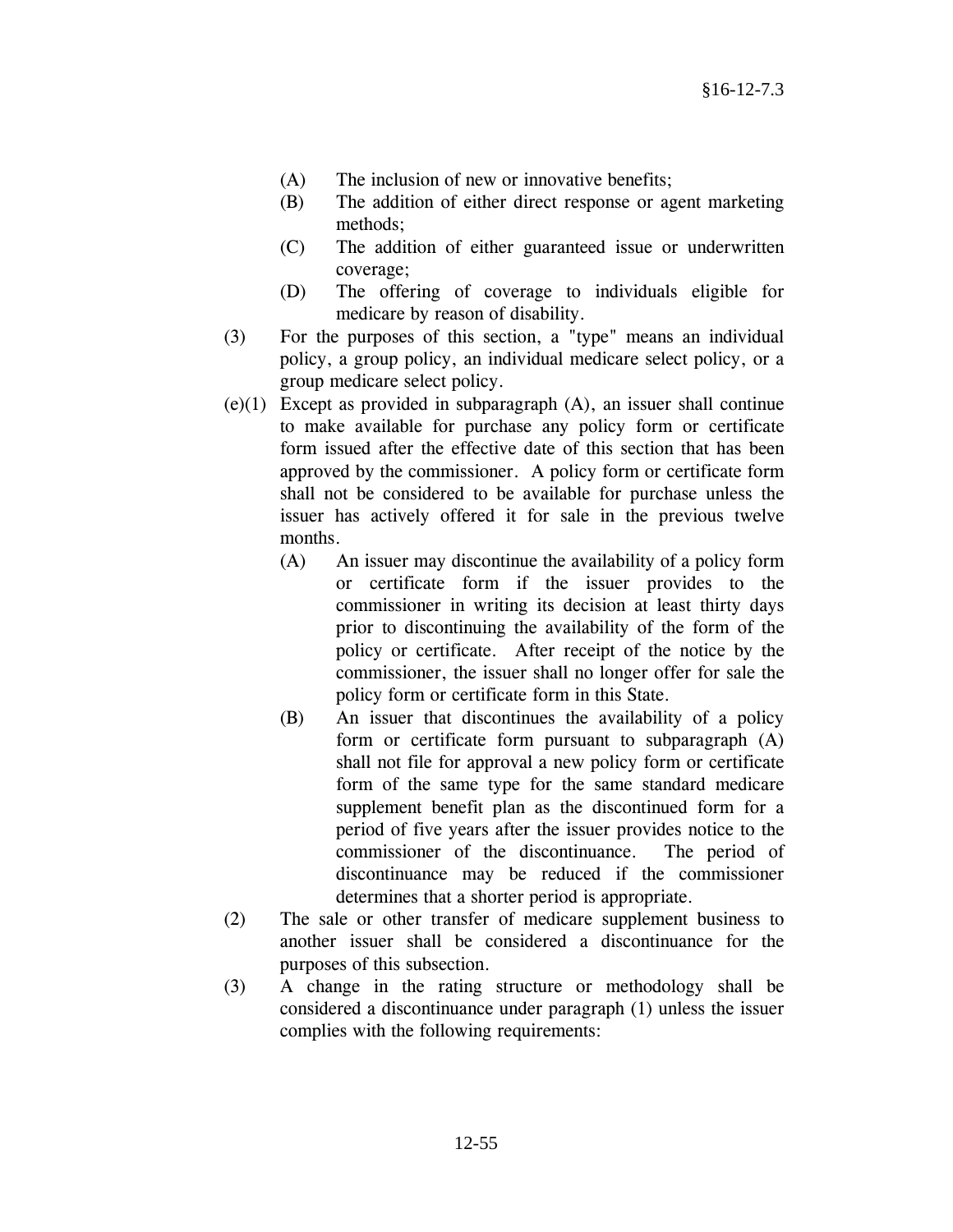- (A) The issuer provides an actuarial memorandum, in a form and manner prescribed by the commissioner, describing the manner in which the revised rating methodology and resultant rates differ from the existing rating methodology and existing rates.
- (B) The issuer does not subsequently put into effect a change of rates or rating factors that would cause the percentage differential between the discontinued and subsequent rates as described in the actuarial memorandum to change. The commissioner may approve a change to the differential which is in the public interest.
- $(f)(1)$  Except as provided in paragraph  $(2)$ , the experience of all policy forms or certificate forms of the same type in a standard medicare supplement benefit plan shall be combined for purposes of the refund or credit calculation prescribed in section 16-12-7.
- (2) Forms assumed under an assumption reinsurance agreement shall not be combined with the experience of other forms for purposes of the refund or credit calculation.

 (g) An issuer shall not present for filing or approval a rate structure for its medicare supplement policies or certificates issued after the effective date of the amendment of this regulation based upon a structure or methodology with any groupings of attained ages greater than one year. The ratio between rates for successive ages shall increase smoothly as age increases.

 (h) An issuer shall file a certification signed by an officer of the issuer stating that the contract, policy, or certificate meets the minimum benefit standards required in article 10A of chapter 431, HRS, and this chapter. In determining the accuracy of any certification, the commissioner may require the issuer to submit any additional information. [Eff and comp 10/28/89; am and comp 12/27/90; am and comp 9/3/92; am and comp 7/6/99; comp 10/15/01; comp 12/9/02; am and comp 10/8/05; comp 9/25/09] (Auth: HRS §§431:2-201, 431:10A-304, 431:10A-305, 431:10A-309) (Imp: HRS §§431:2- 201, 431:10A-304, 431:10A-305, 431:10A-309)

§16-12-7.5 Repealed.

 §16-12-7.6 Permitted compensation arrangements. (a) An issuer or other entity may provide commission or other compensation to an agent or other representative for the sale of a medicare supplement policy or certificate only if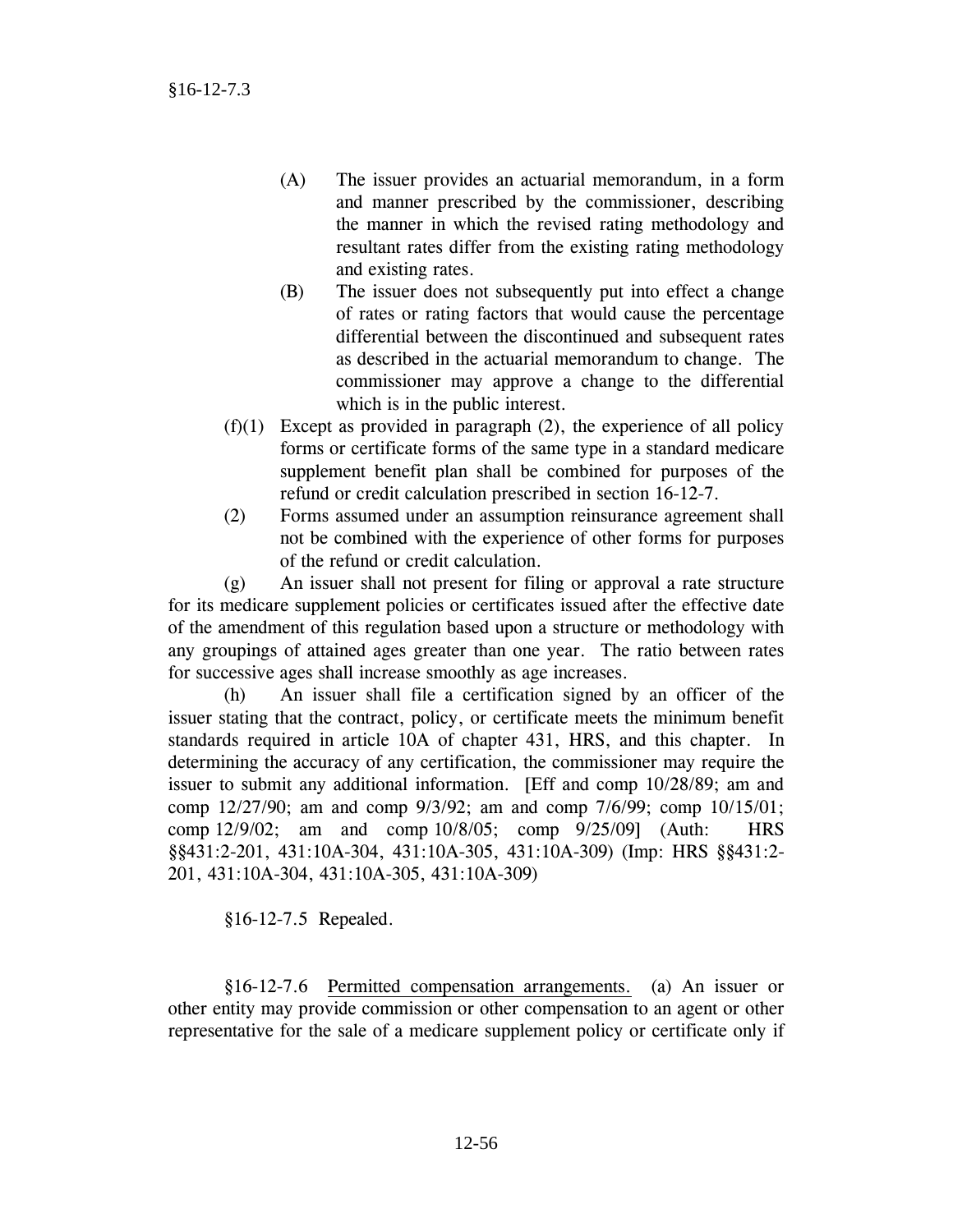the first year commission or other first year compensation is no more than two hundred per cent of the commission or other compensation paid for selling or servicing the policy or certificate in the second year or period.

 (b) The commission or other compensation provided in subsequent (renewal) years must be the same as that provided in the second year or period and must be provided for no fewer than five renewal years.

 (c) No issuer or other entity shall provide compensation to its agents or other producers and no agent or producer shall receive compensation greater than the renewal compensation payable by the replacing issuer on renewal policies or certificates if an existing policy or certificate is replaced.

 (d) For purposes of this section, "compensation" includes pecuniary or nonpecuniary remuneration of any kind relating to the sale or renewal of the policy or certificate including but not limited to bonuses, gifts, prizes, awards, and finders fees. [Eff and comp 12/27/90; am and comp 9/3/92; am and comp 7/6/99; comp 10/15/01; comp 12/9/02; comp 10/8/05; comp 9/25/09] (Auth: HRS §§431:2-201, 431:10A-304, 431:10A-305) (Imp: HRS §§431:2-201, 431:10A-305)

 §16-12-8 Required disclosure provisions. (a) General rules are as follows. Medicare supplement policies and certificates shall include a renewal or continuation provision. The language or specifications of the provision must be consistent with the type of contract issued. The provision shall be appropriately captioned, shall appear on the first page of the policy, or certificate and shall include any reservation by the issuer of the right to change premiums and any automatic renewal premium increases based on the policyholder's age.

 (b) Except for riders or endorsements by which the issuer effectuates a request made in writing by the insured, exercises a specifically reserved right under a medicare supplement policy, or is required to reduce or eliminate benefits to avoid duplication of medicare benefits, all riders or endorsements added to a medicare supplement policy after date of issue or at reinstatement or renewal which reduce or eliminate benefits or coverage in the policy shall require signed acceptance by the insured. After the date of policy or certificate issue, any rider or endorsement which increases benefits or coverage with a concomitant increase in premium during the policy term shall be agreed to in writing signed by the insured, unless the benefits are required by the minimum standards for medicare supplement policies, or if the increased benefits or coverage is required by law. Where a separate additional premium is charged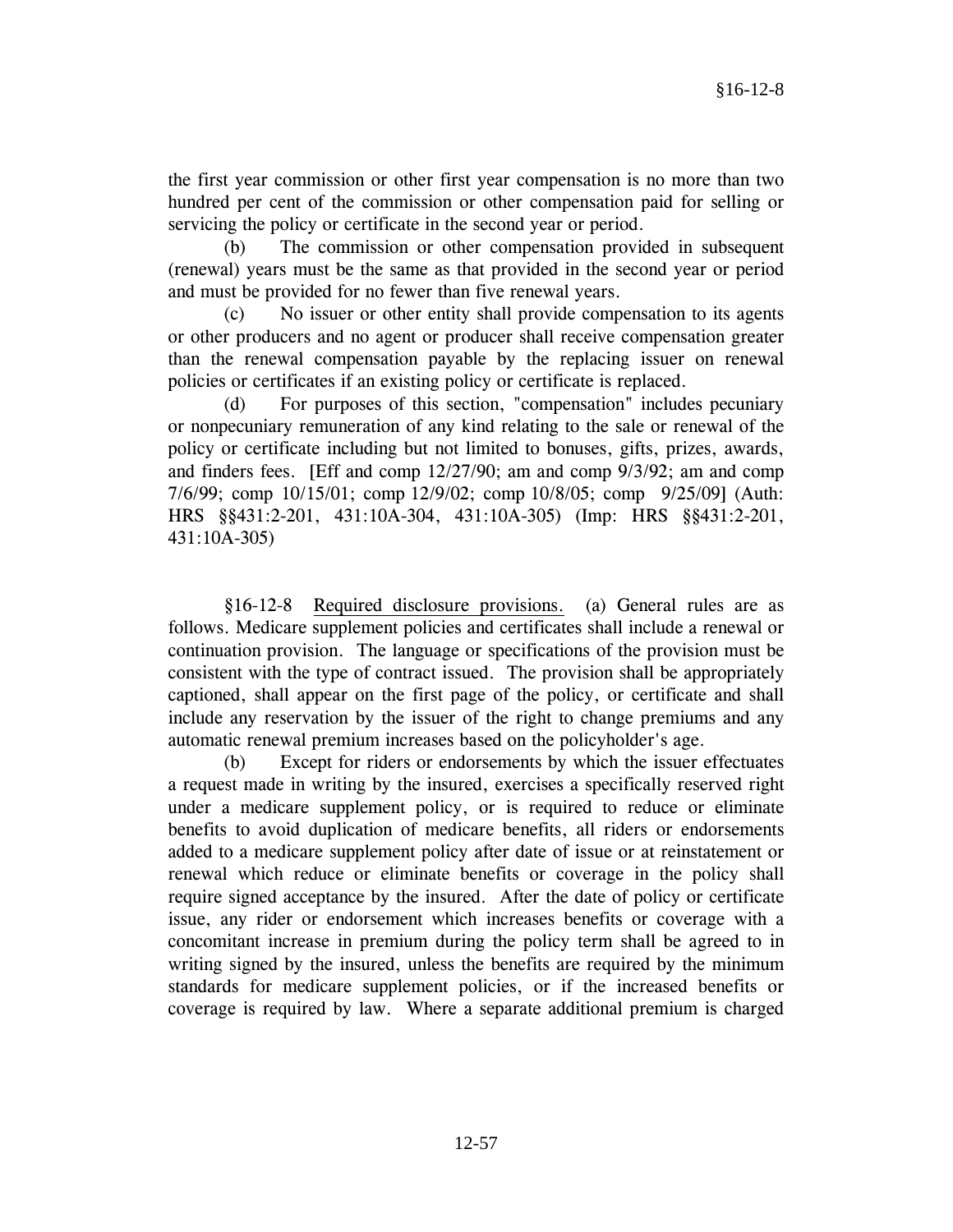for benefits provided in connection with riders or endorsements, the premium charge shall be set forth in the policy.

 (c) Medicare supplement policies or certificates shall not provide for the payment of benefits based on standards described as "usual and customary," "reasonable and customary," or words of similar import.

 (d) If a medicare supplement policy or certificate contains any limitations with respect to preexisting conditions, the limitations shall appear as a separate paragraph of the policy and be labeled as "Preexisting Condition Limitations."

 (e) Medicare supplement policies and certificates shall have a notice prominently printed on the first page of the policy or certificate or attached thereto stating in substance that the policyholder or certificateholder shall have the right to return the policy or certificate within thirty days of its delivery and to have the premium refunded if, after examination of the policy or certificate, the insured person is not satisfied for any reason.

- (f)(1) Issuers of accident and sickness policies or certificates which provide hospital or medical expense coverage on an expense incurred or indemnity basis to a person(s) eligible for medicare shall provide to those applicants a *Guide to Health Insurance for People with Medicare* in the form developed jointly by the National Association of Insurance Commissioners and the Centers for Medicare & Medicaid Services and in a type size no smaller than twelve point type. Delivery of the *Guide* shall be made whether or not the policies or certificates are advertised, solicited or issued as medicare supplement policies or certificates as defined in this regulation. Except in the case of direct response issuers, delivery of the *Guide* shall be made to the applicant at the time of application and acknowledgement of receipt of the *Guide* shall be obtained by the issuer. Direct response issuers shall deliver the *Guide* to the applicant upon request but not later than at the time the policy is delivered.
- (2) For the purposes of this section, "form" means the language, format, type size, type proportional spacing, bold character, and line spacing. [Eff 5/17/82; am and comp 10/28/89; am and comp 12/27/90; am and comp 9/3/92; am and comp 7/6/99; am and comp 10/15/01; comp 12/9/02; am and comp 10/8/05; comp 9/25/09] (Auth: HRS §§431:2-201, 431:10A-304, 431:10A-305) (Imp: HRS §§431:2-201, 431:10A-305, 431:10A-307, 431:10A-308)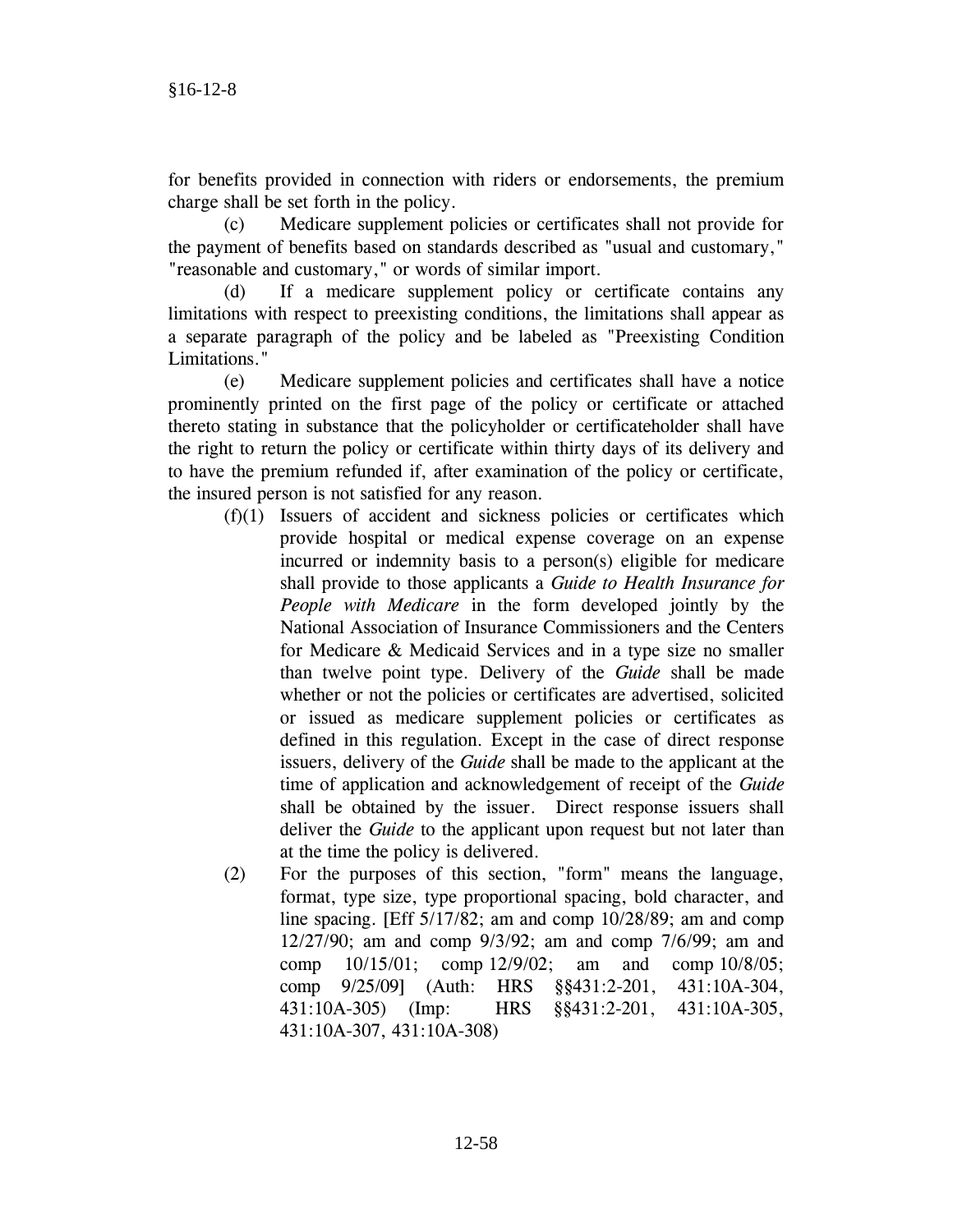§16-12-8.3 Notice requirements. (a) As soon as practicable, but no later than thirty days prior to the annual effective date of any medicare benefit changes, an issuer shall notify its policyholders and certificateholders of modifications it has made to medicare supplement insurance policies or certificates in a format acceptable to the commissioner. The notice shall:

- (1) Include a description of revisions to the medicare program and a description of each modification made to the coverage provided under the medicare supplement policy or certificate; and
- (2) Inform each policyholder or certificateholder as to when any premium adjustment is to be made due to changes in medicare.

 (b) The notice of benefit modifications and any premium adjustments shall be in outline form and in clear and simple terms so as to facilitate comprehension.

 (c) The notices shall not contain or be accompanied by any solicitation.

(d) Issuers shall comply with any notice requirements of the Medicare Prescription Drug, Improvement, and Modernization Act of 2003. [Eff and comp 10/28/89; am and comp 12/27/90; am and comp 9/3/92; am and comp 7/6/99; comp 10/15/01; comp 12/9/02; am and comp 10/8/05; comp 9/25/09] (Auth: HRS §§431:2-201, 431:10A-304, 431:10A-305, 431:10A-307) (Imp: HRS §§431:2-201, 431:10A-305, 431:10A-307)

 §16-12-9 Outline of coverage requirements for medicare supplement policies. (a) Issuers shall provide an outline of coverage to all applicants at the time the application is presented to the prospective applicant and, except for direct response policies, shall obtain an acknowledgment of receipt of the outline from the applicant.

 (b) If an outline of coverage is provided at the time of application and the medicare supplement policy or certificate is issued on a basis which would require revision of the outline, a substitute outline of coverage properly describing the policy or certificate shall accompany the policy or certificate when it is delivered and contain the following statement, in no less than twelve point type, immediately above the company name: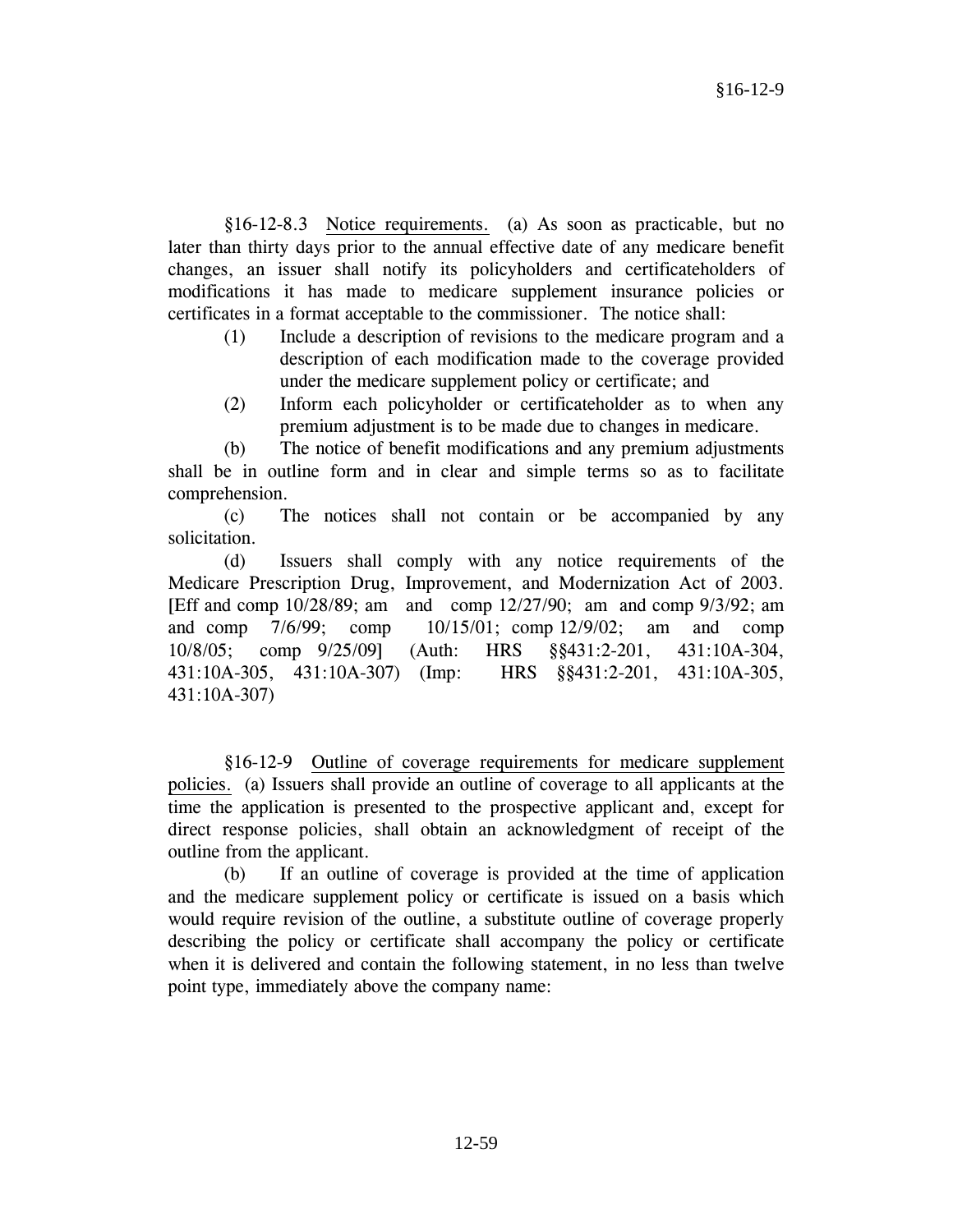# **"NOTICE: Read this outline of coverage carefully. It is not identical to the outline of coverage provided upon application and the coverage originally applied for has not been issued."**

 (c) The outline of coverage provided to applicants pursuant to this section consists of four parts: a cover page, premium information, disclosure pages, and charts displaying the features of each benefit plan offered by the issuer. The outline of coverage shall be in the language and format prescribed below in no less than twelve point type. All plans A-L shall be shown on the cover page, and the plan(s) that are offered by the issuer shall be prominently identified. Premium information for plans that are offered shall be shown on the cover page or immediately following the cover page and shall be prominently displayed. The premium and mode shall be stated for all plans that are offered to the prospective applicant. All possible premiums for the prospective applicant shall be illustrated.

 (d) The outline of coverage provided to the applicant pursuant to subsections (a), (b), and (c) shall be in the form prescribed in Exhibit A, located at the end of this chapter, which is made a part of this section. [Eff 5/17/82; am and comp 10/28/89; am and comp 12/27/90; am and comp 9/3/92; am and comp 7/6/99; am and comp 10/15/01; comp 12/9/02; am and comp 10/8/05; comp 9/25/09] (Auth: HRS §§431:2-201, 431:10A-304, 431:10A-305, 431:10A-307) (Imp: HRS §§431:2-201, 431:10A-305, 431:10A-307)

 §16-12-10 Notice regarding policies or certificates which are not medicare supplement policies. (a) Any accident and sickness insurance policy or certificate, other than a medicare supplement policy; or a policy issued pursuant to a contract under Section 1876 of the Federal Social Security Act (42 U.S.C. Section 1395 et seq.), disability income policy, or other policy identified in subsection 16-12-2(b) of this chapter, issued for delivery in this State to persons eligible for medicare shall notify insureds under the policy that the policy is not a medicare supplement policy or certificate. The notice shall either be printed or attached to the first page of the outline of coverage delivered to insureds under the policy, or if no outline of coverage is delivered, to the first page of the policy, or certificate delivered to insureds. The notice shall be in no less than twelve point type and shall contain the following language:

**"This (policy or certificate) is not a medicare supplement (policy or contract). If you are eligible for Medicare, review**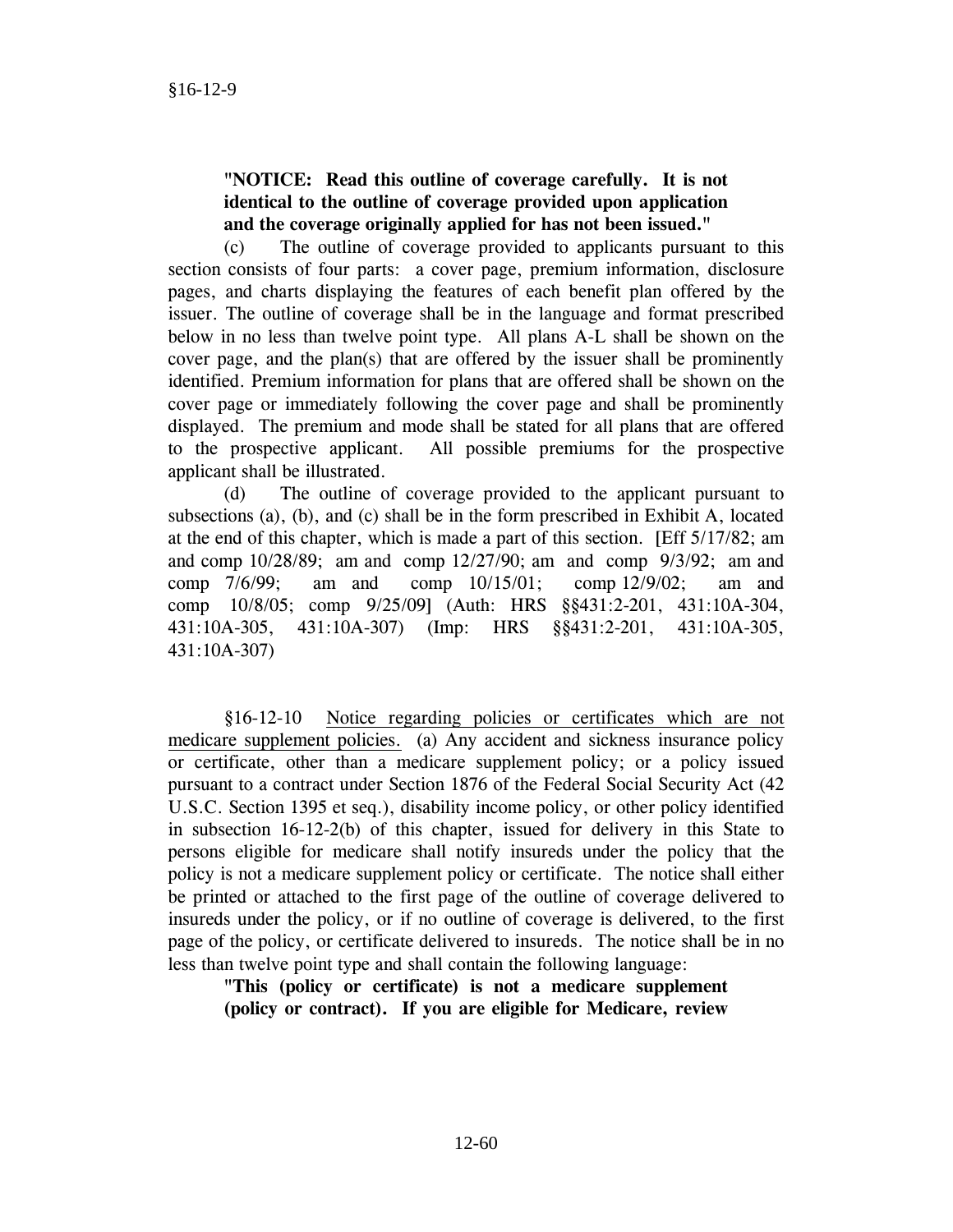## **the Guide to Health Insurance for People with Medicare available from the company."**

 (b) Applications provided to persons eligible for medicare for the health insurance policies or certificates described in subsection 16-12-10(a) shall disclose, using the applicable statement in Appendix C (Exhibit "F"), the extent to which the policy duplicates medicare. The disclosure statement shall be provided as a part of, or together with, the application for the policy or certificate. [Eff 5/17/82; am and comp 10/28/89; am and comp 12/27/90; am and comp 9/3/92; am and comp 7/6/99; am and comp 10/15/01; comp 12/9/02; am and comp 10/8/05; am and comp 9/25/09] (Auth: HRS §§431:2-201, 431:10A-304, 431:10A-305, 431:10A-307) (Imp: HRS §§431:2-201, 431:10A-305, 431:10A-307)

 §16-12-11 Requirements for application forms and replacement coverage. (a) Application forms shall include questions designed to elicit information as to whether, as of the date of the application, the applicant currently has medicare supplement, Medicare Advantage, medicaid coverage or other health insurance policy or certificate in force or whether a medicare supplement policy or certificate is intended to replace any other accident and sickness policy or certificate presently in force. A supplementary application or other form to be signed by the applicant and agent may be used containing the questions and statements in substantially the form entitled Exhibit "C", located at the end of this chapter, which is made a part of this section.

 (b) Agents shall list any other health insurance policies they have sold to the applicant. Agents shall:

- (1) List policies sold which are still in force; and
- (2) List policies sold in the past five years which are no longer in force.

 (c) In the case of a direct response issuer, a copy of the application or supplemental form, signed by the applicant, and acknowledged by the insurer, shall be returned to the applicant by the insurer upon delivery of the policy.

 (d) Upon determining that a sale will involve replacement of medicare supplement coverage, any issuer, other than a direct response issuer, or its agent, shall furnish the applicant, prior to issuance or delivery of the medicare supplement policy or certificate, a notice regarding replacement of medicare supplement coverage. One copy of the notice signed by the applicant and the agent, except where the coverage is sold without an agent, shall be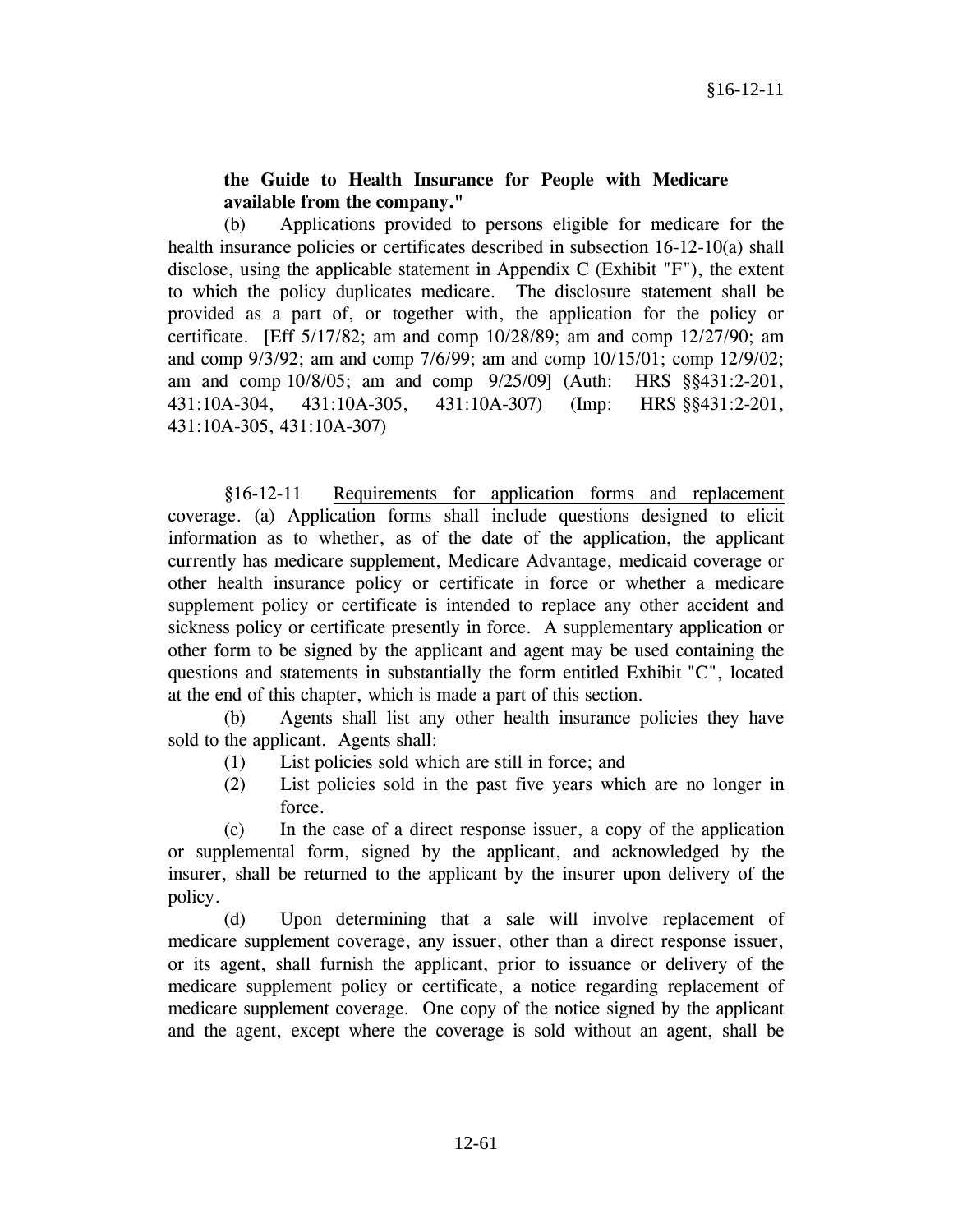provided to the applicant and an additional signed copy shall be retained by the issuer. A direct response issuer shall deliver to the applicant at the time of the issuance of the policy the notice regarding replacement of medicare supplement coverage.

 (e) The notice required by subsection (d) for an issuer, shall be provided in no less than twelve point type, in substantially the form entitled as Exhibit B, located at the end of this chapter, which is made a part of this section.

 (f) Paragraphs one and two of the replacement notice (applicable to preexisting conditions) in Exhibit B may be deleted by an issuer if the replacement does not involve application of a new preexisting condition limitation. [Eff 5/17/82; am and comp 10/28/89; am and comp 12/27/90; am and comp 9/3/92; am and comp 7/6/99; am and comp 10/15/01; comp 12/9/02; am and comp 10/8/05; am and comp 9/25/09] (Auth: HRS §§431:2-201, 431:10A-304, 431:10A-305, 431:10A-307) (Imp: HRS §§431:2-201, 431:10A-305, 431:10A-307)

 §16-12-12 Filing requirements for advertising. (a) An issuer shall provide a copy of any medicare supplement advertisement intended for use in this State whether through written, radio, or television medium to the commissioner for review or approval by the commissioner to the extent it may be required under state law. That advertisement shall comply with all applicable laws of this State.

 (b) An issuer shall file a certification signed by an officer of the issuer stating that the advertisements filed pursuant to this subsection are in accordance with the standards established by article 10A of chapter 431, HRS, and section 431:13-103, HRS. In determining the accuracy of any certification, the commissioner may require the issuer to submit any additional information. [Eff and comp 10/28/89; am and comp 12/27/90; am and comp 9/3/92; am and comp 7/6/99; comp 10/15/01; comp 12/9/02; am and comp 10/8/05; comp 9/25/09] (Auth: HRS §§431:2-201, 431:10A-305, 431:10A-310) (Imp: HRS §§431:2-201, 431:10A-305, 431:10A-310, 431:13-103)

 §16-12-12.2 Standards for marketing. (a) An issuer, directly or through its producers, shall: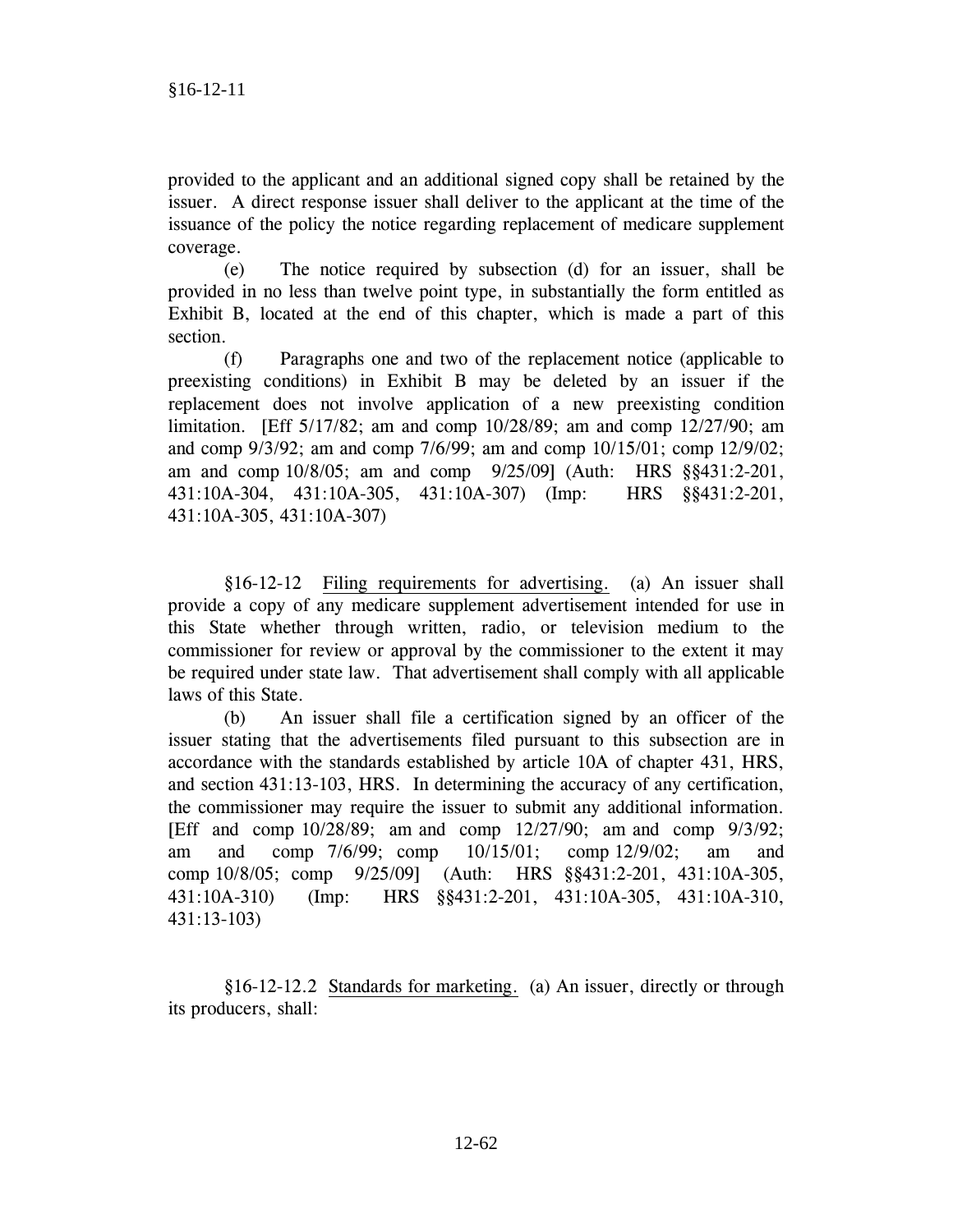- (1) Establish marketing procedures to assure that any comparison of policies by its agents or other producers will be fair and accurate.
- (2) Establish marketing procedures to assure excessive insurance is not sold or issued.
- (3) Display prominently by type, stamp, or other appropriate means, on the first page of the outline of coverage and policy the following:

## **"NOTICE TO BUYER: This policy may not cover all of your medical expenses."**

- (4) Inquire and otherwise make every reasonable effort to identify whether a prospective applicant or enrollee for medicare supplement insurance already has accident and sickness insurance and the types and amounts of that insurance.
- (5) Establish auditable procedures for verifying compliance with this subsection.

 (b) In addition to the practices prohibited in article 13 of chapter 431, HRS, the following acts and practices are prohibited:

- (1) Twisting. Knowingly making any misleading representation or incomplete or fraudulent comparison of any insurance policies or insurers for the purpose of inducing, or tending to induce, any person to lapse, forfeit, surrender, terminate, retain, pledge, assign, borrow on, or convert any insurance policy, or to take out a policy of insurance with another issuer;
- (2) High pressure tactics. Employing any method of marketing having the effect of or tending to induce the purchase of insurance through force, fright, threat, whether explicit or implied, or undue pressure to purchase or recommend the purchase of insurance; and
- (3) Cold lead advertising. Making use directly or indirectly of any method of marketing which fails to disclose in a conspicuous manner that a purpose of the method of marketing is solicitation of insurance and that contact will be made by an insurance agent or insurance company.

(c) The terms "medicare supplement," "medigap," "medicare wrap-around" and words of similar import shall not be used unless the policy is issued in compliance with this chapter. [Eff and comp 12/27/90; am and com 9/3/92; am and comp 7/6/99; comp 10/15/01; comp 12/9/02; am and comp 10/8/05; comp 9/25/09] (Auth: HRS §§431:2-201,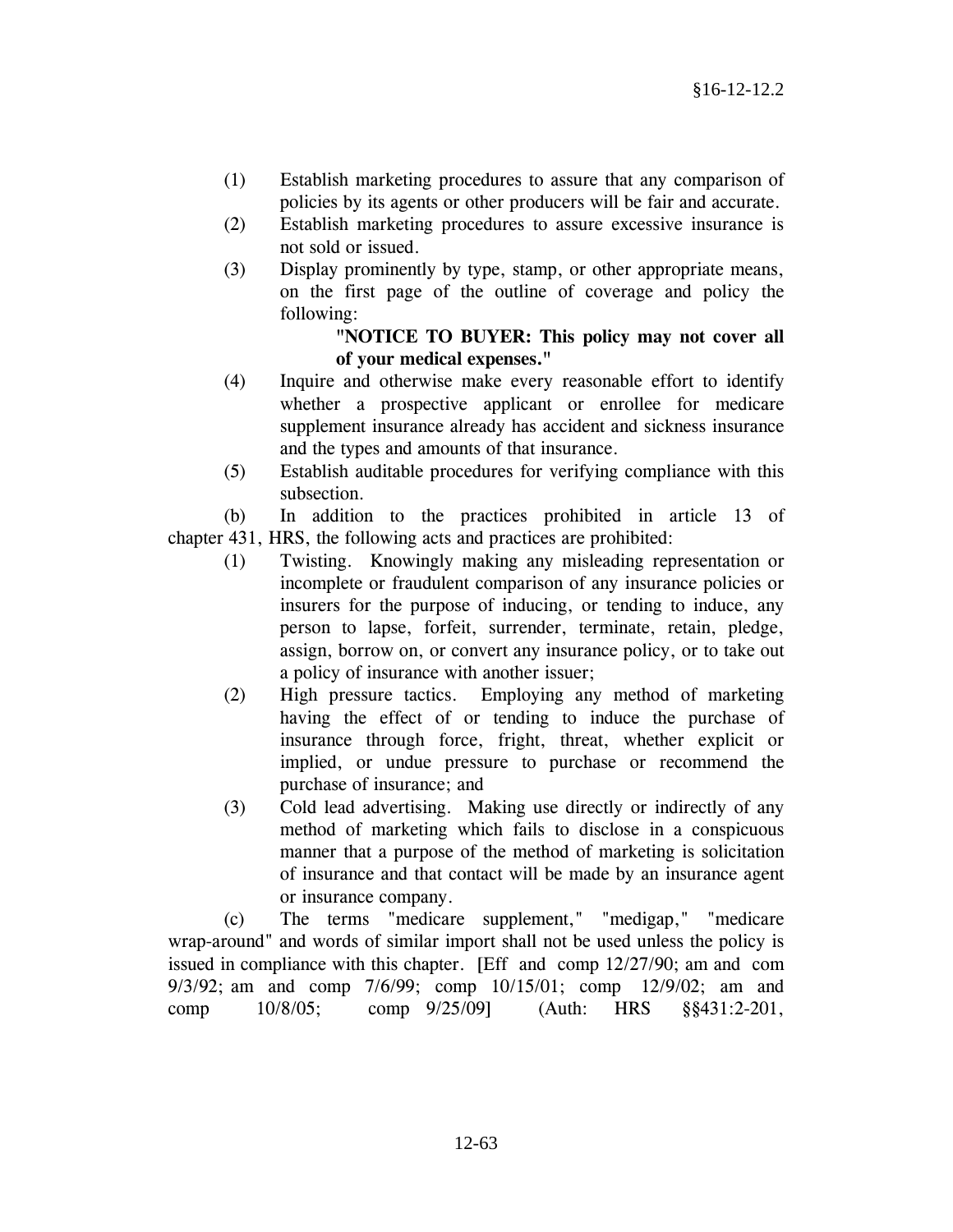431:10A-305, 431:10A-307) (Imp: HRS §§ 431:2-201, 431:10A-305, 431:10A-307, 431:13-103)

 §16-12-12.4 Appropriateness of recommended purchase and excessive insurance. (a) In recommending the purchase or replacement of any medicare supplement policy or certificate an agent shall make reasonable efforts to determine the appropriateness of a recommended purchase or replacement.

(b) Any sale of a medicare supplement policy or certificate that will provide an individual more than one medicare supplement policy or certificate is prohibited.

(c) An issuer shall not issue a medicare supplement policy or certificate to an individual enrolled in medicare part C unless the effective date of the coverage is after the termination date of the individual's part C coverage. [Eff and comp 12/27/90; am and comp 9/3/92; comp 7/6/99; comp 10/15/01; comp 12/9/02; am and comp 10/8/05; comp 9/25/09] (Auth: HRS §§431:2-201, 431:10A-305) (Imp: HRS §§431:2-201, 431:10A-305)

 §16-12-12.6 Reporting of multiple policies. (a) On or before March 1 of each year, an issuer shall report to the commissioner in substantially the form entitled Appendix B (Exhibit "B"), located at the end of this chapter, which is made a part of this section, the following information for every individual resident of this State for which the issuer has in force more than one medicare supplement policy or certificate:

- (1) Policy and certificate number; and
- (2) Date of issuance.

 (b) The items set forth in subsection (a) must be grouped by individual policyholder. [Eff and comp 12/27/90; am and comp 9/3/92; am and comp 7/6/99; comp 10/15/01; comp 12/9/02; comp 10/8/05; am and comp 9/25/09] (Auth: HRS §§431:2-201, 431:10A-305, 431:10A-307, 431:10A-309) (Imp: HRS §§431:2-201, 431:10A-305, 431:10A-307, 431:10A-309)

 §16-12-12.8 Prohibition against preexisting conditions, waiting periods, elimination periods, and probationary periods in replacement policies or certificates. (a) If a medicare supplement policy or certificate replaces another medicare supplement policy or certificate, the replacing issuer shall waive any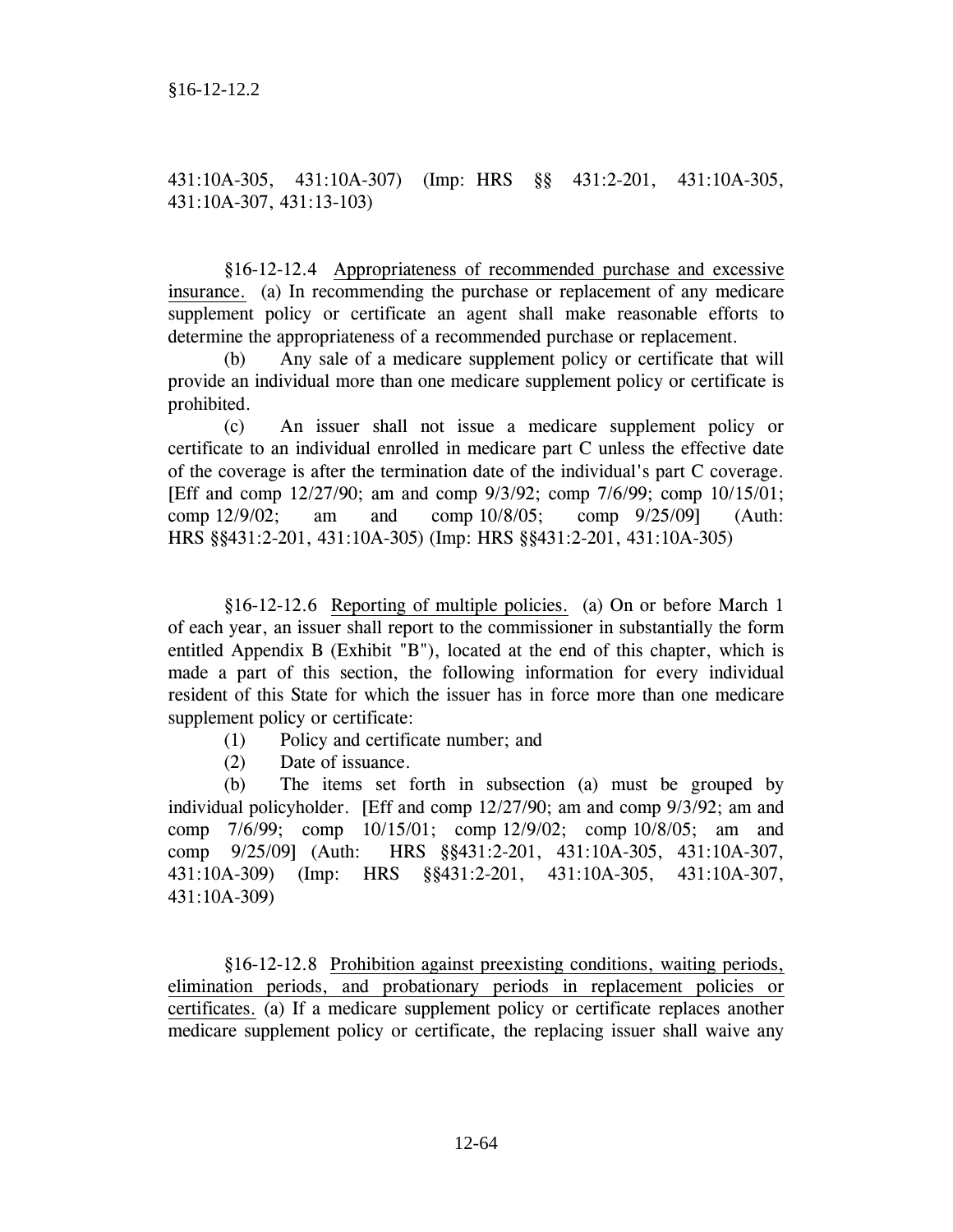time periods applicable to preexisting conditions, waiting periods, elimination periods, and probationary periods in the new medicare supplement policy or certificate for similar benefits to the extent that time was spent under the original policy.

 (b) If a medicare supplement policy or certificate replaces another medicare supplement policy or certificate which has been in effect for at least six months, the replacing policy or certificate shall not provide any time period applicable to preexisting conditions, waiting periods, elimination periods, and probationary periods for benefits similar to those contained in the original policy or certificate. [Eff and comp  $12/27/90$ ; am and comp  $9/3/92$ ; comp  $7/6/99$ ; comp 10/15/01; comp 12/9/02; am and comp 10/8/05; comp 9/25/09] (Auth: HRS §§431:2-201, 431:10A-304, 431:10A-305) (Imp: HRS §§431:2-201, 431:10A-304, 431:10A-305)

§16-12-12.9 Prohibition against use of genetic information and requests for genetic testing. (a) This section applies to all policies with policy years beginning on or after May 21, 2009.

- (b) An issuer of a medicare supplement policy or certificate:
- (1) Shall not deny or condition the issuance or effectiveness of the policy or certificate (including the imposition of any exclusion of benefits under the policy based on a preexisting condition) on the basis of the genetic information with respect to such individual; and
- (2) Shall not discriminate in the pricing of the policy or certificate (including the adjustment of premium rates) of an individual on the basis of the genetic information with respect to such individual.

 (c) Nothing in subsection (b) shall be construed to limit the ability of an issuer, to the extent otherwise permitted by law, from:

- (1) Denying or conditioning the issuance or effectiveness of the policy or certificate or increasing the premium for a group based on the manifestation of a disease or disorder of an insured or applicant; or
- (2) Increasing the premium for any policy issued to an individual based on the manifestation of a disease or disorder of an individual who is covered under the policy (in such case, the manifestation of a disease or disorder in one individual cannot also be used as genetic information about other group members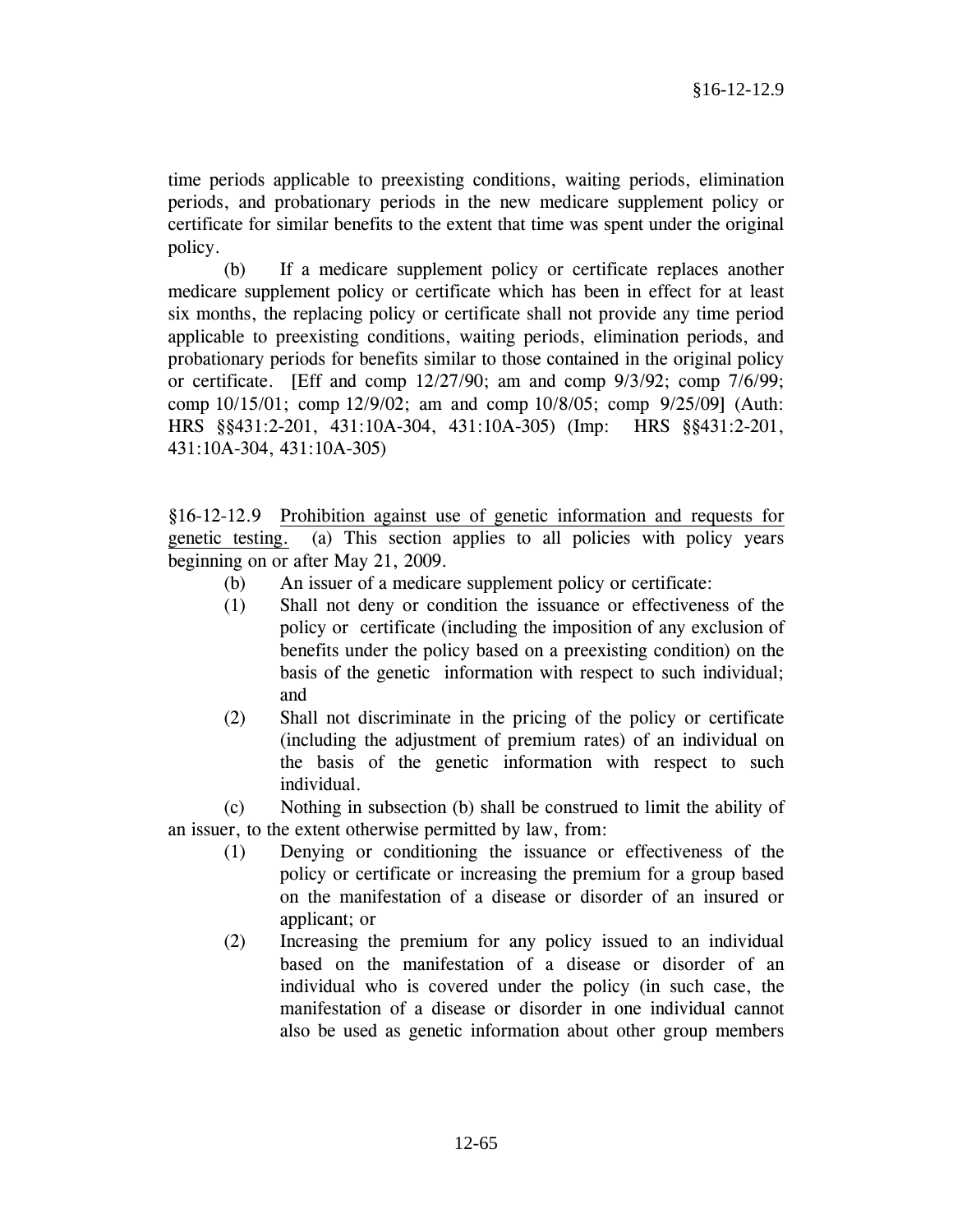and to further increase the premium for the group).

(d) An issuer of a medicare supplement policy or certificate shall not request or require an individual or a family member of such individual to undergo a genetic test.

(e) Subsection (d) shall not be construed to preclude an issuer of a medicare supplement policy or certificate from obtaining and using the results of a genetic test in making a determination regarding payment (as defined for the purposes of applying the regulations promulgated under part C of title XI and section 264 of the Health Insurance Portability and Accountability Act of 1996, as may be revised from time to time) and consistent with subsection (b).

(f) For purposes of carrying out subsection (e), an issuer of a medicare supplement policy or certificate may request only the minimum amount of information necessary to accomplish the intended purpose.

(g) Notwithstanding subsection (d), an issuer of a medicare supplement policy may request, but not require, that an individual or a family member of such individual undergo a genetic test if each of the following conditions is met:

- (1) The request is made pursuant to research that complies with part 46 of title 45, Code of Federal Regulations, or equivalent Federal regulations, and any applicable state or local law or regulations for the protection of human subjects in research.
- (2) The issuer clearly indicates to each individual, or in the case of a minor child, to the legal guardian of such child, to whom the request is made that:
	- (A) Compliance with the request is voluntary; and
	- (B) Non-compliance will have no effect on enrollment status or premium or contribution amounts.
- (3) No genetic information collected or acquired under this subsection shall be used for underwriting, determination of eligibility to enroll or maintain enrollment status, premium rates, or the issuance, renewal, or replacement of a policy or certificate.
- (4) The issuer notifies the commissioner in writing that the issuer is conducting activities pursuant to the exception provided for under this subsection, including a description of the activities conducted.
- (5) The issuer complies with such other conditions as the commissioner may by rule require for activities conducted under this subsection.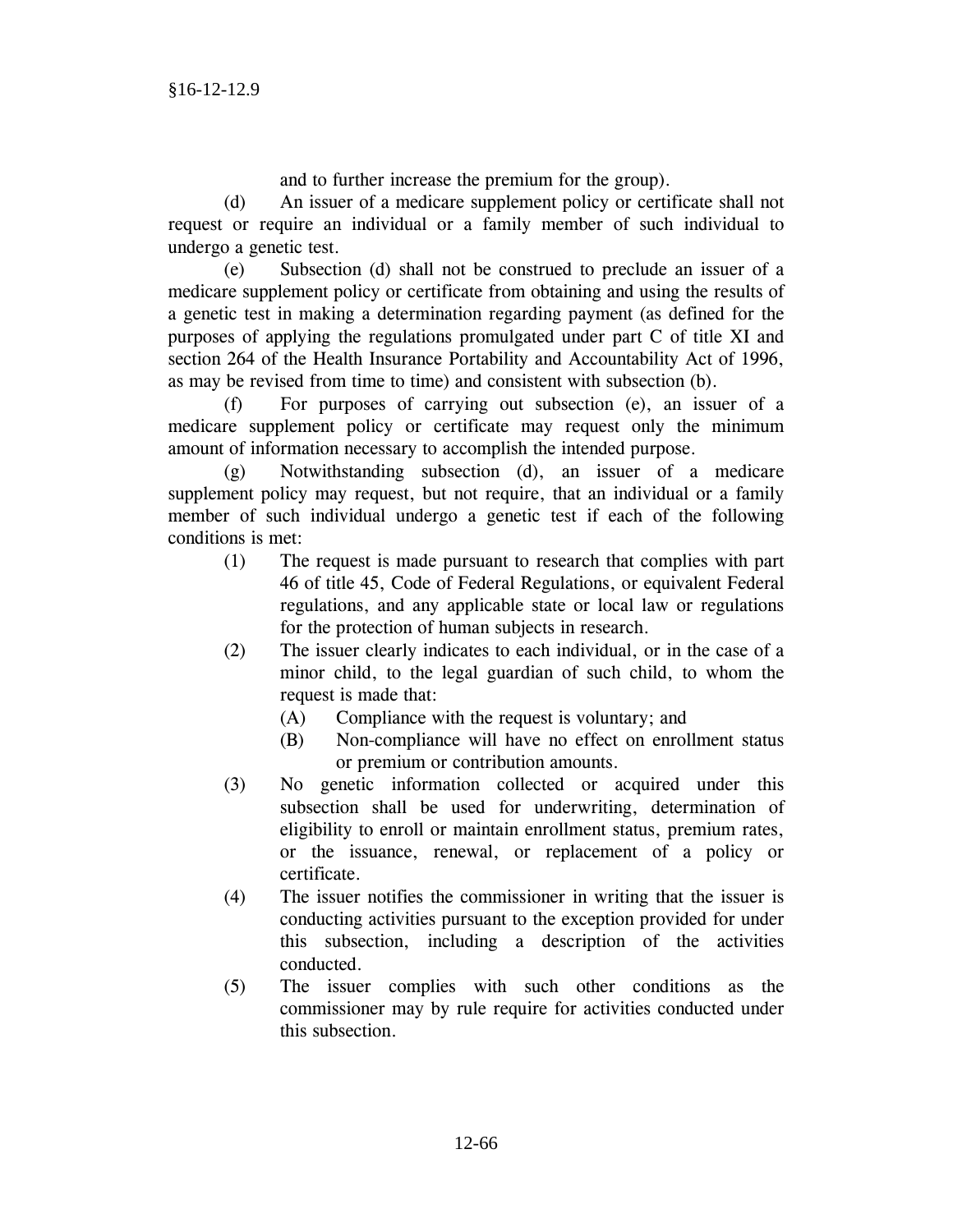(h) An issuer of a medicare supplement policy or certificate shall not request, require, or purchase genetic information for underwriting purposes.

(i) An issuer of a medicare supplement policy or certificate shall not request, require, or purchase genetic information with respect to any individual prior to such individual's enrollment under the policy in connection with such enrollment.

(j) If an issuer of a medicare supplement policy or certificate obtains genetic information incidental to the requesting, requiring, or purchasing of other information concerning any individual, such request, requirement, or purchase shall not be considered a violation of subsection (i) if such request, requirement, or purchase is not in violation of subsection (h).

- (k) For the purposes of this section only:
- (1) "Issuer of a medicare supplement policy or certificate" includes third-party administrator, or other person acting for or on behalf of such issuer.
- (2) "Family member" means, with respect to an individual, any other individual who is a first-degree, second-degree, third-degree, or fourth-degree relative of such individual.
- (3) "Genetic information" means, with respect to any individual, information about such individual's genetic tests, the genetic tests of family members of such individual, and the manifestation of a disease or disorder in family members of such individual. Such term includes, with respect to any individual, any request for, or receipt of, genetic services, or participation in clinical research which includes genetic services, by such individual or any family member of such individual. Any reference to genetic information concerning an individual or family member of an individual who is a pregnant woman, includes genetic information of any fetus carried by such pregnant woman, or with respect to an individual or family member utilizing reproductive technology, includes genetic information of any embryo legally held by an individual or family member. The term "genetic information" does not include information about the sex or age of any individual.
- (4) "Genetic services" means a genetic test, genetic counseling (including obtaining, interpreting, or assessing genetic information), or genetic education.
- (5) "Genetic test" means an analysis of human DNA, RNA, chromosomes, proteins, or metabolites, that detect genotypes, mutations, or chromosomal changes. The term "genetic test" does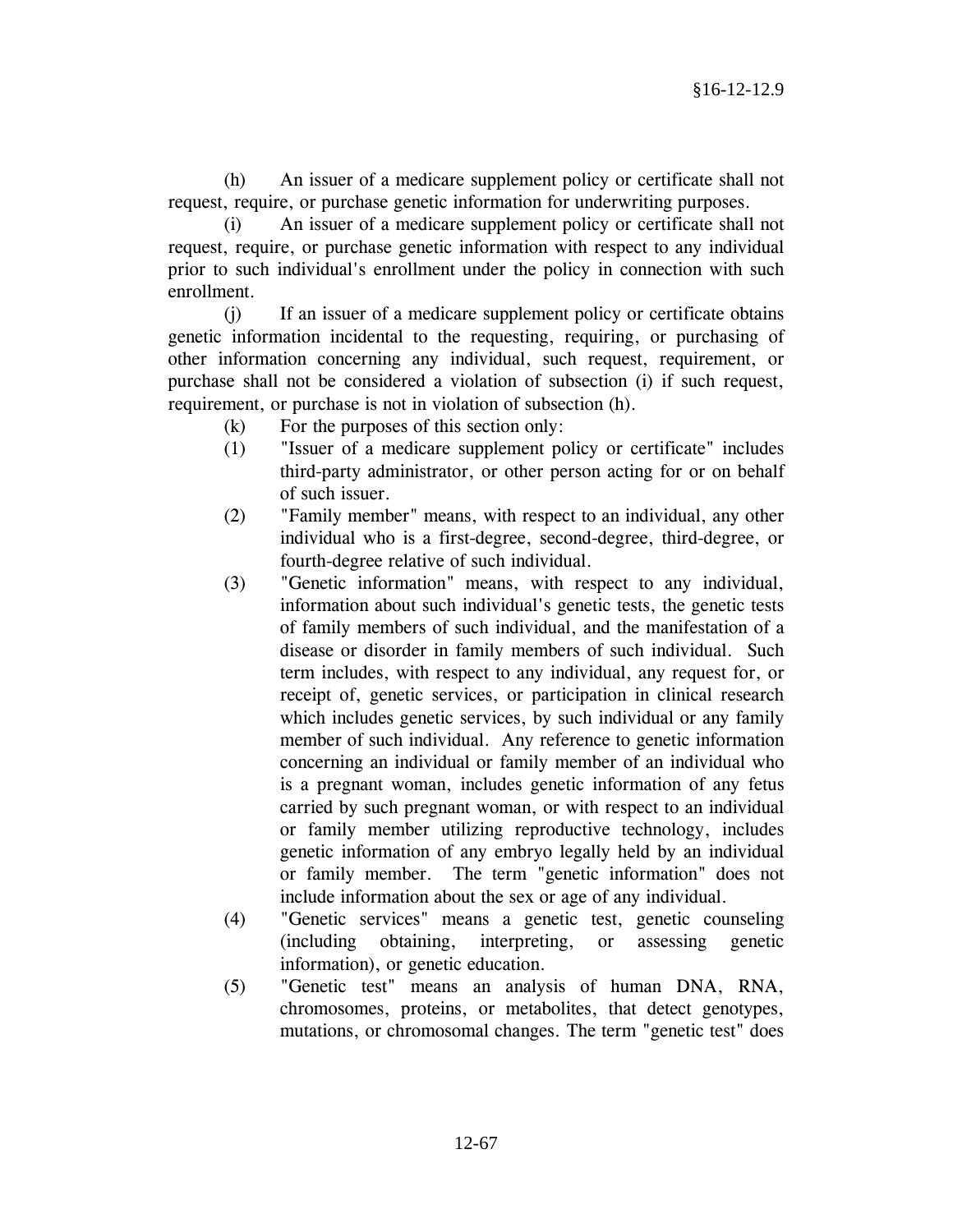not mean an analysis of proteins or metabolites that does not detect genotypes, mutations, or chromosomal changes; or an analysis of proteins or metabolites that is directly related to a manifested disease, disorder, or pathological condition that could reasonably be detected by a health care professional with appropriate training and expertise in the field of medicine involved.

- (6) "Underwriting purposes" means:
	- (A) Rules for, or determination of, eligibility (including enrollment and continued eligibility) for benefits under the policy;
	- (B) The computation of premium or contribution amounts under the policy;
	- (C) The application of any preexisting condition exclusion under the policy; and
	- (D) Other activities related to the creation, renewal, or replacement of a contract of health insurance or health benefits. [Eff and comp 9/25/09] (Auth: HRS §§431:2-201, 431:10A-304, 431:10A-305) (Imp: HRS §§431:2-201, 431:10A-304, 431:10A-305, 431:10A-309)

 §16-12-13 Separability. If any provision of this chapter or the application thereof to any person or circumstance is for any reason held to be invalid, the remainder of the chapter and the application of that provision to other persons or circumstances shall not be affected thereby. [Eff and comp 10/28/89; comp 12/27/90; comp 9/3/92; comp 7/6/99; comp 10/15/01; comp 12/9/02; am and comp 10/8/05; comp 9/25/09] (Auth: HRS §§431:2-201, 431:10A-304, 431:10A-305) (Imp: HRS §§431:2-201, 431:10A-305, 431:10A-312)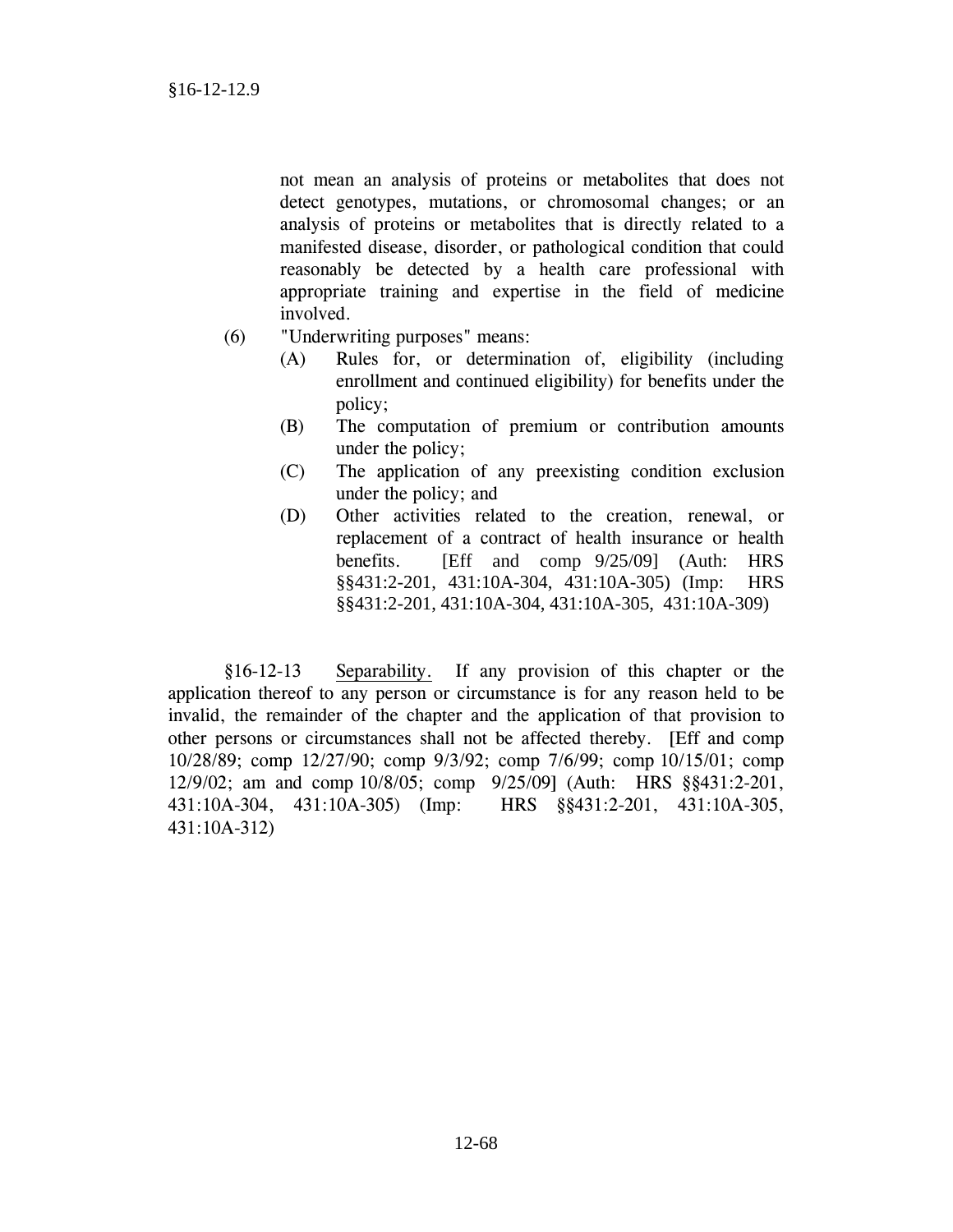### DEPARTMENT OF COMMERCE AND CONSUMER AFFAIRS

# Amendment and Compilation of Chapter 16-12 Hawaii Administrative Rules

September 14, 2009

### SUMMARY

- 1. §16-12-2 is amended.
- 2. §16-12-3 is amended
- 3. §16-12-5 is amended.
- 4. §§16-12-5.4 and 16-12-5.5 are amended.
- 5. §16-12-5.6 is new.
- 6. §16-12-6 is amended.
- 7. §16-12-6.05 is new.
- 8. §16-12-7 is amended.
- 9. §§16-12-10 through 16-12-11 are amended
- 10. §§16-12-12.6 is amended.
- 11. §16-12-12.9 is new.
- 12. Chapter 12 is compiled.

This material can be made available for individuals with special needs in Braille, large print or audio tape. Please submit your request to the Insurance Division at (808)586-2790